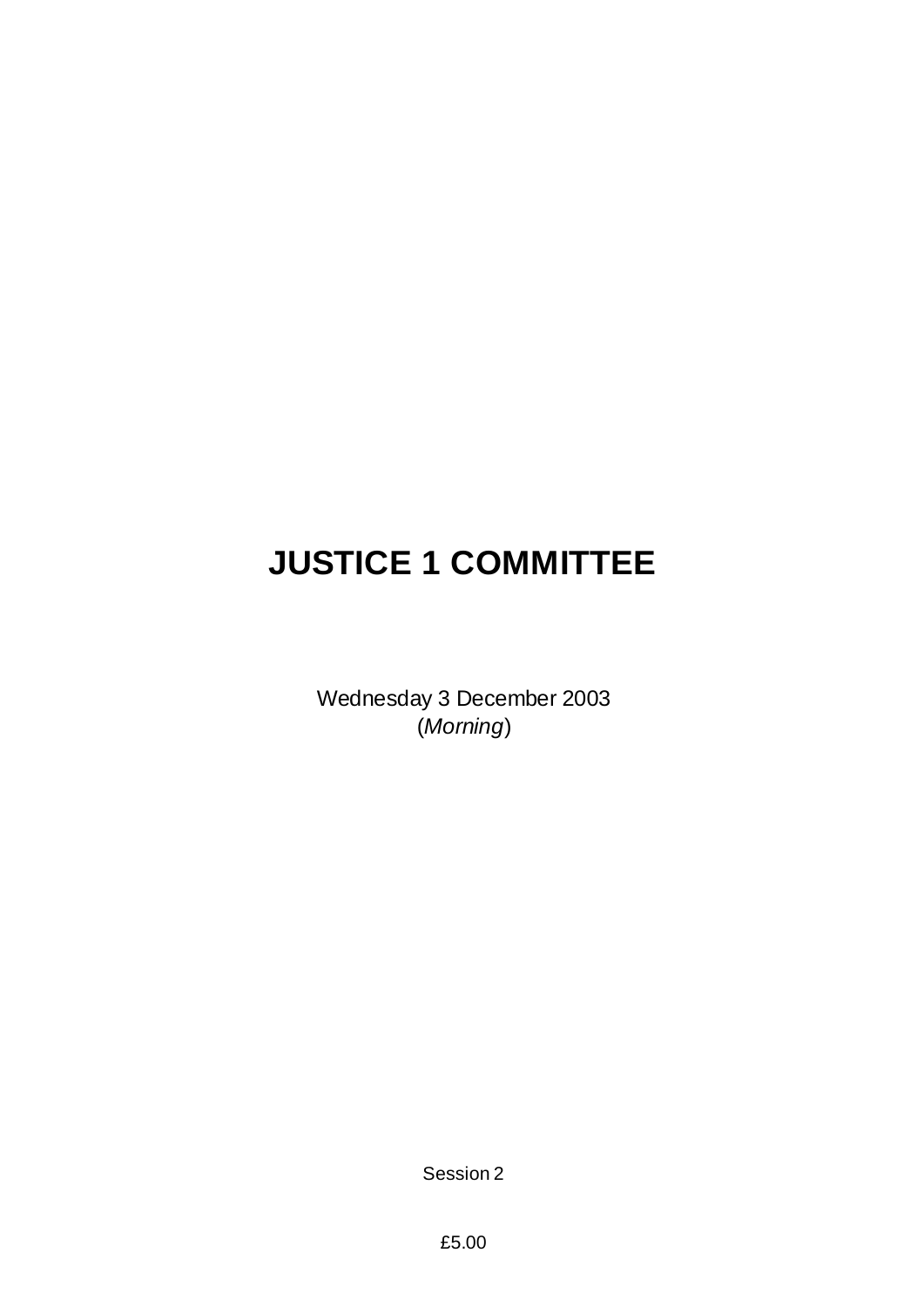Parliamentary copyright. Scottish Parliamentary Corporate Body 2003.

Applications for reproduction should be made in writing to the Licensing Division, Her Majesty's Stationery Office, St Clements House, 2-16 Colegate, Norwich NR3 1BQ Fax 01603 723000, which is administering the copyright on behalf of the Scottish Parliamentary Corporate Body.

Produced and published in Scotland on behalf of the Scottish Parliamentary Corporate Body by The Stationery Office Ltd.

Her Majesty's Stationery Office is independent of and separate from the company now trading as The Stationery Office Ltd, which is responsible for printing and publishing Scottish Parliamentary Corporate Body publications.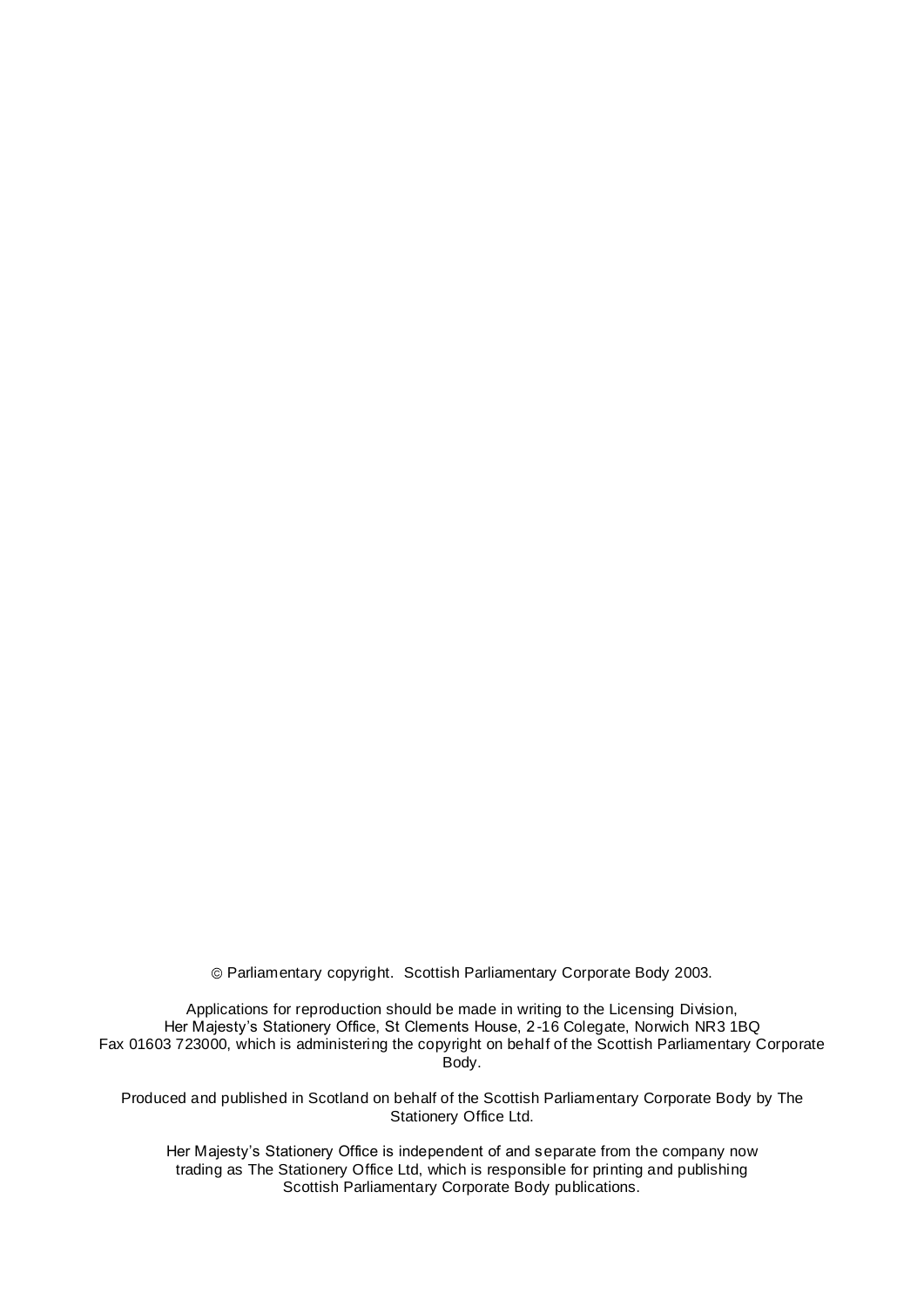## **CONTENTS**

### **Wednesday 3 December 2003**

| --- |
|-----|
|     |
|     |

**Col.**

### **JUSTICE 1 COMMITTEE 15th Meeting 2003, Session 2**

#### **CONVENER**

\*Ms Pauline McNeill (Glasgow Kelvin) (Lab)

#### **DEPU TY CONVENER**

\*Mr Stew art Maxw ell (West of Scotland) (SNP)

#### **COMMI TTEE MEMBERS**

\*Bill Butler (Glasgow Anniesland) (Lab)

\*Marlyn Glen (North East Scotland) (Lab)

\*Michael Matheson (Central Scotland) (SNP) \*Margaret Mitchell (Central Scotland) (Con)

\*Margaret Smith (Edinburgh West) (LD)

#### \*attended

#### **COMMI TTEE SUBSTITU TES**

Roseanna Cunningham (Perth) (SNP) Helen Eadie (Dunfermline East) (Lab) Miss Annabel Goldie (West of Scotland) (Con) Mike Pringle (Edinburgh South) (LD)

#### **THE FOLLOWING GAVE EVIDENCE:**

Gerry Brow n (Law Society of Scotland) Norman Dow ie (Scottish Court Service) John Ew ing (Scottish Court Service) Patrick Fordyce (Scottish Law Agents Society) Anne Keenan (Law Society of Scotland) Michael Meehan (Law Society of Scotland) Janice Webster (Scottish Law Agents Society)

#### **CLERK TO THE COMMITTEE**

Alison Walker

**SENIOR ASSISTAN T CLERK**

Claire Menzies Smith

**ASSISTAN T CLERK**

Douglas Thornton

**LOC ATION**

Committee Room 2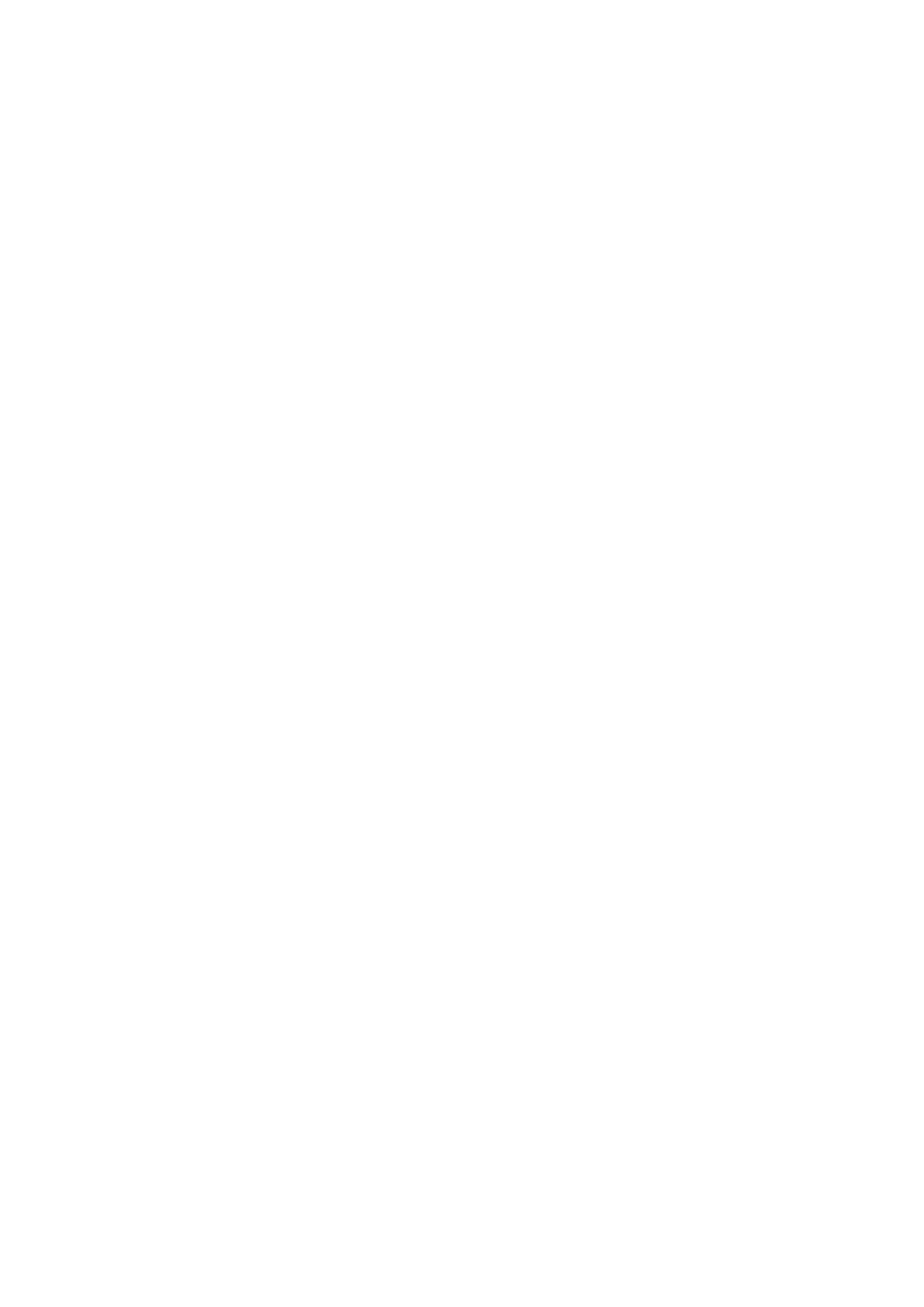### **Scottish Parliament**

### **Justice 1 Committee**

*Wednesday 3 December 2003*

(*Morning*)

[THE CONV ENER *opened the meeting at 10:15*]

### **Criminal Procedure (Amendment) (Scotland) Bill: Stage 1**

**The Convener (Ms Pauline McNeill):** Good morning everyone and welcome to the  $15<sup>th</sup>$ meeting of the Justice 1 Committee. I apologise for the late start. It would be helpful if members would turn off mobile phones and so on. All members of the committee are in attendance so there are no apologies to read out this morning.

Item 1 is our consideration of the Criminal Procedure (Amendment) (Scotland) Bill. I welcome the committee's advisers on the bill, Christopher Gane and Paul Burns. The committee is grateful for their advice. I welcome also the team from the Scottish Court Service: John Ewing, the chief executive; John Anderson, the principal clerk of session and justiciary; and Norman Dowie, the deputy principal clerk of justiciary. I thank them for attending.

**Mr Stewart Maxwell (West of Scotland) (SNP):**  One of the main aims of the bill appears to be to bring certainty for all parties into the High Court procedure, particularly in relation to the trial process, to ensure that everyone is certain about when things occur, so that everybody is there and ready. Will you go back a stage and explain how High Court cases are scheduled at present?

**John Ewing (Scottish Court Service):** I will ask Norman Dowie to give you the detail on that but, broadly speaking, the High Court operates with a series of sittings, the length of which varies depending on the part of the country—in Glasgow, it is a fortnight; in most other parts of the country it is a week. The Crown Office schedules a number of cases to take place within the sitting. Precisely when a case takes place within the sitting depends on the circumstances at the time.

**Norman Dowie (Scottish Court Service):** In essence, that is correct. During the summer of each year, we sit down with the Crown Office and plan the business of the High Court for the following year, which means that we locate the High Court in different areas. In Edinburgh and Glasgow, the High Court runs on a full-time basis; in areas such as Inverness, Aberdeen and

Dunfermline, we negotiate with the various sheriff clerks and the Crown Office. We consider the general trends of business throughout the year. Once that has been done, we fix up the various sittings throughout the year. The sittings run for a two-week period.

The Crown then prepares a list of cases for allocation to a particular sitting and the names of the cases, the charges and so on. It also prepares two other pieces of information: the time bar when the case has to be called in court—and a provisional date on which the case will be due to be called. The latter is very much a provisional date; the actual date will depend on how the circuit's business runs.

As members know, there is an element of uncertainty about cases. Sometimes, there will be pleas in the morning that the cases be set down for trial; other cases have to be adjourned or postponed to a later date. Then, some time during the day, the Crown considers the business of the court and establishes which courts have disposed of their cases—Glasgow, for example, is a multicourt system and has six courts—and which business can be brought in, first taking account of the provisional dates allocated for those cases. That is generally how the system works, or does not work.

**Mr Maxwell:** If all the parties are ready and a trial proceeds, in what way does the current set-up fail? Much of what the bill proposes is predicated on the failure of current practices to meet the requirements of those involved.

**John Ewing:** If parties are ready to proceed and the accused and all the witnesses are present, the trial will run. One might get into situations in which there is slippage or spillover as one sitting merges into another. That can cause complications and can mean that we cannot accommodate the trial within a particular sitting. More commonly, what causes the churning of cases is that an issue involving the Crown or the defence arises in the preparation of the case and there needs to be a debate about something. In the worst-case scenario, that could involve having a trial within a trial about the admissibility of evidence, for example. If various legal steps that should have been taken in advance have not been dealt with, there can be an exchange in front of the judge about those points. In the meantime, the witnesses, the accused, the victims and the jurors—who are a concern for us—must wait to see what happens.

In other cases, key witnesses might not be available. Sometimes it might have been known for a while that the witnesses would not be available, but the first time that the court can be made aware of that is on the day of the trial. If the accused is on bail, they might fail to trap, as we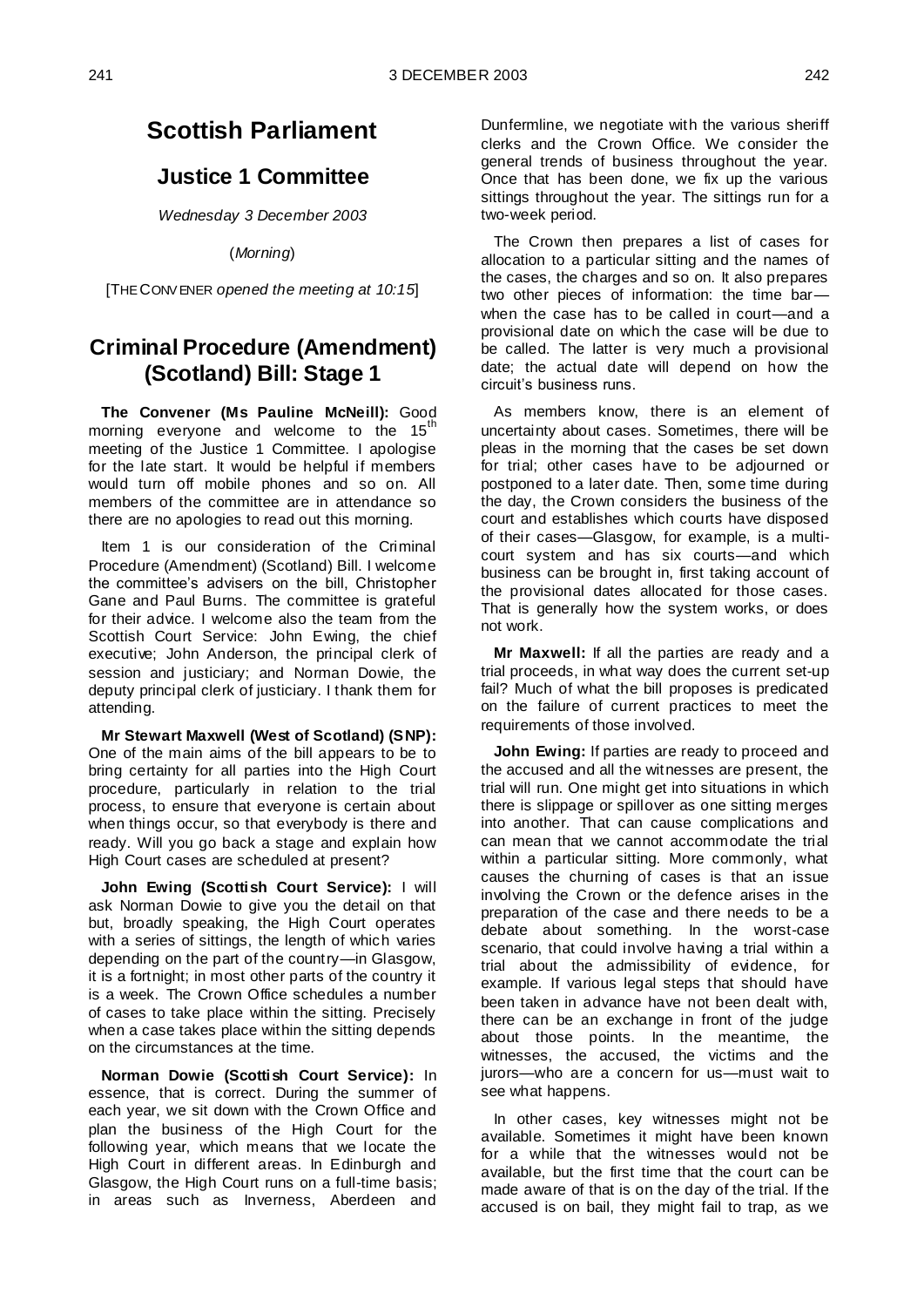put it—they do not turn up. Those are the most common reasons why cases do not proceed on the day.

**Mr Maxwell:** Given those unknown factors within the current practices, how will the new practices improve the situation? It seems that much of what you have just said could apply just as much to the new system.

**John Ewing:** It is a possibility that those things could happen under the new system. When we say that there will be increased certainty about trial diets, we are not saying that there will be 100 per cent certainty; we are saying that there will be a significant improvement on the present position. We will give the court an opportunity to review the position—to have the Crown and the defence before it to test their levels of availability and preparedness in advance of the trial date.

As we see it, the principal beneficiaries will be the victim and the witnesses, who otherwise would be called to court. I hope that we will be able to sort out many of the issues that take up the first day or two—or another part—of the sittings and deal with them more expeditiously. The preliminary hearing also creates an opportunity for the accused to tender a plea of guilty at that point, if they believe that that is the right choice. At present, the plea of guilty is tendered on the day of the trial in about 60 to 65 per cent of High Court cases, whereas the figure in the sheriff court or in sheriff and jury cases is about 30 per cent, because guilty pleas are made at the equivalent of the preliminary hearing.

**Mr Maxwell:** If it remains the case that the Crown is the master of the instance in criminal proceedings, is it not true that the new procedures will ultimately be subject to the Crown's decision on whether to proceed with a trial? If the Crown moves the court to desert pro loco et tempore, is it likely that the court would refuse that motion?

**John Ewing:** It is unlikely that the court would refuse it.

**Mr Maxwell:** You do not think that it would. Does that ever occur?

**Norman Dowie:** To my knowledge, I cannot remember a case being refused before the start of a trial, but there may be circumstances in which the court has a greater right to exercise discretion in a trial—for example, if evidence has been tampered with. As you say, the Crown is generally master of the instance before the trial starts and, if it wants to desert the case, it has a right to do so. There is also the question of the extension of statutory time limits, which tend to impact on such matters. Those are matters of balance for the court.

**Mr Maxwell:** Will that change under the new procedures? Will the fact that the Crown is currently the master of the instance change in any way? Will the new procedures affect the balance?

**John Ewing:** The Crown's right as master of the instance will not change, but we would expect the Crown to exercise it slightly differently. If the Crown was going to have to desert a case before the trial started, we would look to it to do that at the preliminary hearing rather than on the day of trial.

**Mr Maxwell:** Are we saying that a desertion or a change of mind by the Crown when we get to the trial will be less likely because of the preliminary hearing?

**Norman Dowie:** We have to be careful what we mean by desertion. Desertion pro loco et tempore usually occurs when something has happened that means that the Crown is not entirely certain when it will be able to run the trial again. Under current procedures, a trial can usually be adjourned or postponed until a later, fixed time. Desertion is a slightly different tool, and the procedure is not used that regularly in the High Court. As the chief executive said, with the introduction of the preliminary hearing, we are trying to filter out of the system the unexpected elements that we face at the moment, and I hope that there will be less of them under the proposed new procedures.

**The Convener:** May I press you on the point about the Crown being master of the instance? Some of the evidence that we have received so far questions whether that can remain if we move to a more judicially managed system. Will the Crown remain master of the instance or will that function shift to the judge, who will manage the procedure?

**John Ewing:** There are different elements to the role of master of the instance. It is the Crown's decision whether to proceed with a prosecution and that will not be affected, so the Crown will remain master of the instance in that respect. The interpretation of the term "master of the instance" as being the one who determines when the trial will proceed will change as a consequence of the legislation. The court will set the trial date rather than the Crown.

**The Convener:** Do you accept that the management of the High Court will shift away from the Lord Advocate and the Crown?

**John Ewing:** There will continue to be a partnership, but the weighting will shift towards the court and judicial case management. However, if the Crown decides not to proceed with the charges, for whatever reason, the case will not proceed.

**Michael Matheson (Central Scotland) (SNP):**  What evaluation have you made of the impact of the mandatory preliminary hearing on your department's resources?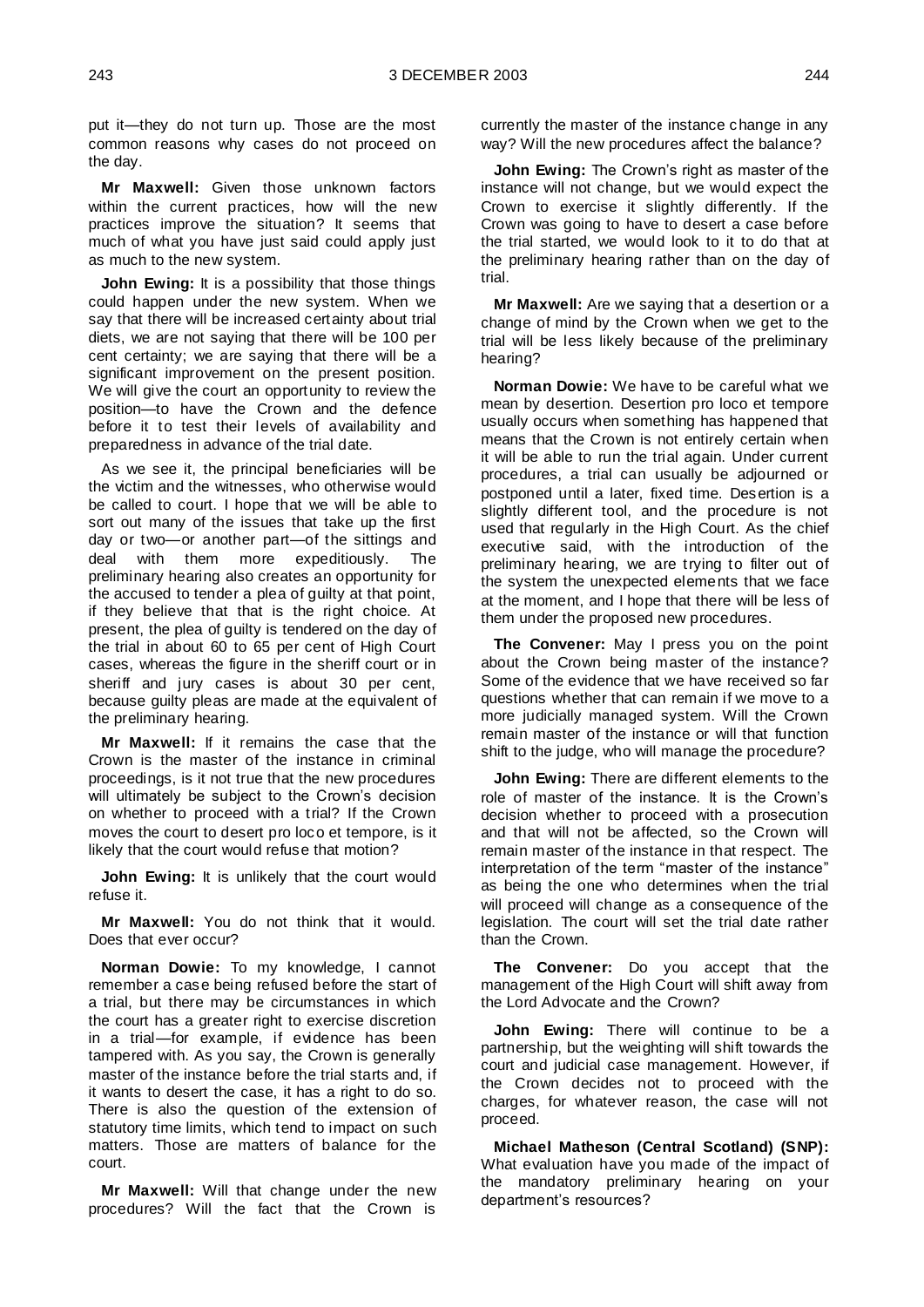**John Ewing:** We estimate that management of the process will require the equivalent of two to two and a half judges with support staff. As the financial memorandum says, we quantify that as £0.5 million in judicial costs and £150,000 costs to the Scottish Court Service. That £150,000 includes an element for developing information technology systems to underpin the operation of the new regime.

**Michael Matheson:** Are you confident of those figures?

**John Ewing:** They are our current best estimates.

**Michael Matheson:** Have you been able to assess the number of cases that are more likely to go to trial on the set date with the introduction of the preliminary hearing? It is claimed that the preliminary hearing will create more certainty; have you been able to quantify that?

**John Ewing:** We have not quantified it in terms of the number of cases that will go to trial. At the moment, we are considering the programming implications in consultation with the Crown. We estimate that, at present, first instance crime consumes 13 to 14 judges every week. We hope that the new regime will use 10 to 11 judges to deal with first instance crime. That is a significant resource saving for us because we can transfer that judicial resource, plus the support staff, to other business such as civil cases and criminal appeals. We reckon that there will be real resource benefits with the new process.

**Michael Matheson:** Will you refresh my memory? How many cases in the High Court proceed on time at the moment?

**Norman Dowie:** There are no figures on that. When you talk about cases being on time, you must consider the way in which the current sitting system is set up. Trials are rarely fixed under the current system and that is one of its great weaknesses. There is a list of cases—for example, in Glasgow there are six courts dealing with 60 cases with provisional dates assigned for trial. Many of those cases either plead or are adjourned so there are simply no figures on that.

#### 10:30

**Michael Matheson:** There will be a lot of scope for judicial management to improve the preliminary hearings' effectiveness. How will that happen?

**John Ewing:** As I said, there will be an opportunity for judges to test the parties' state of preparedness to ensure that steps have been taken to identify opportunities for agreeing evidence, for ensuring that witnesses who are going to appear have to appear, and for dealing with other issues, such as determining whether a

need exists for special provision for vulnerable witnesses. The Judicial Studies Committee is drawing up a checklist of issues on which the judiciary will want to be satisfied at the preliminary hearing, which will give judges a format to follow.

It is a question of judges having people in front of them so that they can be tested. The situation is a bit like this one: giving evidence to the committee can be daunting or relaxing, depending on the questions, but the experience is more telling than simply submitting a piece of written evidence. That is one of the drivers behind the preliminary hearings. The culture change that we seek must happen.

**Michael Matheson:** What sort of training will judges receive?

**John Ewing:** The Judicial Studies Committee is looking into that. The Lord President—the Lord Justice General—will consider how the programme of preliminary hearings should be structured. It is likely that the hearings will be in the hands of a number of experienced judges, rather than the work being spread across all judges. The model is being developed as we speak.

**Michael Matheson:** But judges will have formal training.

**John Ewing:** That is the expectation.

**Michael Matheson:** Just an expectation.

**John Ewing:** Judges organise their own training.

**Michael Matheson:** So the decision to receive training or not will be in their hands.

**John Ewing:** Yes—but all the indications are that they see significant advantages in adopting this approach to managing the business.

**The Convener:** You have talked about the resources required being equivalent to two and a half judges. Will those appointments be temporary?

**John Ewing:** I think that permanent judges will take responsibility for managing the preliminary hearings process, to provide the continuity and certainty that we want. Their role will be backfilled by the use of temporary judges.

**The Convener:** How long will additional temporary judges be required in the system?

**John Ewing:** In the financial memorandum, the budgeting assumption is two years. I hope that it will not be as long as that, but that is the current estimate.

**The Convener:** Why do you think that the system will settle down in that time?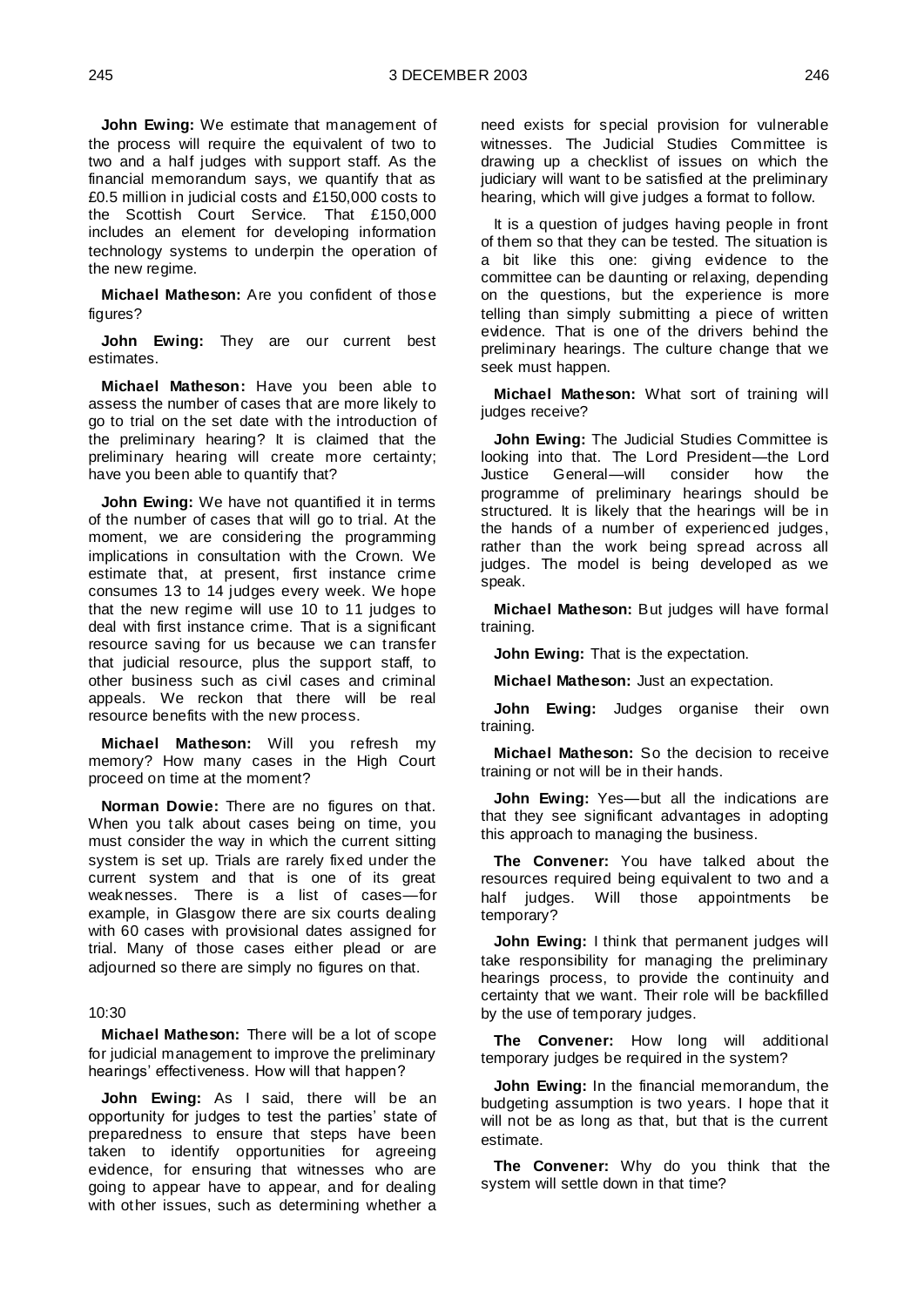**John Ewing:** By that time, we should be seeing results. As old cases leave the system and new ones come in under the new procedure, we would hope to see a turnaround within a year or 18 months. The two years that I mentioned would be at the outside.

**Mr Maxwell:** I was surprised by the answer to Michael Matheson's question on the number of trials under the current arrangements that take place on time or in a sitting. If we do not know how many trials are being properly dealt with on time, how can you say that you expect an improvement under the new system?

**John Ewing:** At the moment, some trials have multiple adjournments. Alternatively, cases may be deserted by the Crown, or otherwise not proceed, on that indictment. The cases could then be re-indicted. All of those things complicate giving a simple answer to your question.

In Glasgow, 50 or 60 per cent of cases, or more, tend to be adjourned and then churned back into the system. We hope that the changes that the bill will introduce will tackle the degree of churning.

**The Convener:** I would like some detail on how you envisage the mandatory preliminary hearing system working. How long will a preliminary hearing take?

**John Ewing:** At the moment, the planning assumption is for an hour, although that will vary<br>from case to case depending on the from case to case circumstances.

**The Convener:** How many preliminary hearings will be required in any given period?

**John Ewing:** There will be one for every case.

**Norman Dowie:** In Glasgow, it is estimated that around 1,150 preliminary diets will be required in the High Court in 2004.

**The Convener:** Are you considering that parties might not be ready at the preliminary hearing? There does not appear to be any sanction available to the judge, other than to agree to meet in three days' time to find out whether the parties are ready then. Potentially, a further preliminary hearing could be arranged at that meeting if the parties are not ready.

**John Ewing:** That is possible, but it will depend on how individual judges approach case management. If they feel that counsel has good reasons for the requests at the preliminary hearings, that is one matter; if they feel that counsel is messing the court about—to put it bluntly—the court has ways of making that known. If it really felt that counsel was messing it about, ultimately the court could start thinking about contempt of court. I would not underestimate the impact of the exertion of judicial influence on the professionals involved.

**The Convener:** Surely counsel will always have good reasons? They come up with good reasons for a living.

**John Ewing:** And judges make their living by testing those good reasons, which they do not always take at face value.

**The Convener:** But you can see the point: the bill requires a culture change in everyone's approach to the High Court system. We are relying on people to change how they do things, but there is no sanction to force people to present themselves as ready. If we do not get the culture change, is not it likely that we could have a series of preliminary hearings before the trial date?

**John Ewing:** I do not think that that will become the habit. There is a risk that it might happen and we will monitor that and take appropriate action if required.

It is difficult to come up with a sanction. Lord Bonomy thought about it, but it is difficult to invent something that would be effective on the day without it spawning delays. One option that the court could consider is that, if counsel cannot proceed because they are otherwise engaged, they could be told that they must transfer the case to someone else. However, one would then get into all kinds of conflict about the right of the accused to choose their defence. Identifying an effective sanction is problematic.

**The Convener:** There is a 30-day period from the preliminary hearing in which the trial date must be fixed. Is that correct?

**John Ewing:** Yes, for the operation of the change to the 110-day rule.

**The Convener:** Will it be your job to prepare the paperwork for the written record that requires to be submitted two days before the hearing?

**John Ewing:** No, that is a matter for the two parties.

**The Convener:** I understood that you would send out a pro forma on which parties could tick boxes to indicate whether they have lists of witnesses. You will not be sending out anything.

**John Ewing:** There is discussion at the moment about how the detail will operate. We are working on possible models for consideration by the Lord President. When he is satisfied in broad terms, I expect that he will want us to engage in a consultation on the detail with the Faculty of Advocates, the Crown and others.

It is possible that we will produce a pro forma that parties will be free to use, but we will not be responsible for submitting it to the court. As part of the process, the parties will submit the pro forma to the court and it will then be the responsibility of my office to ensure that it is before the judge. However, we will not tick the boxes for them.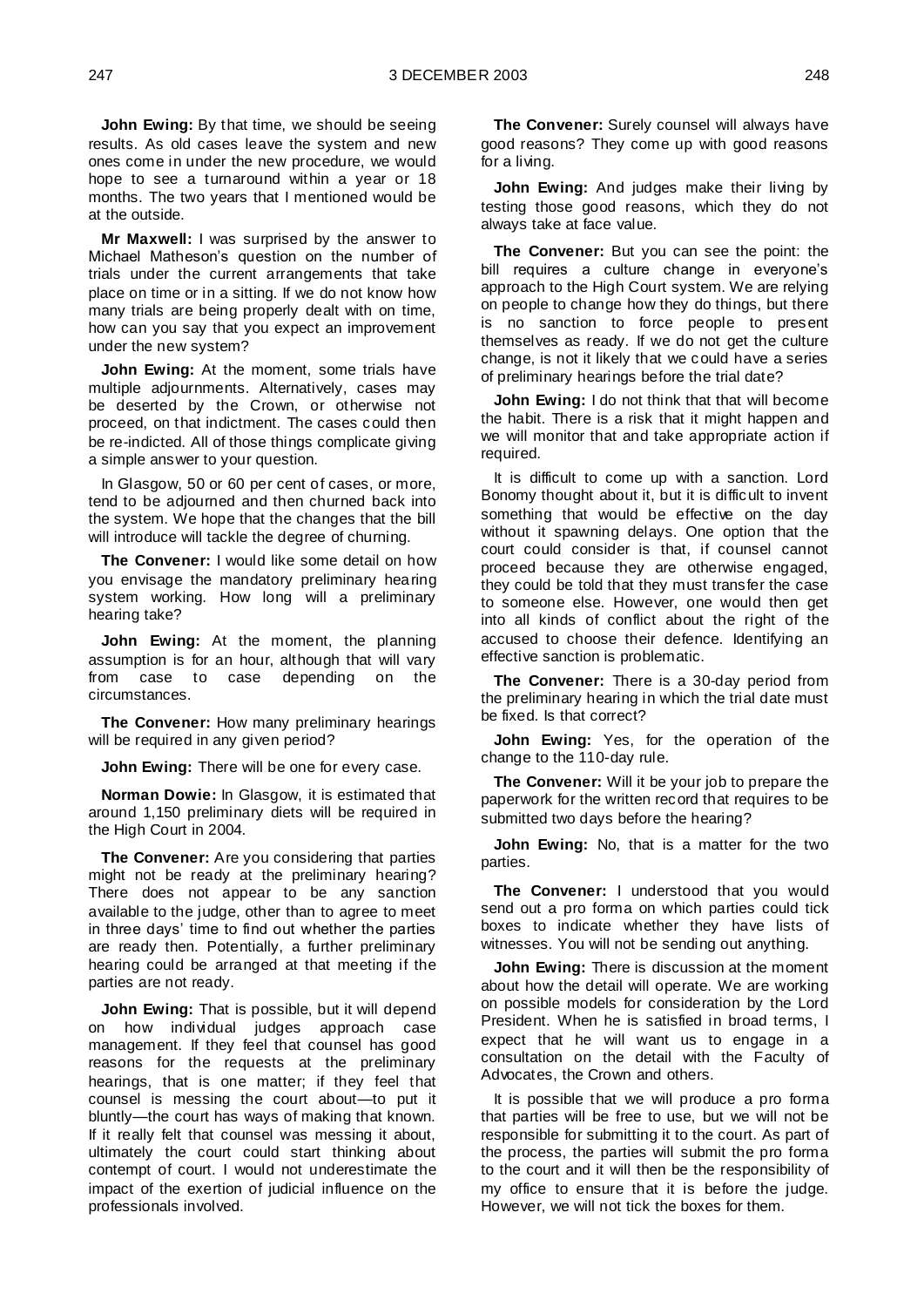**The Convener:** I was not suggesting that. If you are expecting parties to come with prepared paperwork, I would have thought that someone would have to send out some sort of pro forma. In fact, the Law Society of Scotland suggests that the lack of any formalised system is a concern.

**John Ewing:** I would expect the procedures to be set out in an act of adjournal made by the Lord President, which would specify what information needs to be made available to the court. If there were broad agreement to do that by way of a pro forma, that could be specified. As a minimum, the information that was required would be spelled out. However, those are points of detail that we would want to pursue in discussion, assuming that the Parliament approves the principle of the bill.

**The Convener:** I hope that you can appreciate that those are points of detail that the committee requires. We have been asked to scrutinise whether preliminary mandatory hearings can potentially change the culture in the system. Without that detail, it is difficult for us to judge whether resources should be spent on changing the system to that extent.

**John Ewing:** I can understand the problem.

**Margaret Mitchell (Central Scotland) (Con):**  You have already said that, under the provisions of the bill, the judge who presides at the preliminary hearing will manage the trial date. How realistic is that?

**John Ewing:** It is realistic in the sense that the judge will say that the trial will proceed on 2 December or whatever.

**Margaret Mitchell:** What are the implications for the judge? What will he have to know to make that decision?

**John Ewing:** He will have to know what the state of preparedness of the two parties is, what their estimate of the duration of the trial is, what the availability of counsel is and whether those elements can be accommodated within the diary that will be available to the court.

**Margaret Mitchell:** Is that all-new territory for the judge, with which he would not have had to concern himself before?

**John Ewing:** It is not totally new territory, as it is a process that sometimes happens informally at the moment. It is not necessarily the judge who makes the decision, but, at present, there is a dialogue between the Crown manager, who is responsible for managing a sitting with the various defence agents who are present, and my colleague Norman Dowie and his colleagues in the individual courts. In that dialogue, the length of time that particular cases are likely to take is identified and an attempt is made to decide whether they can be accommodated. We distil that information and make it available to the judge.

**Margaret Mitchell:** Do you honestly think that the trial date that is specifically named by the judge will be the date on which a case proceeds?

**John Ewing:** There will be a greater degree of certainty in that regard than there is now. We cannot rule out the possibility that, when we reach the trial date, the trial will not proceed because the accused tenders a guilty plea, a witness falls ill or is unavailable or the accused fails to appear. However, we hope that we will avoid the situation that sometimes arises at the moment in which counsel and others find themselves doublebooked. As I said earlier, the kind of issues that have to be debated at the beginning of any sitting will have been dealt with, but we cannot eliminate the possibility of an act of God preventing someone from appearing.

**Margaret Mitchell:** Could such an act of God be as simple as a previous trial overrunning in the court in which the trial was set to take place?

**John Ewing:** That could be a problem if cases become overloaded. In that case, we would have to consider using additional judicial resources to find an additional courtroom.

**Margaret Mitchell:** So the bottom line is that, despite a specific trial date being set, the same problems that previously existed are still likely to affect the trial date.

**John Ewing: Potentially, they could still affect it.** We are reducing the likelihood of that happening rather than eliminating it altogether.

**Margaret Smith (Edinburgh West) (LD):** The bill makes provision for the extension of established time limits, including the 110-day rule. We have heard evidence that that is particularly helpful in complicated cases such as frauds and those involving experts in forensic evidence and so on. However, the Law Society's written submission says that the provision will not be necessary in relation to all cases. Do you consider that such a departure from existing procedures is justified?

**John Ewing:** That is a matter for the Crown rather than for us.

**Margaret Smith:** Do you feel unable to discuss the matter?

**John Ewing:** Our experience is that there has been an increase in the amount of business being extended for a variety of reasons relating to the complexity of the case. That adds to the problems for the defence in being adequately prepared for a case. The package of changes that is proposed, including matters such as the Crown disclosing more information to the defence, will assist in ensuring that the defence is better prepared on the day.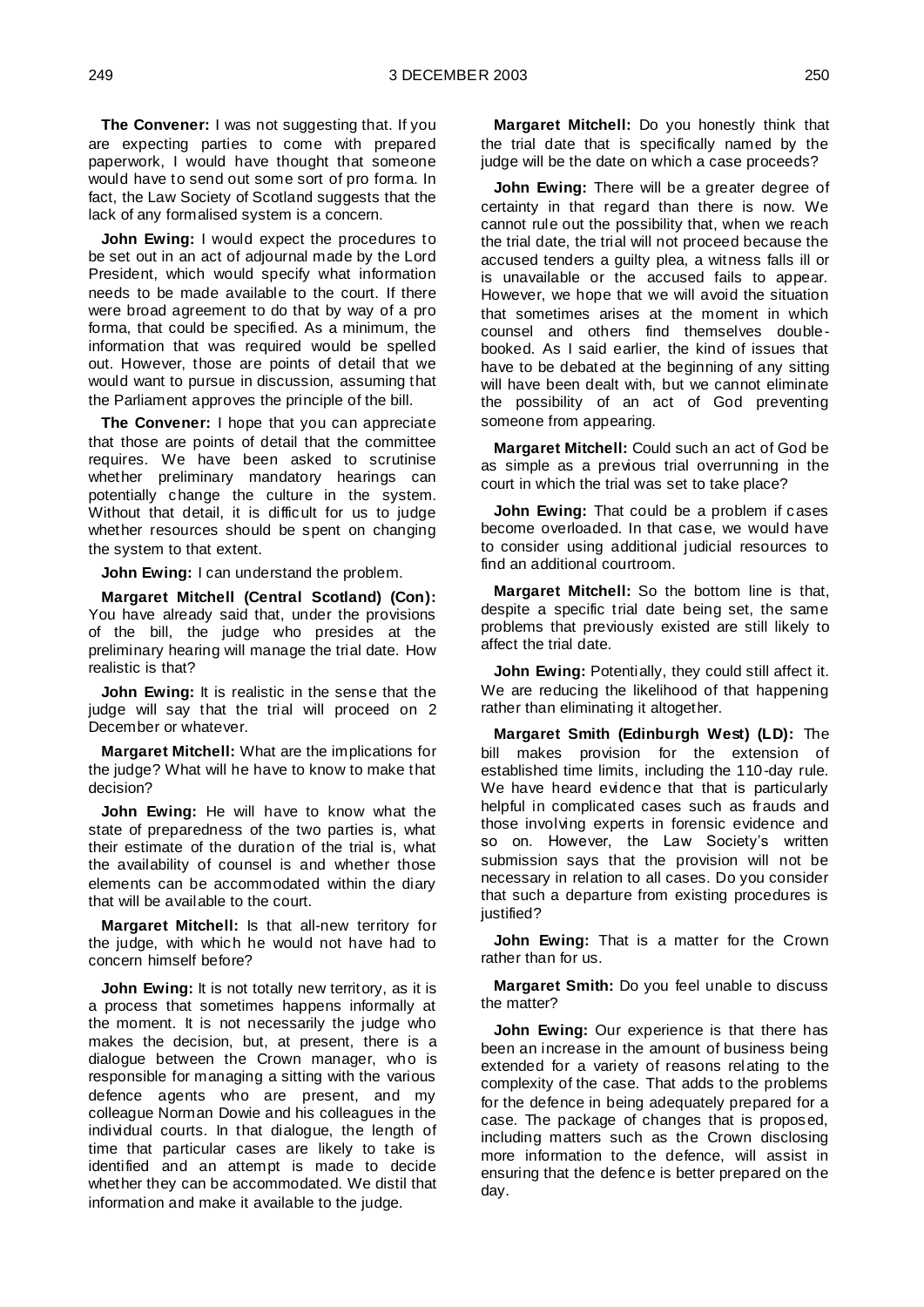**Margaret Smith:** So the measures will go some way towards reducing the number of adjournments with which you have to deal in managing the courts.

**John Ewing:** Yes.

#### 10:45

**Marlyn Glen (North East Scotland) (Lab):** The bill provides for detention of a witness who has failed to appear following citation. In your experience, is there a significant problem with witnesses failing to attend court when they have been cited to attend?

**John Ewing:** Yes, that can be a significant problem. It must be borne in mind that not all witnesses are happy to co-operate with the process. I make a distinction between the witness who is reluctant because of nervousness, anxiety or concerns about intimidation, and the witness who has a history with the court and who is unwilling to co-operate. The measure is directed more towards the second category than the first.

**Marlyn Glen:** Some concern has been expressed that that might be seen as coercion of witnesses. Do you have a view on that?

**John Ewing:** We do not have a view. That issue will be in the mind of the court in determining whether the approach is the right one to take in dealing with an individual case.

**Bill Butler (Glasgow Anniesland) (Lab):** Good morning, gentlemen. I have a question on sentencing. The Executive has stated that it intends to implement section 13(1) of the Crime and Punishment (Scotland) Act 1997, so that the sentencing powers of sheriffs in solemn procedure will be enhanced. Is it possible to estimate the impact that that will have on the work load of sheriff courts?

**John Ewing:** We are currently evaluating that in detail across the country. Broadly speaking, it will translate into an increase of about 7 to 10 per cent in solemn business. The impact on individual sheriff courts will depend on the way in which business is handled. We anticipate that the impact will be negligible in the majority of courts, because the work will be well within the margins that they deal with at the moment. There will be one or two extra cases a year in some of the smaller courts, but no more than that. It is likely that there will be a greater impact on the six larger courts, which we estimate could range from three or four extra indictments a month in Paisley to 20 extra indictments a month at Glasgow.

We are currently evaluating the matter and in doing so we are trying not just to rely on historical figures. We are asking what would happen if the change happened today. The initial analysis told

us that the work load was not an inhibiting factor in making the change, which is what we advised ministers. We are trying to project to the level that cases might reach on the basis of the general growth in serious business but, as I said, the preliminary indication is that the process would be manageable.

**Bill Butler:** Would the measures result in more certainty in the court system in, for example, Paisley and Glasgow?

**John Ewing:** In what sense?

**Bill Butler:** Would there be an improvement in the system?

**John Ewing:** Broadly speaking, it is accepted that the sheriff and jury courts work more effectively than the High Court at present, so we would consider a move from the High Court to the sheriff and jury court to be beneficial.

**Bill Butler:** Is the increase in sentencing power to a maximum of five years imprisonment an appropriate level for the sheriff court?

**John Ewing:** Yes, we see no reason why the sheriffs cannot handle that.

**Bill Butler:** What types of cases will be dealt with in the sheriff court if the change is implemented?

**John Ewing:** That will be a matter for the Crown and how it operates its marking policy, in the first instance. As I understand it, the Crown expects that some cases will involve fairly low-level drugs offences that do not currently go to the sheriff court. There will be other cases—which I suspect will be more common—of repeat offences, where the Crown feels it has exhausted the potential in the sheriff and jury court in terms of the sentencing maximum. Extending the sentencing power to five years will give the court another chance to deal with the offender. That kind of case will be in the transition but, ultimately, it will be a matter for the Crown.

**Mr Maxwell:** I want to take you back to the question of the degree of certainty in the fixing of trial dates. You said that you certainly hope for indeed, expect to see—an improvement. Will you quantify that statement? What level of improvement do you expect in the fixing of trial dates and in ensuring that the trials proceed on those dates?

**John Ewing:** As I said, we expect the measure to release three or four judges, which would mean that between 20 and 25 per cent of cases could be dealt with without the problems of churning. However, we hope to do better than that.

**Mr Maxwell:** So, you would expect to see about a 25 per cent improvement.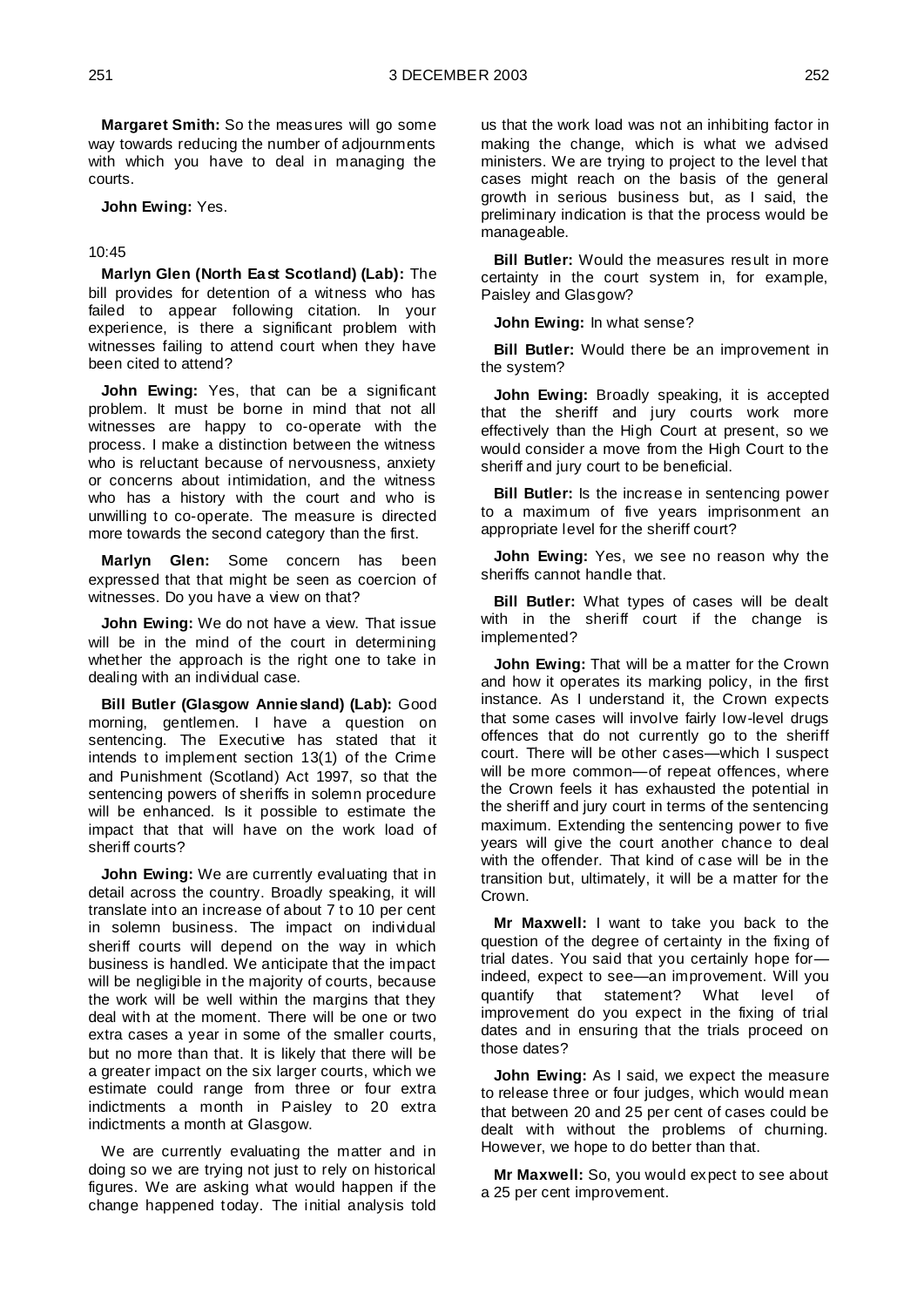**John Ewing:** We would expect at least that level of improvement. However, we have to translate that into other areas. Improvement of the plea rate and ensuring that pleas are made earlier will also have benefits. Given that on average something like 25 witnesses are cited per case, a plea rate of 20 to 25 per cent in the High Court at the preliminary diet would mean that between 7,500 and 10,000 witnesses would not have to attend court. That would be a big benefit, particularly because many of those witnesses would be policemen. Experience of the intermediate and first diets in the sheriff courts shows that the principal beneficiaries are the witnesses, who no longer have to attend court to deal with the matter.

**Mr Maxwell:** Is it your expectation that that level of improvement will be achieved, based on the experience in sheriff courts?

**John Ewing:** Yes.

**Mr Maxwell:** Given the obvious differences between sheriff court cases and High Court cases, is it reasonable to assume that just because 25 or 30 per cent of people make their pleas at the preliminary hearing in the sheriff court, the same thing will happen at the High Court? Is it more likely that people will hold out until the last minute—if I can put it that way—because of the nature of the crime of which they have been accused? Such a level of seriousness might mean that they are less likely to plead at the preliminary hearing.

**John Ewing:** Although there will inevitably be an element of that, it will be countered partly by the extent to which the courts use the sentence discounting option as an incentive for people to make early pleas. Of course, that will be part of any cultural change that takes place.

The Crown Office's annual report contains a useful table of statistics on the outcome of cases at different parts of the disposal. According to that table, a plea of either guilty or innocent is accepted in about 60 per cent of High Court disposals; however those pleas are tendered on the day of trial. With respect to solemn sheriff and jury trials, 30 per cent of pleas are accepted at the first diet and 30 per cent are accepted on the day of trial. As a result, we will still receive a significant number of pleas on the day of trial, but I hope that we will make inroads into that.

**Mr Maxwell:** Would it be fair to say that the matter is still an unknown?

**John Ewing:** Yes. However, based on current experience, we know that we need to create such an opportunity, because it does not exist at the moment.

**Margaret Mitchell:** On the plea rate, it has been

suggested that the certainty of mandatory hearings that fix everything will encourage early pleas. After all, the person concerned will realise that they have nothing to gain, because the trial will go ahead. If the mandatory hearing is postponed either because the parties are not ready or because it is uncertain that the managed meeting will take place, or if the hearing is not given the kind of status that makes people realise that it is their final chance to get ready and makes the accused realise that the trial is going ahead, will not that affect the incentive to plead early and, in turn, the ability to set a specific trial date?

**John Ewing:** Yes.

**Margaret Mitchell:** So judicial management must make it clear that unless there are exceptional circumstances—from what you have said it seems as though the usual excuses will be made—strong sanctions will imposed if all the parties do not comply and are not ready for the mandatory hearing. That approach must be the key to the whole bill.

**John Ewing:** No—the key is in ensuring that all the parties involved in the process recognise the purpose of the mandatory hearing and co-operate to ensure that the trial proceeds for the benefit of the accused, the witnesses and the victims.

**Margaret Mitchell:** Do you have a view on how trials should proceed? Should there be a managed meeting at which they would meet face to face? Would not that be the best way to ensure that all parties were prepared?

**John Ewing:** Part of the proposal is that there will be a meeting in advance between the Crown and the defence to resolve some such matters.

**Margaret Mitchell:** We heard in previous evidence that that could be done by phone call, email or fax. I have concerns about the preparedness of people for the mandatory hearing being decided at the managed meeting.

**John Ewing:** Sometimes, the meeting may require only an exchange of e-mails or faxes, but that will be a matter for the defence and the Crown to resolve. I have no doubt that, if it appears to the court that the preparations for the preliminary hearing are not satisfactory, the court will make that known to the appropriate people.

**Margaret Mitchell:** You are shifting your position—you are now saying that there does not have to be a face-to-face meeting, but that there could be a phone call or a fax.

**John Ewing:** That would depend on the circumstances of the individual case. Our experience of operating in the sheriff court is that, when the relevant fiscal can get together with the defence—even for just five minutes in the margins of the court—it can lead to better transaction of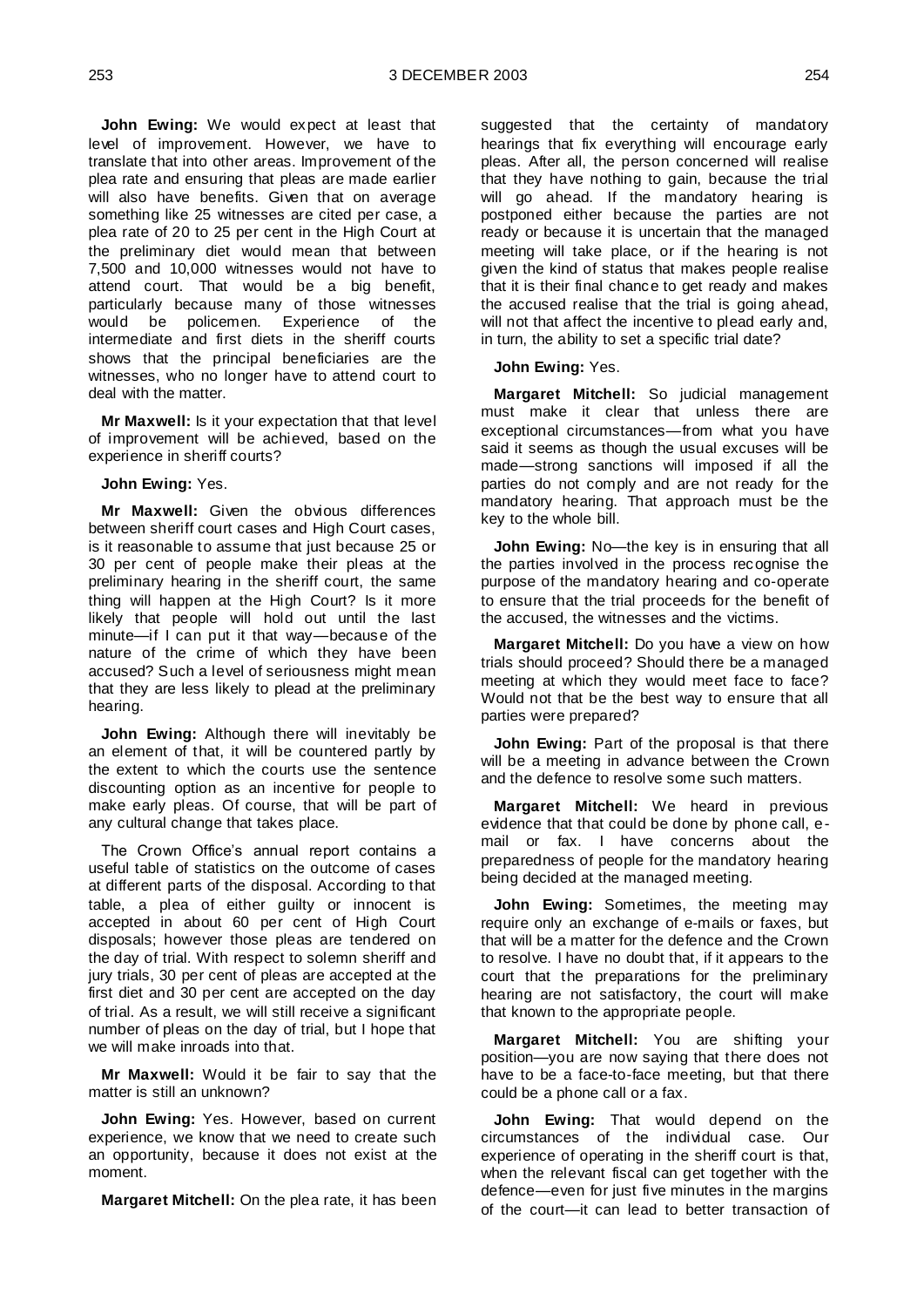business. However, it is ultimately for the Crown and the defence to resolve what works best for them. The court's judgment will be based on the quality of what appears before it at the preliminary hearing. If that is sustained on the trial diet and if we find out that there are difficulties, the matter can be raised with the Crown and the defence.

**Margaret Mitchell:** A snatched five minutes sounds a bit airy-fairy, and the evidence suggests that it is quite difficult to pin down fiscals. I am concerned about that.

**John Ewing:** When I talked about a snatched five minutes, I was talking about the typical summary court case in which there is often only one issue to be resolved. The issues in a High Court case will be more complicated and will require greater input of time and effort. I know that the Crown Office is preparing and resourcing itself to handle that and I have no doubt that the Faculty of Advocates will discuss with the Scottish Legal Aid Board how it is able to engage in that process.

**Margaret Mitchell:** In an ideal situation, however, a face-to-face meeting would be preferable.

**John Ewing:** Yes, that is my feeling.

**The Convener:** Let us return to the fixing of the trial diet—I want to understand how this is all going to work. The judge hears the parties at the preliminary hearing and is content that the parties are ready to proceed. A date is then fixed for a trial. Will that be done at the preliminary hearing?

#### **John Ewing:** Yes.

**The Convener:** How will that be done? How will diaries be synchronised to suit the Crown and the defence and ensure the availability of the judge?

**Norman Dowie:** We are looking to develop software for an electronic diary. We already have electronic diaries in the commercial court—for instance, in the Court of Session. The clerk or the managing clerk will see what dates, times and courts are available for the allocation of the work, and there will probably be a certain amount of negotiation between the Crown and the defence, concerning the dates that are available for the trial, before the case calls in court. By that time, the Crown and the defence will, it is to be hoped, have noted which witnesses will be required for the case and what dates are available for it. It will then be a question of finding a suitable date to accommodate the Crown, the defence and the witnesses. In the vast majority of cases, it will be possible to reach consensus; however, if either counsel or a witness is unavailable, it will be the role of the managing judge to sort the matter out.

**The Convener:** What would happen if the defence said that they would be available on a certain date but double-booked themselves and were not available?

**Norman Dowie:** One would expect the managing judge to take control of the situation and say, "That is not acceptable. You will need to pass your papers on."

**The Convener:** How would the judge do that? Would he call the parties to another meeting? I presume that that has happened after parties have fixed a date and gone away but it has transpired that somebody is not available. Would the judge have to call them back in again or would the matter be resolved by another means of communication?

**Norman Dowie:** We would need to arrange another diet and have the case called before the court again to have it fixed.

**The Convener:** Sorry, could you repeat that?

**Norman Dowie:** Yes. We would need another preliminary diet.

**The Convener:** You were asked earlier which cases you think might be referred from the High Court to the sheriff court to be dealt with under section 13(1) of the 1997 act and you said that that is a matter for the Crown Office. Has the Crown Office discussed with you the types of cases that it envisages transferring?

#### **John Ewing:** Yes.

**The Convener:** Can you tell us about those discussions?

#### 11:00

**John Ewing:** We discussed the Crown's assessment of the impact that its case marking policy would have had on the distribution of business between the High Court and the sheriff and jury court, if the latter had been operating under the five-year sentence limit. That assessment identified a number of categories of cases, some of which I have mentioned. I cannot recall the specific statutory offences off the top of my head, but the Crown could advise the committee about that.

**The Convener:** Are you able to tell the committee which types of cases are likely to be referred to the sheriff court?

**John Ewing:** I do not recall the precise details. I know that the Crown believes that some offences that are currently dealt with in the High Court, such as certain drugs offences, could be dealt with appropriately in the sheriff court. A range of cases are taken in the High Court because the sentencing powers of the sheriff court have been exhausted; as I understand it, such cases will provide the bulk of what is referred. Other offences, such as various categories of assault,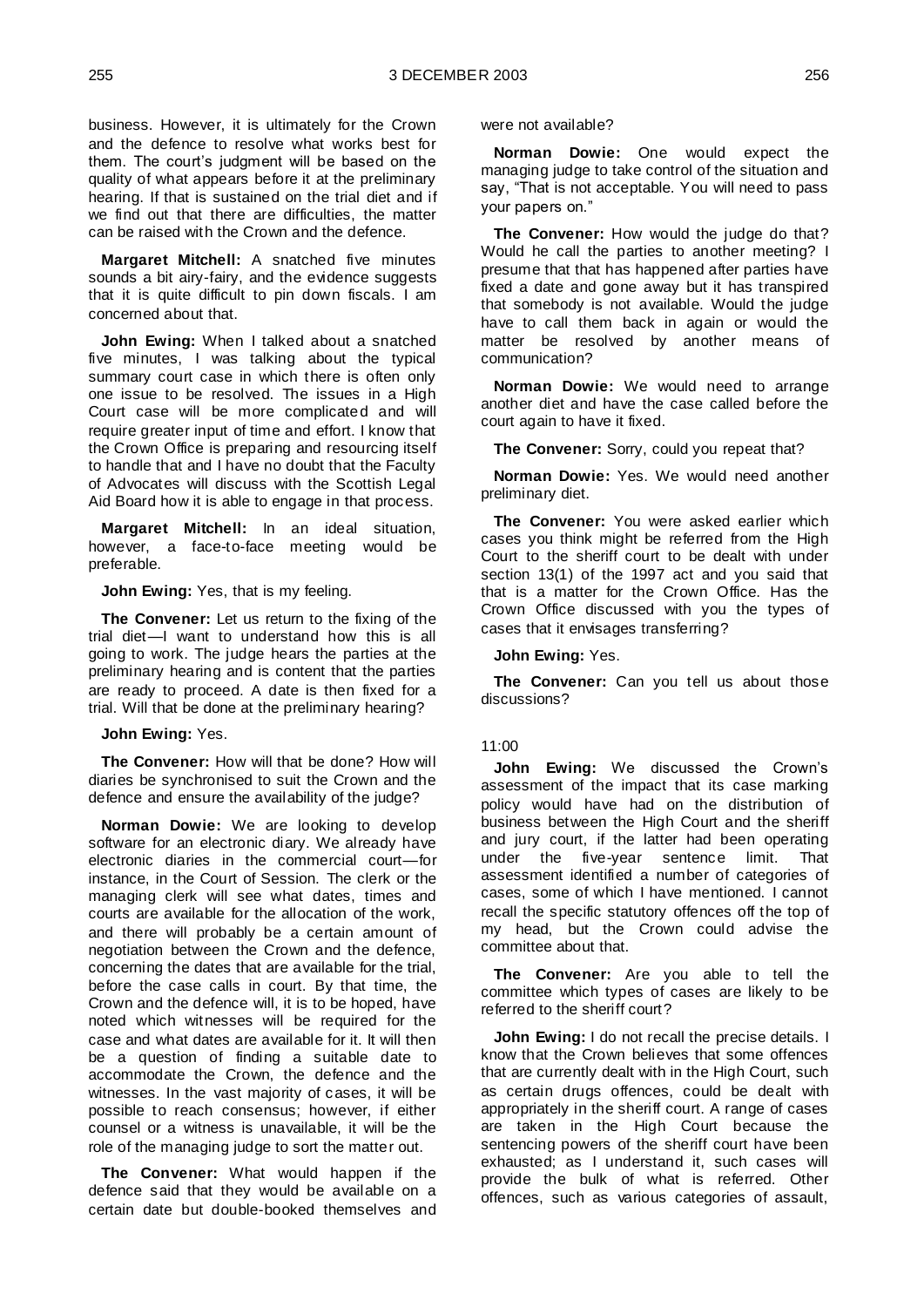might be dealt with in the sheriff court, but that will be for the Crown to decide.

**The Convener:** How can you make a judgment about the administration of the new procedures, when you cannot say which cases the High Court is likely to refer?

**John Ewing:** We have worked with the Crown to establish a broad estimate of the proportion of High Court cases that the Crown thinks will be referred to the sheriff court. The working estimate is about 20 per cent of cases, but we are also modelling the possible consequences of a third of cases' being referred, which would still be manageable. Difficulties arise because the offences will vary; the decision whether to send someone to the sheriff and jury court for an assault with a knife may depend on the extent of the victim's injuries. I cannot give the committee a list of statutory offences that will be referred, because everything depends on the circumstances of the case and the fiscal's marking decision.

**The Convener:** Given the assumption that about 20 per cent of business will be referred, how will that affect High Court business in terms of the number of trials compared to the number of courts that are available?

**John Ewing:** We hope that by referring those cases we will free up some capacity and be able to use the available sitting times more efficiently. Initially, there will be some surplus capacity, but if the drive on serious criminal business continues— I mean the police approach to tackling drug offences, intelligence-led policing and various other matters with which I am sure the committee is familiar—there are likely to be more serious criminal prosecutions in the years ahead. We expect to be able to match—

**The Convener:** The committee is aware that the figures for serious crime are not coming down. Can you give us a more detailed picture of the court administration under the new system? If you shift 20 per cent of business, or more, I presume that that will create greater certainty that trials will go ahead. I assume that you have made some planning assumptions about the availability of courts relative to the number of trials that are pending?

**Norman Dowie:** The figures for 2002 show that approximately 24 per cent of indictments—about 368—went to trial. On the basis that we would lose between 20 and 25 per cent of that business to the sheriff court, we anticipate that we will run about 275 trials per year.

**The Convener:** Will the reduction in the number of trials relative to the number of courts that are available lead to greater certainty that trials will proceed?

**Norman Dowie:** Without doubt the fact that fewer cases will come to the High Court will make the system more manageable. The current system—for example in Glasgow, where 60 or 65 cases might come to the High Court and have to be managed within a two-week period—causes great difficulty. If we reduce that number and introduce fixed trials into the sitting, we will provide greater certainty and, we hope, efficiency. We also hope that the new system will reduce, if not eradicate, double bookings of counsel.

Under the current system, an advocate might well deal with five, six or more cases in any particular sitting. Technically, all those cases would be down for trial, which is completely unrealistic. By managing the new system, the judge will supervise potential double bookings of counsel and so on and the available counsel will be in the diary.

**The Convener:** That is understood—if all the new procedures were introduced, that would be the desired effect. However, I am trying to pin you down on provisions to shift business from the High Court to the sheriff court so that your business will be reduced by 20 per cent. I take on board the point that John Ewing made about the rise in serious crime, but I am trying to ascertain your planning assumptions about the number of trials, the number of available courts and what business will look like. I assume that you will considerably reduce the number of trials. You must have worked out a ratio involving the number of trials against the availability of courts, which I presume would look much better than it currently does. Can you give details about that?

**Norman Dowie:** As the chief executive said, we currently allocate approximately 14 courts per week to High Court business. Under the modelling that we have done, we estimate that around 10 to 11 courts will be required.

I would like to say something about loading of preliminary diets, which was asked about previously—I did not properly answer the question. If we use Glasgow as a model and one judge deals with preliminary diets each day, approximately five preliminary diets per day would be held in Glasgow. I apologise for not giving that figure earlier.

**The Convener:** That is helpful. Thank you.

**Mr Maxwell:** On the transfer of work from the High Court to the sheriff court, it was said that there would, in effect, be a 20 per cent cut in the High Court's work load. If nothing else was done except for such a transfer and the number of cases was reduced, would not that in itself create a great deal more certainty and make the High Court work much more efficiently?

**John Ewing:** No. It would give us a breathing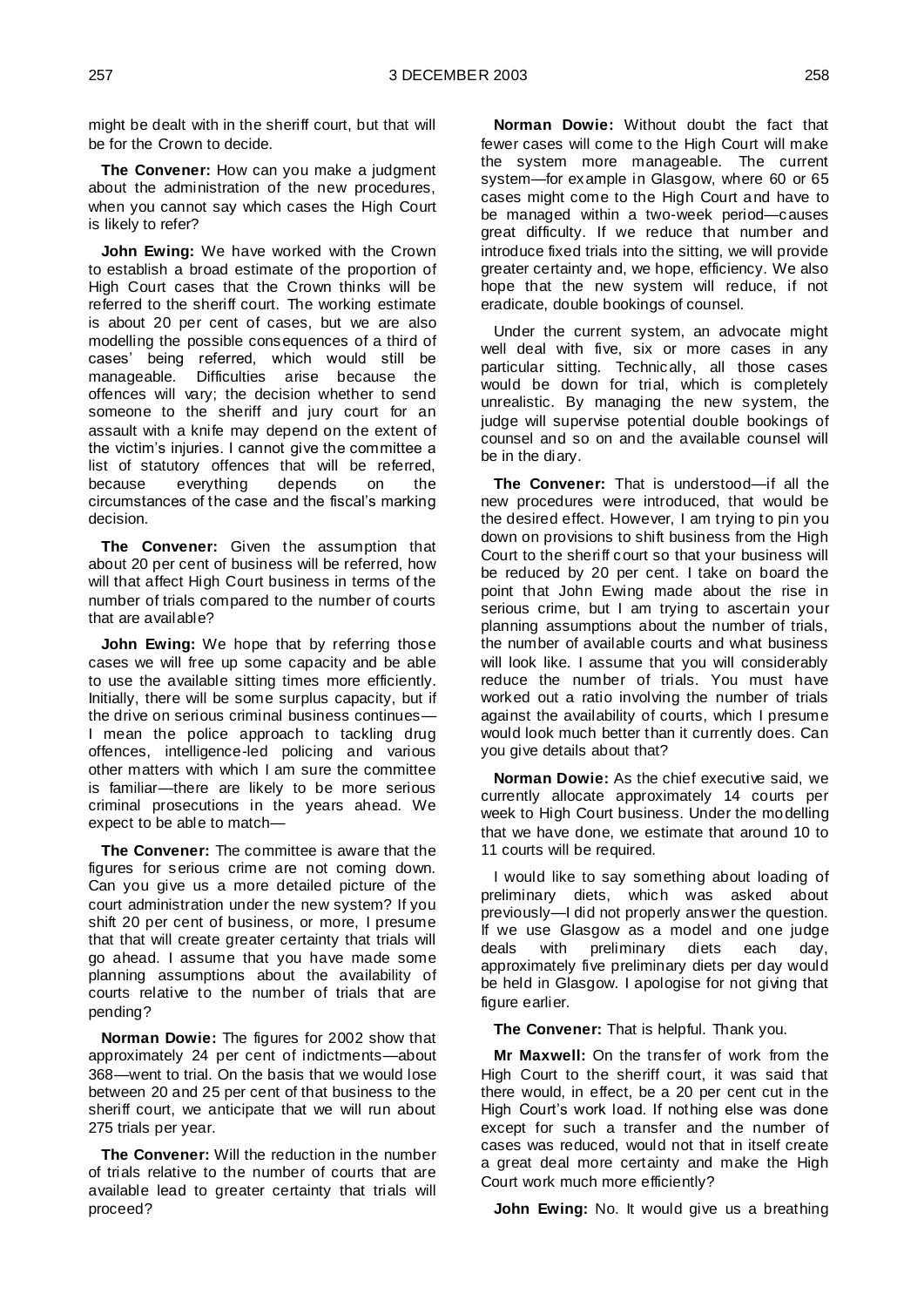space, but it would not procure the benefits in respect of impacts on victims and witnesses that the change in procedures that we are discussing would procure. It would give us some easement in the High Court, but the other changes that the bill proposes will produce more beneficial impacts for the system as a whole.

**Mr Maxwell:** You said that a change in the sentencing power of sheriff courts from three years to five years was entirely reasonable and appropriate. Why would a change to five years be better than a change to four years? It seems more obvious to change the sentencing power to four years. I can understand a change from three years to four years, given the normal break between short-term and long-term sentences, so why is a change to five years more appropriate than a change to four years?

**John Ewing:** Five-year sentences are available in statute at the moment. Lord Bonomy considered different options and ministers considered the facts and decided that they would go with the existing legislative provision. There is no fine dividing line. You are absolutely right about shortterm and long-term prisoners, but should the dividing line between short-term and long-term prisoners be five years rather than four years, given that they are not always in for four years? We are not talking about an absolute fixed point in time. However, there is a feeling that sheriffs are capable of dealing with the change in the sentencing pattern and are perhaps better equipped and trained than they were five or six years ago.

**Mr Maxwell:** I do not doubt the capability of sheriffs. I know that ministers have made a decision and I know what the statute says. However, I was interested in whether you had a view on the matter, other than that that is the way things are. Is there a reason why the maximum length of sentence that they can give should be increased to five years rather than to four years, apart from the fact that ministers have so decided?

**John Ewing:** It is not for us to form a view on that matter.

**Mr Maxwell:** So—you have no view on the matter.

**John Ewing:** No.

**The Convener:** That matter is properly for the Executive.

**Margaret Mitchell:** I have a brief question on management. Where should cases that are handed down from the High Court to the sheriff court be heard? Should they be heard in the sheriff court local to the area in which the crime took place, should they be heard where the accused resides or should they be heard at an

available sheriff court in which there is space for the case to be dealt with?

**John Ewing:** It is possibly slightly misleading that we talk about business going down from the High Court to the sheriff court because, in practice, it will not work like that. In practice, when marking the case the fiscal will indicate whether it should be handled as a sheriff and jury case or whether it should be referred to the High Court. That decision will be reviewed within the Crown Office using its usual mechanisms. It will not be possible, therefore, to say categorically that case X has gone to the sheriff court instead of to the High Court. Overall, we will see a change in the distribution of business. The presumption will be that cases that go to the sheriff and jury court will go into the court that currently has jurisdiction over that offence and that they will be just like any other sheriff and jury case.

There are circumstances in which individual cases would sometimes be better dealt with other than in their normal court, but that is not changed by the bill in any sense.

**Margaret Mitchell:** As there will be more business in the sheriff courts, if there is available space in another part of the jurisdiction, might consideration be given to hearing a case in a different way just to get the business done?

**John Ewing:** That issue will be considered as part of the general overall planning of business. At the moment, fiscals can move cases around within a jurisdiction. Part of the debate that we are likely to have will be about how best to manage that. It would be patently absurd to allow a delay to build up in one court if there is a court close by that has available space. We will obviously need to consider that issue, but we will do so as part of our consideration of how we manage the total demand for sheriff and jury business rather than just in terms of how we deal with the High Court cases.

**Margaret Mitchell:** That was helpful.

**The Convener:** Finally, I know that you have answered some of this question, but I just want to be clear about your answer. Will cost savings result from the transfer of business from the High Court to the sheriff court? Where do you envisage those savings coming from?

**John Ewing:** Under section 306 of the Criminal Procedure (Scotland) Act 1995, the Executive publishes the costs of various parts of the process. The section 306 publication gives a figure of the order of £14,000 as an estimate for the cost of a High Court trial. The estimate for sheriff and jury trials is around £4,710. Inevitably, there will be a saving associated with that move. Sheriff and jury trials are shorter and do not involve counsel as a matter of course. Various measures in the bill could produce savings, but the extent of the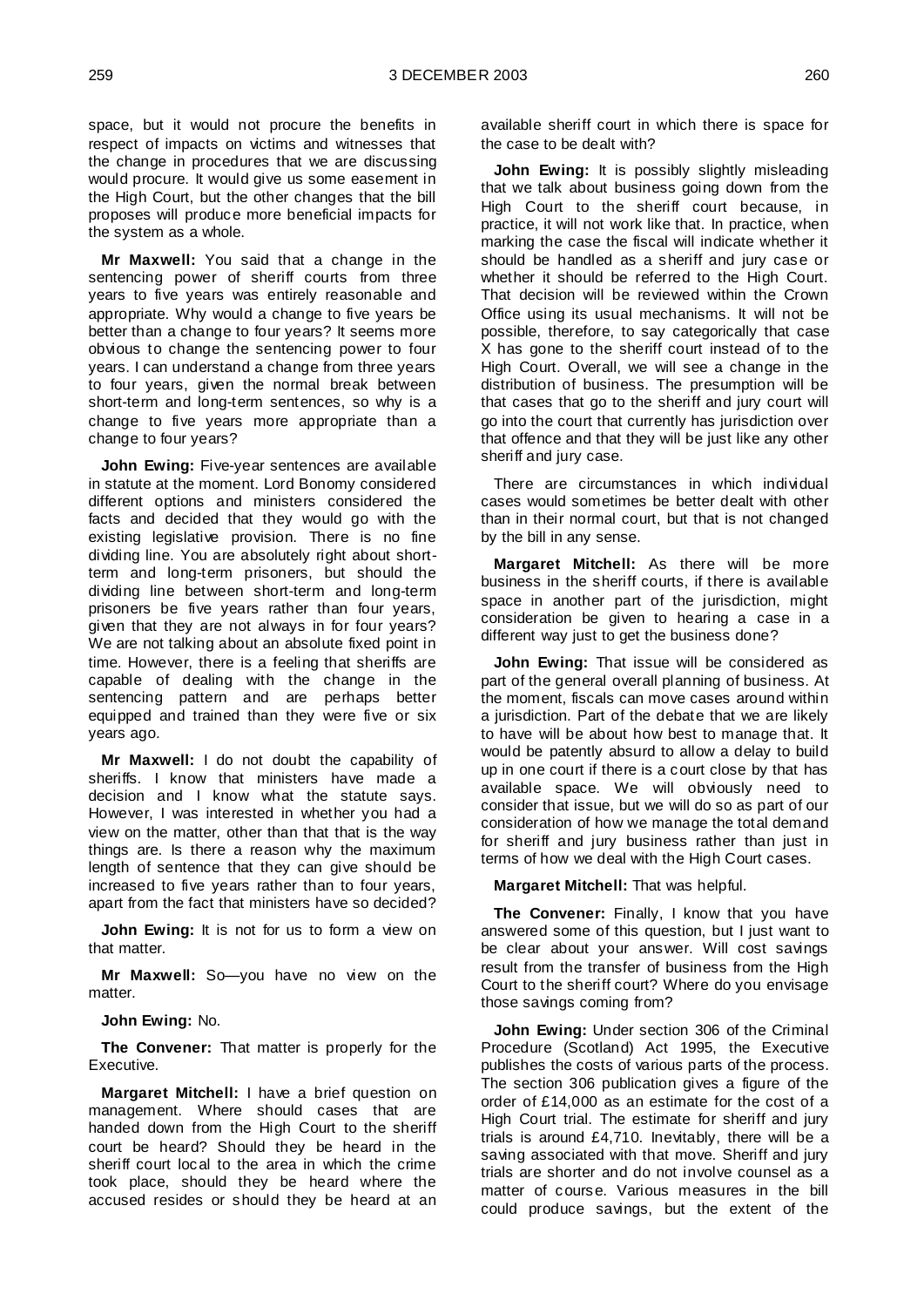saving in an individual case will clearly depend on the nature of the case and on how complex or otherwise it is.

**The Convener:** You have identified the fact that, as counsel appear in the High Court but not in the sheriff court as a matter of course, the bill might produce a saving. However, that would not be a saving for the Scottish Court Service.

**John Ewing:** No, the saving would be to the Scottish Legal Aid Board.

**The Convener:** I think that that is all. I thank you for answering all our detailed questions—it has been helpful to us in our examination of the bill.

I welcome our second set of witnesses, who are from the Law Society of Scotland. They have been with us many times before, so I welcome them again and thank them for their time. Gerry Brown is the convener of the criminal law committee, Michael Meehan is a member of that committee and Anne Keenan is the secretary.

**Marlyn Glen:** I ask the witnesses to outline which of the bill's measures the Law Society welcomes and which it does not welcome.

#### 11:15

**Gerry Brown (Law Society of Scotland):** I do not want to avoid that question, but I will try to avoid it. The criminal law committee thinks that the bill's effectiveness is to do with disclosure. As members will know from our response, our starting point is that, other than a few provisions that I might touch on—such as the one on tagging—the import of the bill depends on the disclosure provisions.

We welcome the invitation to give evidence. We think that the bill's aims are positive and we support an efficient and fair system. Our fundamental point is that the major provisions, such as those on mandatory hearings, focused meetings and a written record, can be achieved only if the defence is provided in advance with much of the Crown information, rather than the defence having to chase the Crown's tail at the last minute.

**Marlyn Glen:** I presume that you are positive about the provision on the early disclosure of information.

**Gerry Brown:** Yes.

**Marlyn Glen:** Are there any measures that you do not welcome?

**Gerry Brown:** We have concerns about tagging witnesses and about citation for precognition. We can deal with those issues today, or we can provide the committee with a supplementary note, depending on how much time is available.

**Margaret Smith:** I will focus on disclosure. Your written submission states:

"the effectiveness of these proposals in operation w ill depend on w hether the principle of early disclosure of information … is introduced into legislation."

Is it your view that the proposals must be made clear in the bill so that people know exactly what they have to do?

**Gerry Brown:** Our position is that the disclosure system cannot be based on informal arrangements; it must be laid out clearly in the bill.

**Margaret Smith:** Broadly, what do you mean by disclosure?

**Gerry Brown:** All three of us have discussed the issue in detail and we will contribute as we see appropriate because the issue is a major one. The fundamental point is that the implementation of the bill provides an opportunity for developing a particularly Scottish approach to disclosure because our system is distinct. The Crown should be required, at an early stage, to provide the defence with the statements of the witnesses who are listed on the provisional list of witnesses and, subsequently, on service of the indictment, with the statements of witnesses who were not listed on the provisional list of witnesses or with statements that were not previously provided. That would be a starting point.

The Crown is already under an obligation to provide copy productions and copy reports such as forensic reports. The earlier transmission of those to the defence would help to allow the full implementation of the bill's aims, which are laudable.

**Margaret Smith:** In what respects are the current arrangements for disclosure unsatisfactory?

**Michael Meehan (Law Society of Scotland):**  The current arrangements rely on the duty of the Crown to provide information to the defence. The Crown has the advantage that, when it precognosces cases, it has copies of the police statements. The Crown Office review identified that one purpose of precognition is to clarify discrepancies and ambiguities in police statements. Under current legislation, both parties in the criminal system are entitled to put inconsistent previous statements to a witness.

The difficulty that the defence has in preparing a case is that it does not know the shape of the case. It is almost as if the criminal case is a jigsaw and the Crown has the lid of the box but the defence does not. We are provided with the names of witnesses, but we do not know whether they are key witnesses or whether they simply speak to completing a rights-of-arrest form. We would have an advantage in that we could direct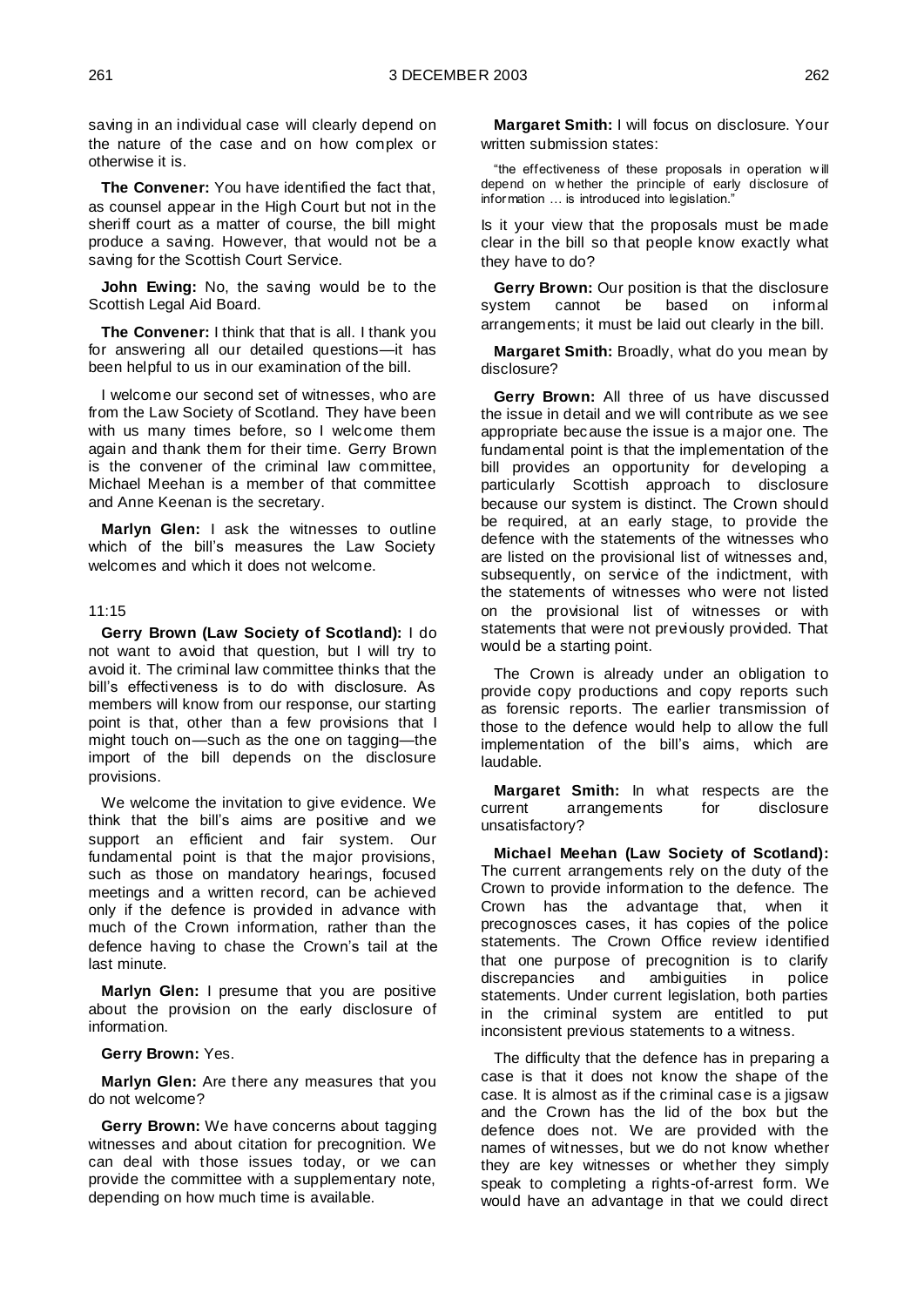our preparation and say to the Crown at an early stage, "We can agree that Constable Smith completed the rights-of-arrest form, so don't bother with him on the indictment." We would be able to notice that the key witnesses were not able to provide the police with a description of the accused at the time. If they came into court and picked out the man without hesitation, we would be able to say, "You didn't say that to the police at the time."

I appreciate the fact that the Crown has a tradition of providing information to the defence. The recent authority is the case of Maan, petitioner, which determined that if the Crown has the information available it will come to the assistance of the defence. One of the difficulties is that the depute fiscal or the advocate depute in court might not always have a copy of the original statement in front of him. Although the Crown has the duty to provide information that is of material assistance to the defence, it is not to know in advance what the witness will say in the witness box and therefore it is not in a position to know in advance what would assist the defence.

**Margaret Smith:** I want to pick up on an earlier point, which I think you also made in your submission, which is that you are suggesting the adoption of a system of timetabled disclosure of certain material to the defence. Will you expand on how you think that would work in practice? We have heard arguments regarding the fact that police statements are taken by a number of people in a number of ways; we might have to consider changing the way statements are taken. I would like you to cover police statements and the timetabling issue.

**Michael Meehan:** From the defence point of view, the earlier information is provided, the better, because the defence then has the information when it is deciding who to precognosce. If it knows that the witness is speaking simply to formal evidence, it could say that it will not precognosce that witness. If we are given a name, we are given an indication of what the witness is likely to speak to.

The quality of statements is a separate matter. If a previous statement is put to a witness, it is for the jury to decide what weight it attaches to what was said at the time and how the witness explains any discrepancies. It is for the judge and the procurator fiscal or advocate depute to bring out in the evidence the fact that at the time the witness gave the statement they were extremely distressed and were perhaps waiting to go to hospital in an ambulance. The fact that they did not give a detailed description of the assailant or the incident would be entirely in keeping with the circumstances of the case.

**Gerry Brown:** I would like to make just one

point: Anne Keenan might also want to say something. I presume that members of the committee have had sight of the review of the Crown Office systems, which was published in June 2002. That document is excellent, warts and all, and not because I sat on the internal review team. I was not one of the warts. It shows the various problems and identifies a timetabling procedure to some extent. A fundamental aspect of that is that the Crown is able at an early stage to identify provisionally whether a case will be a High Court case, whether it will be a difficult case and whether it will be allocated to a particular precognition officer, depute fiscal or advocate depute. We acknowledge that there are cases that are out of the norm, but most are not out of the norm. Many High Court cases—I hesitate to say this—are simply district court cases that have gone terribly badly wrong and have serious consequences for everyone.

**Anne Keenan (Law Society of Scotland):** The only point that I have to add supplements what Michael Meehan said about the potential impact of early disclosure on witnesses. If we have early disclosure, parties will get together at a much earlier stage and we could perhaps even avoid the necessity of precognoscing witnesses and citing witnesses at a later stage. There could be savings in the system following early disclosure.

**Margaret Smith:** Your written submission refers favourably to the requirements of advance disclosure on the part of the prosecution under English law. I appreciate that there are difficulties with cherry picking from other jurisdictions. I understand that the obligation of disclosure is reciprocal in England: in other words, the defence must also disclose the case that it intends to present at trial. Would you favour such an approach here?

**Gerry Brown:** The wording in our submission is:

"The Committee believes that if this type of approach were adopted in Scotland, it w ould be of considerable benefit".

We have not looked at the English system in detail, other than in relation to our own experiences of it. There are problems with it. We would not propose to use the English system; we would propose that we start off with disclosure up to a limited stage, see how that develops and then move on. On the question of disclosure by the defence, our view is that a lot of that is carried out already, and it is part of the statutory obligations that we have at present.

**Anne Keenan:** The defence currently has to intimate to the Crown the lists of defence witnesses and the lists of productions that it will use in evidence. There is also the statutory requirement to lodge notices of special defence. If the defence intends to lead with defences of alibi,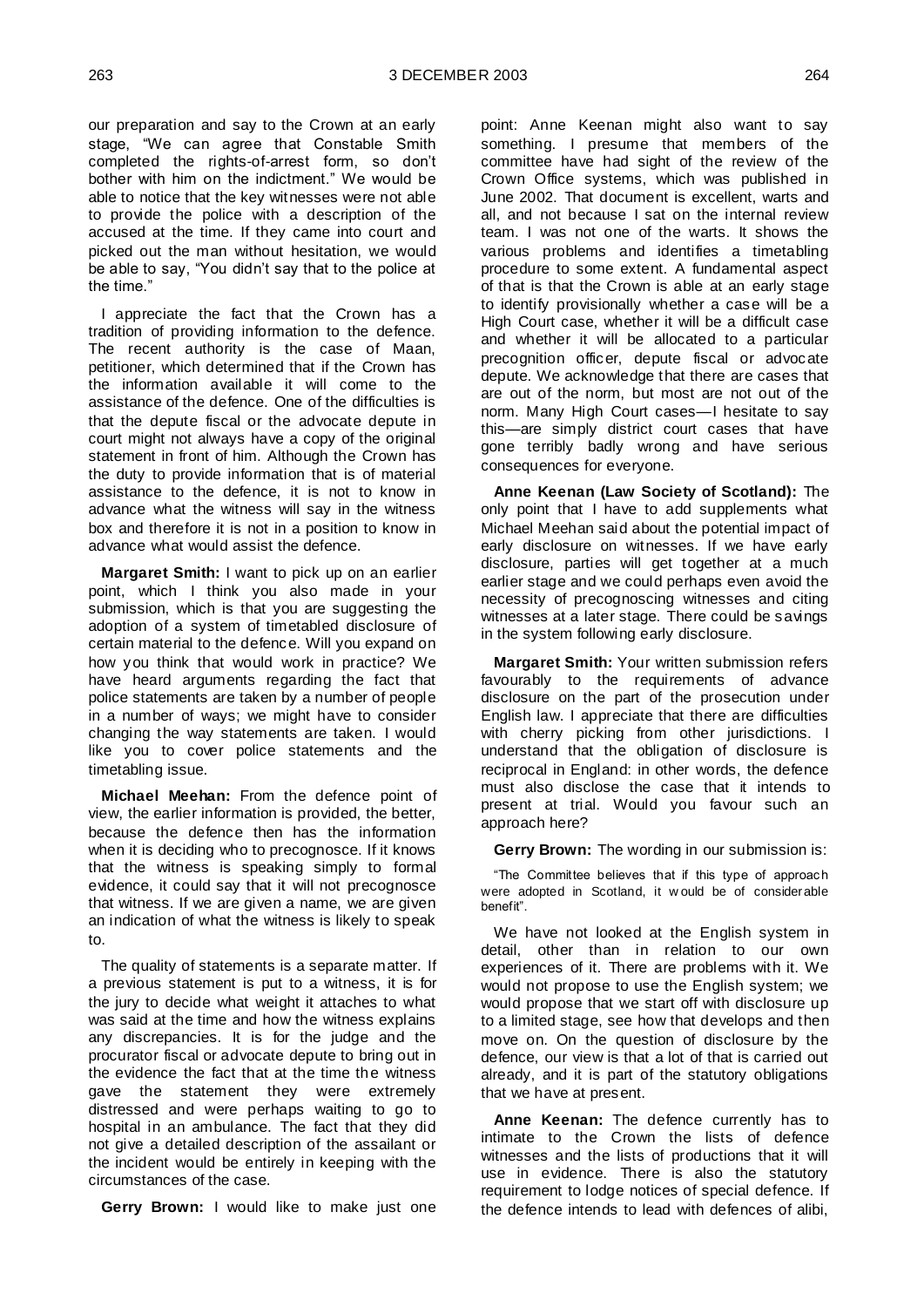incrimination and so on, it must give the Crown notice of that.

It is my understanding that the reason for those statutory provisions' being brought in is the Crown's obligation to investigate. It is fair for advance notice to be given to the Crown, so that investigations may be carried out. Disclosure of what the Crown case will be is already required to an extent under the current statutory provisions. To go further might be to encroach into areas of legal professional privilege and confidentiality, which is well recorded as being a cornerstone not only of the legal profession but of the justice system. As recently as 14 October, a Home Office minister, Caroline Flint, during a debate on the Crime (International Co-operation) Bill, said:

"Legal advice cannot be obtained unless a client is able to put all the facts before the adviser w ithout fear that they may afterw ards be disclosed and used to the client's prejudice."—[*Official Report, House of Commons*, 14 October 2003; Vol 411, c 43.]

It is a cornerstone of the justice system that a client must be able to speak to their solicitor in confidence, without the fear that what they say might be further disclosed. We already have provision for disclosure by the defence, and we would be reticent about going any further if that would impinge on legal professional privilege and confidentiality.

**Michael Meehan:** Lord Bonomy discussed confidentiality in his report in connection with the note of the line to be prepared by the defence. The terminology is slightly different in the bill, which describes a joint report, but in any event Lord Bonomy recognised the importance of confidentiality.

Leaving that aside, although the defence may not be able to disclose a line for reasons of confidentiality, it would be able to disclose to the Crown at an early stage what was not in dispute. That would trim down the number of witnesses who were required to attend and it would allow the Crown to funnel its preparation of the case on to certain issues, knowing that certain matters could be left aside.

**Margaret Smith:** I return to the question asked by Marlyn Glen. If earlier disclosure is introduced in a systematic way, with a timetable—but assuming that there will always be things that crop up and cannot be timetabled—and alongside the Executive's various proposals, will that have a positive effect on the system as it exists at present?

**Gerry Brown:** Yes. If that is done, the mandatory preliminary diets will be effective. We are concerned that, without disclosure, the mandatory preliminary diets will not be effective. Advance disclosure would also encourage what already exists. The system works on a basis of good will now, and most of us who operate within the system realise that. The good will that currently allows the system to work would be developed and the system would become more efficient as a result.

The disclosure of information at an earlier stage would also encourage advisers to contact the other party and tell them what is not in dispute and not to worry about matters concerning arrest forms, retention forms, forensic reports or medical evidence.

It is not the medical evidence that is in dispute, but the identity of the perpetrator. What Anne Keenan is saying is that there can be informal discussions, but we are slightly concerned about how far the disclosure goes. I think that we should walk before we run.

#### 11:30

**The Convener:** What are the limits on the Crown's duty to disclose information? Presumably you would accept some limit on what the Crown has or has not to reveal to the defence.

**Gerry Brown:** There are a number of cases, such as the McLeod petition, on which Michael Meehan and I have had discussions.

**Michael Meehan:** The right of disclosure is often considered in relation to the European legislation on equality. It is not absolute disclosure; it is disclosure so that the accused is not at a material disadvantage. In its written submission on the McLeod v HMA case, the Crown mentioned that evidence that supports any known or statable defence could be disclosed, but it also mentioned information that undermines the Crown position. In a criminal case, as well as the accused having a position, the Crown has to prove the charge beyond reasonable doubt. That would kick in where a witness is perhaps not sure of his or her identification and has expressed that reservation. In such circumstances, that type of information might be made known.

One of the features raised in the McLeod case was that there would not be the expectation to disclose absolutely everything. The example given in that case by a counsel appearing for the defence related to his involvement in the case of R v Black, quoted as Robert Black. He said that, in that case, a million documents had been provided to him. As the court commented, the defence could find itself swamped if everything were provided. However, the Crown also recognised that there could be situations—sexual offence cases, for example—where the Crown will, as a matter of policy, interview known sex offenders whose names are on the sex offenders register to eliminate them from the inquiry. It would not be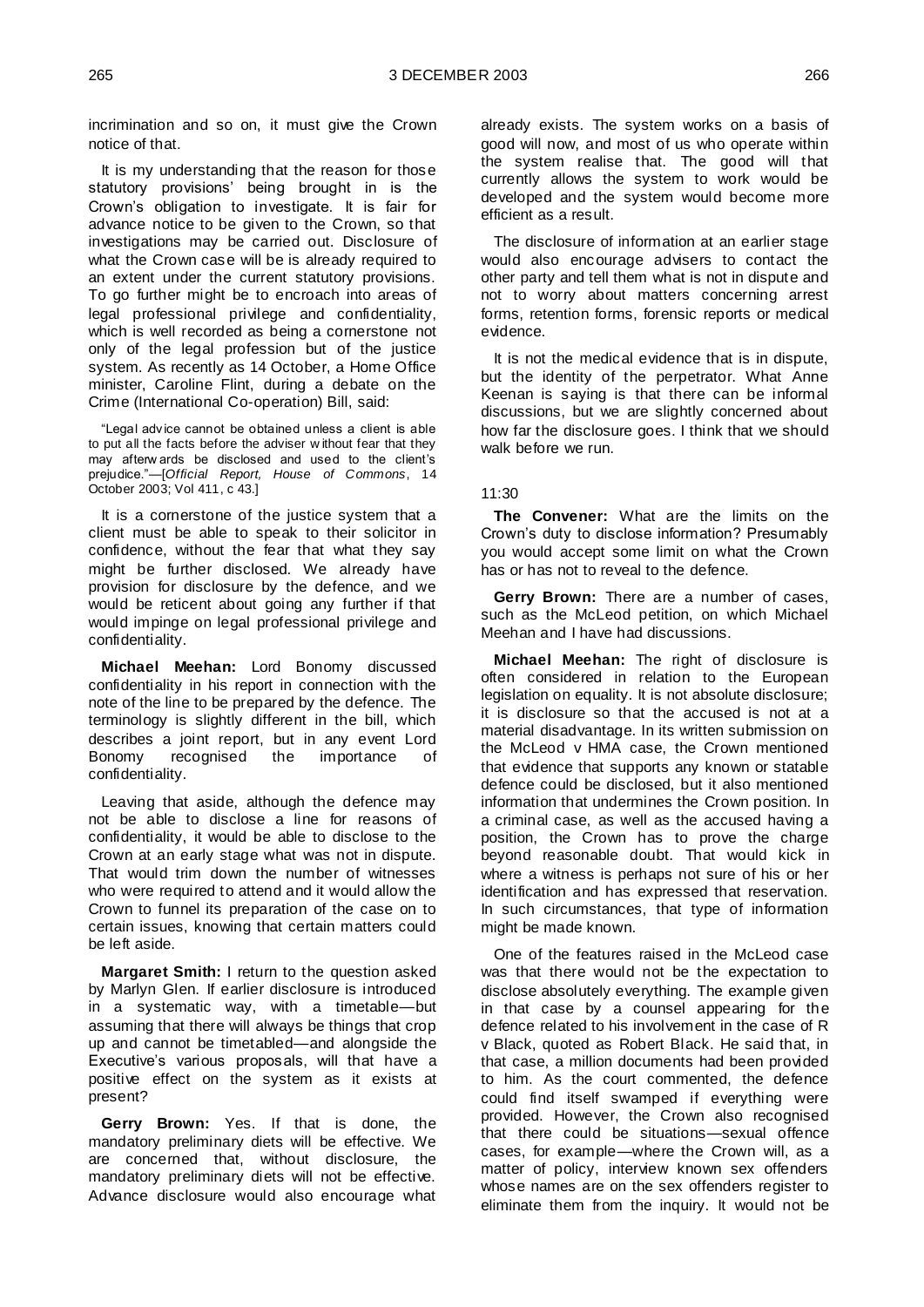appropriate that the details and statements of people who have been eliminated from the inquiry should be provided to the defence. The information that is to be disclosed is information that either supports the defence or undermines the Crown case, but no more than that.

**The Convener:** Do you agree that it is a question of getting the balance right in changing the procedure? The defence would not want its case compromised by revealing something that it felt might undermine its case, but it may try to get points of agreement, and even points of dispute, out in the open.

We have been asking questions about the managed meeting prior to the mandatory preliminary hearing. In your view, should that be a face-to-face meeting sitting down with the Crown, and do you think that it is an important part of the process?

**Gerry Brown:** I like face-to-face meetings, but we are kidding ourselves on if we think those meetings can be done by phone or e-mail. There has to be a meeting and the parties would be wise to have it recorded. I might be wrong, but I think that Lord Bonomy's proposal was that it should be an obligatory or mandatory meeting. Our response was that it should not be mandatory, but that it should be discretionary and encouraged. Having discussed the matter and having gone over the bill and all the responses to it, I am more of the view that there should be an obligatory meeting between the Crown and the defence, so that the preliminary diet can be as focused as possible and so that the parties can tell the judge individually, "We have had this meeting and discussed these issues."

**Michael Meehan:** At the very least, such a meeting would save time in court if parties discussed difficulties at that time. It would be regrettable if a mandatory system for preliminary diets in court were introduced and then, in a year or two, it were decided that the system was not working as well as it could because meetings were not taking place in advance.

The Convener: Is it your view that the legislation should describe a format for the written record?

**Gerry Brown:** Yes. It is difficult for those of us who have a professional responsibility and may face some sanction because of that to know what our responsibilities are in statute without knowing what we are required to do. That should be embodied. There is a view that it should be in an act of adjournal, but we would like to know what the act of adjournal is before we sign up to it.

**The Convener:** We have heard evidence that there is no sanction—or, at least, that there is none in the bill—that would apply if parties were

not ready at the preliminary hearing. If that happened, would it be a question of the judge giving a heavy -duty opinion.

**Gerry Brown:** A "slap your hands" approach?

**The Convener:** Should there be a sanction? If so, what should it be?

**Gerry Brown:** Not slapping your hands. Anne Keenan is good at sanctions. She gives me a row every now and then. Perhaps she might want to say something on the subject.

**Anne Keenan:** I suppose we should focus on how the bill is drafted rather than on Mr Brown's conduct. We have to look at who the fault would lie with. As the convener rightly said, under the bill as it stands, the judge would have the right to desert the diet simpliciter or pro loco et tempore. If the case was within time limits, the case could simply be reindicted. In effect, that is no real sanction.

If there was thought to be a fault on the part of one of the professionals who was involved in the defence of the case, there would be a right of complaint to the professional body—either the Law Society or the Faculty of Advocates. If the fault was perceived to fall on the accused, ultimately the only downside is the potential for them to be remanded for a longer period in custody because the case would have to be continued. There has been some debate about bail. It has been decided that the person should still be remanded. Those are the sanctions that I can see within the framework of the bill.

**Michael Meehan:** The position of the society on sanctions is that we are moving away from them. Certainly, in so far as the breach of the 110-day limit is concerned, we would say that the ultimate sanction of the accused being free for ever should be removed. That would be a shift towards more responsibility. Clearly, at the end of the day, if there were to be no sanction for not fulfilling those responsibilities, that could lead to tension.

**The Convener:** I want to move on to criminal legal aid. There is perhaps an acceptance that although there may be additional costs to the new procedure, there could also be savings. The two might balance out. We have had two opinions on whether, if business is shifted from the High Court to the sheriff court, counsel will appear in the sheriff court. The bill team tells us that counsel will do that, but we have also been told that that would not happen. What is your general opinion of the implications of that proposal for criminal legal aid?

**Gerry Brown:** It is difficult to determine what the impact would be. If the bill is effective, it should result in a smaller number of trials. I will deal with counsel appearing in the sheriff court later on in my reply, as that concerns sentencing as well as provision. Sanction is automatic in the High Court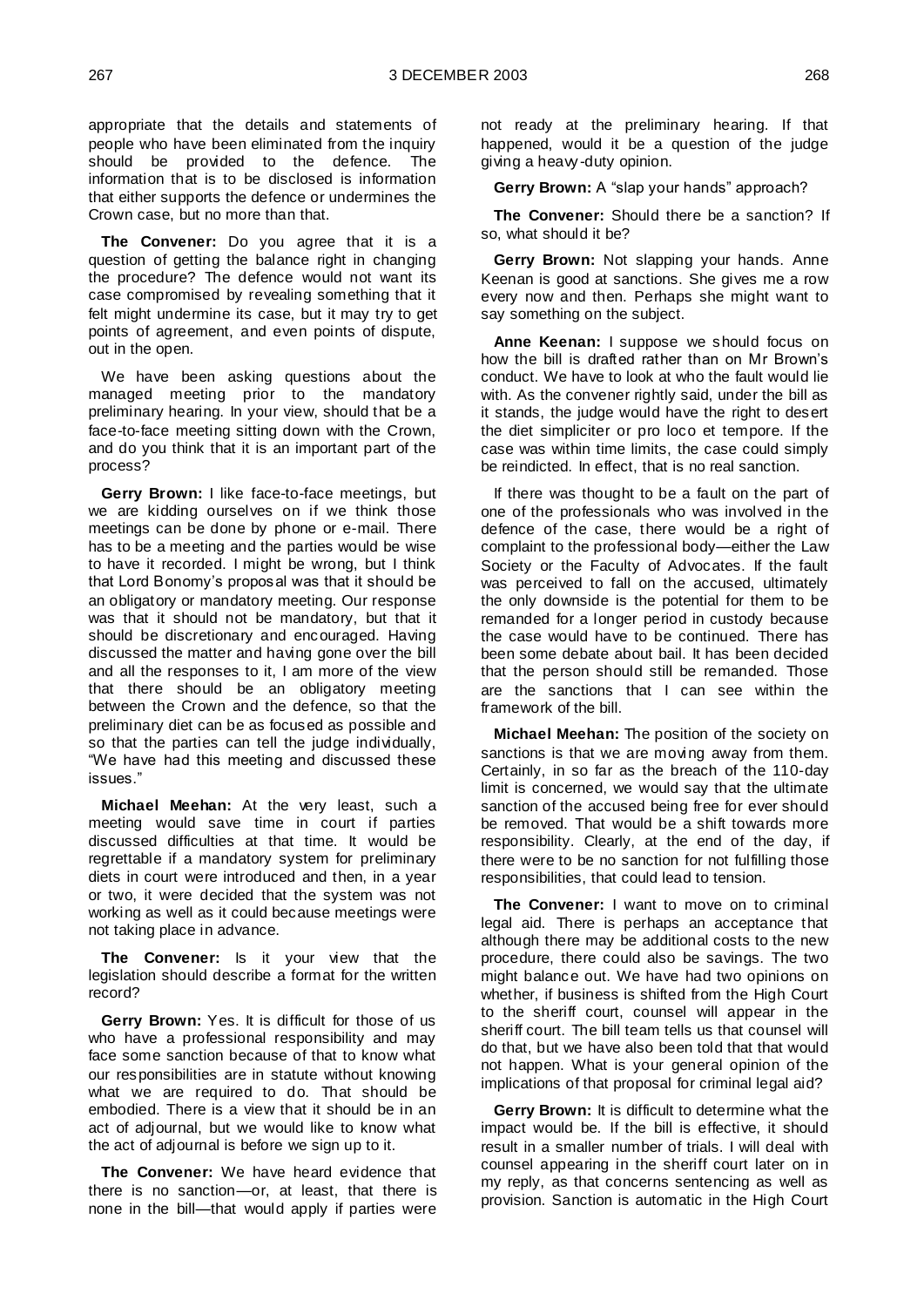for counsel, but that is not the case in the sheriff court.

I am not sure whether there will be savings in legal aid or whether there will be an increase in legal aid. I am also not sure whether that matters in the general picture of things. When I think of the criminal justice system, I always think of it as a balloon filled with water: if you push in one bit to make some savings, the other side pops out. If, for example, there are mandatory diets that are effective, the savings will be in judicial time and in a reduction in inconvenience to witnesses and victims. There will also be savings for the police: police time in coming to court will be saved and there will be a reduction in the problems the police have with citations.

We have to look at the whole picture. Legal aid exists and, as far as I understand it, will continue to do so; the situation as regards budget is open ended. Once the people who represent individuals in terms of legal aid move on, other people will replace them. Legal aid is a service—one that keeps the system going.

The reduction to the sheriff court is in line with the increased sentencing powers for sheriffs. From our response, you will see that we are not supportive of that. We are happy to expand on our reasons for that.

**Anne Keenan:** The committee has obviously received from the Scottish Legal Aid Board submissions about figures. For completeness, we provided our response to the Finance Committee. I understand that SLAB's figures have been estimated on the basis of current legal aid figures. The Minister for Justice has indicated that there is to be a strategic review of legal aid. We cannot answer questions about the impact on the system because we do not know what is going to happen with the strategic review. Assessing the impact on the system is therefore difficult for us, but SLAB might be able to give you a view of that with the information that it has to hand.

**Gerry Brown:** SLAB is participating in the strategic review—as we are—so it might be able to assist you.

**The Convener:** Do you have a view about the shift in business to the sheriff court and whether counsel should be available for cases for which they were previously available? Would there be implications for the legal aid budget if that were to happen?

**Gerry Brown:** There should not be an increase in the sentencing power. The provision has been in force since the Crime and Punishment (Scotland) Act 1997. I am not sure what has changed.

Serious crime deserves to be dealt with in a

serious forum such as the High Court of Justiciary. We do not know what the Sentencing Commission will say about sentencing. Other than in very exceptional cases, sentencing linked to serious crime is consistent when it involves a set body of judges. There could be variations if sentencing decisions were spread throughout Scotland.

Public confidence is also an issue when decisions are made about whether serious crime should be dealt with in the High Court. My colleagues might have something to add to that.

If there is be a change in policy to allocate cases to the sheriff court, facilities have to be available and there has to be a regular opportunity to obtain the sanction of counsel. What is the difference? Just because the forum has changed, that does not mean the crime has changed.

**The Convener:** So you believe that counsel should be available for those cases.

**Gerry Brown:** Yes. I do not see the difference in principle between counsel and a solicitor advocate. They should be available.

**Mr Maxwell:** You said that you do not believe that the sentencing powers of the sheriff court should be extended to five years. If the bill were enacted, what type of case should be allocated to the sheriff court?

**Gerry Brown:** I listened to the previous witnesses, particularly John Ewing. We do not have a view on what cases should be allocated because, unless the law changes, the Crown should make the decision about where a case is determined. It is also a matter for Crown policy, which can and does change over the years.

**Mr Maxwell:** We have heard evidence that much the same cases would go to the sheriff court as go at the moment, but that they might be a little more serious. Certain drugs cases might be transferred, for example.

**Gerry Brown:** I have a view about cases that should go to the High Court but do not, but that is another matter. That aside, it would be wrong for me to comment.

**Michael Meehan:** The chief executive of the Scottish Court Service gave evidence on cases being referred to the High Court just because the accused had a record. I am not able to speak to evidence in relation to that, but I do not believe that that would make up a great percentage of cases, even though the figure of 20 to 25 per cent of cases was being bandied about. High Court cases often feature first offenders committing serious offences; an extreme example would be murder. I would be surprised if a significant proportion of them were sent because of the accused's record. However, that is just my impression as opposed to detailed evidence.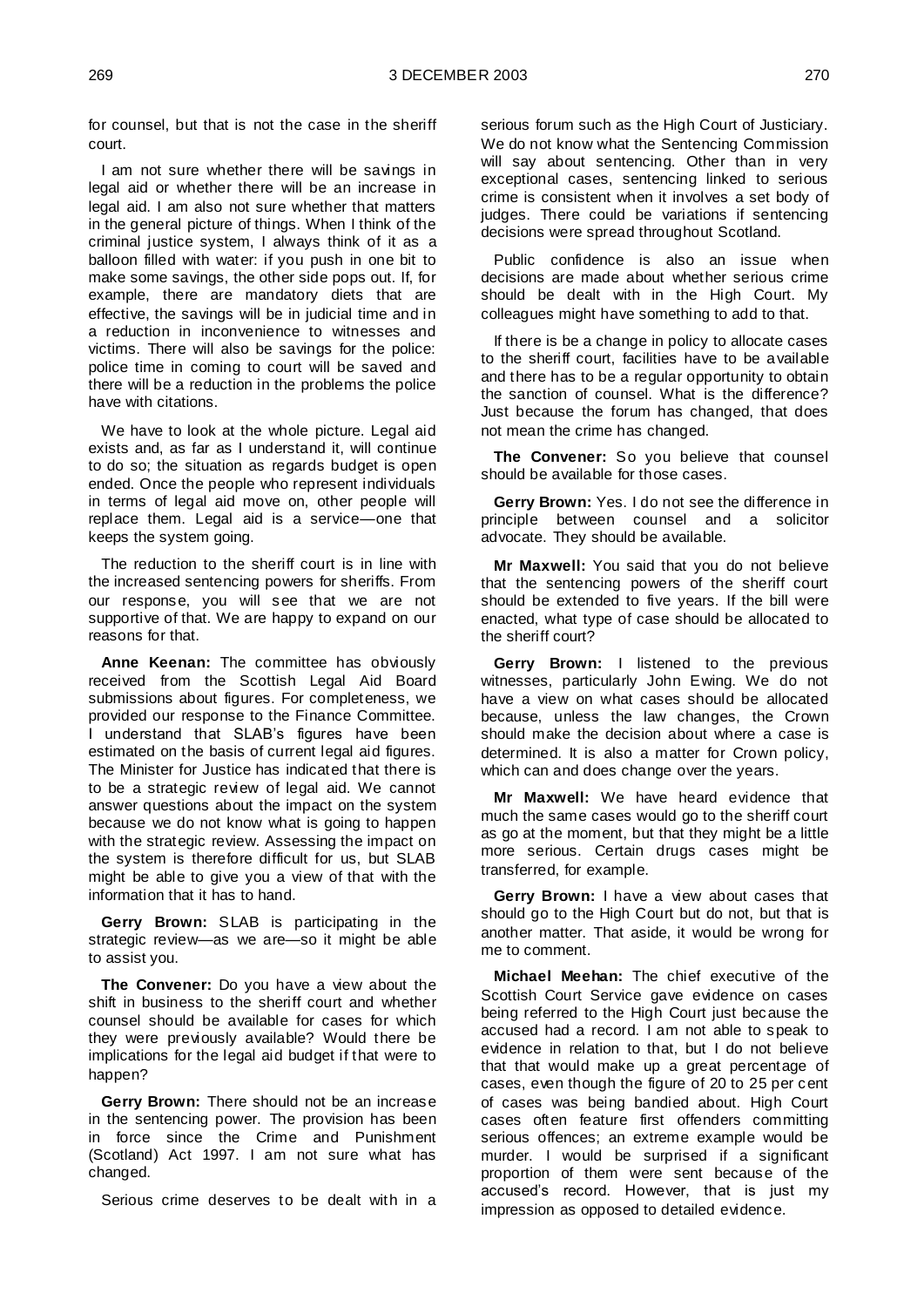11:45

**Mr Maxwell:** In your written submission, you express concern that the bill does not indicate the type of information that the written record of state of preparation would contain. Why are you concerned that that is not in the bill?

**Anne Keenan:** We want to know what we are signing up to in advance, and the proposal is nebulous. I referred earlier to our concerns about any erosion of the doctrine of legal professional privilege or anything that would interfere with confidentiality. If we sign up to something that could be prescribed by an act of adjournal, we could not say, "We agreed to it in principle when the bill was passing through the Parliament, but now the act of adjournal says that we are supposed to disclose something confidential, and it would be improper for us to do that." That is why the bill should specify the confines of the written record. We have had some thoughts about which matters should be covered, such as whether all the evidence has been agreed, whether all the witnesses have been cited, whether we can cut down or trim the case in any way, and perhaps a list of outstanding matters. However, we want certainty about what we are signing up to before we can say to the committee whether the provision is good or bad. Otherwise, it will impinge on our professional responsibilities.

**Mr Maxwell:** I accept what you say. You listed a number of things that should be included. What, then, should be excluded?

**Michael Meehan:** The written record should not stray into confidential issues. In his report, Lord Bonomy raised the idea of a note on the defence. From reading Lord Bonomy's report, I had formed the impression that the note would be akin to the shopping-list letter that the Crown would prepare to highlight matters that need to be attended to, in that it would be a note on defence matters that needed to be attended to, and that it would be a matter for the defence team. The bill proposes a document that would be before the court, which is similar to what one finds at an intermediate diet in summary cases in some jurisdictions where, in some cases, the solicitor will stand up and say what their position is. Other jurisdictions have a pro forma that asks about matters such as whether the witnesses have been precognosced, whether legal aid is in place and whether evidence has been agreed. It would be advantageous to know in advance which matters the document will contain; as Anne Keenan said, it would also be advantageous to know that the document will not stray into confidential issues.

**Mr Maxwell:** In your written submission, you seem to question the idea of the prosecution and the defence submitting the written record jointly. Will you expand on that? It seems common sense

that, if both parties were agreed, there would be no reason why they could not make a joint submission saying what they agree on.

**Gerry Brown:** There may be situations in which everything can be agreed, but individual responsibility rests with the solicitor or counsel. We have an adversarial system, and we must acknowledge that, if there are multiple accused, individual responsibility rests with each accused's representative. Also, a solicitor might find that they are unable to achieve agreement as to what is to be put before the court because they have not been able to meet counsel. We were concerned about who has ultimate responsibility: the solicitor who instructs counsel or counsel. There may be ways round that, but we would like that whole area to be clarified.

**Mr Maxwell:** Is the provision too vague?

**Gerry Brown:** We think that it is not precise enough—I think that that means that it is too vague.

**Mr Maxwell:** On the point about multiple accused, they are obviously all at the same trial. More parties may be involved if different people represent different accused. I am not sure how a separate agreement between each of them rather than a joint agreement would speed up the process or in any way enhance the situation.

**Gerry Brown:** The written record has to be lodged 48 hours before the preliminary diet, so the judge will have access to it.

This is why the provision is too vague. A mechanism could be put in place whereby the individual legal representatives have to exchange documents with one another; they have to do that at present in relation to notices of special defence, notices of incrimination and so on. If that mechanism were extended to cover the written record, they would arrive at the preliminary diet with either a resolved position between the parties or a disputed position, which could be resolved at the preliminary diet. It is about exchanging information, through whichever method is appropriate. Personally, I would rather take individual responsibility for my position rather than have joint responsibility with any of the co-accused or with the Crown.

**Michael Meehan:** The Law Society of Scotland's position is that the document would be an individual report on the state of preparation. Therefore it is perhaps not correct to define it as an agreement, because we would not necessarily be agreeing with the Crown. We would be saying to the Crown and to the other parties in a given case, "This is our position." I agree that it would be a bit incongruous to have individual agreements, because if, out of five accused, four say that they can agree the forensic evidence or the fingerprint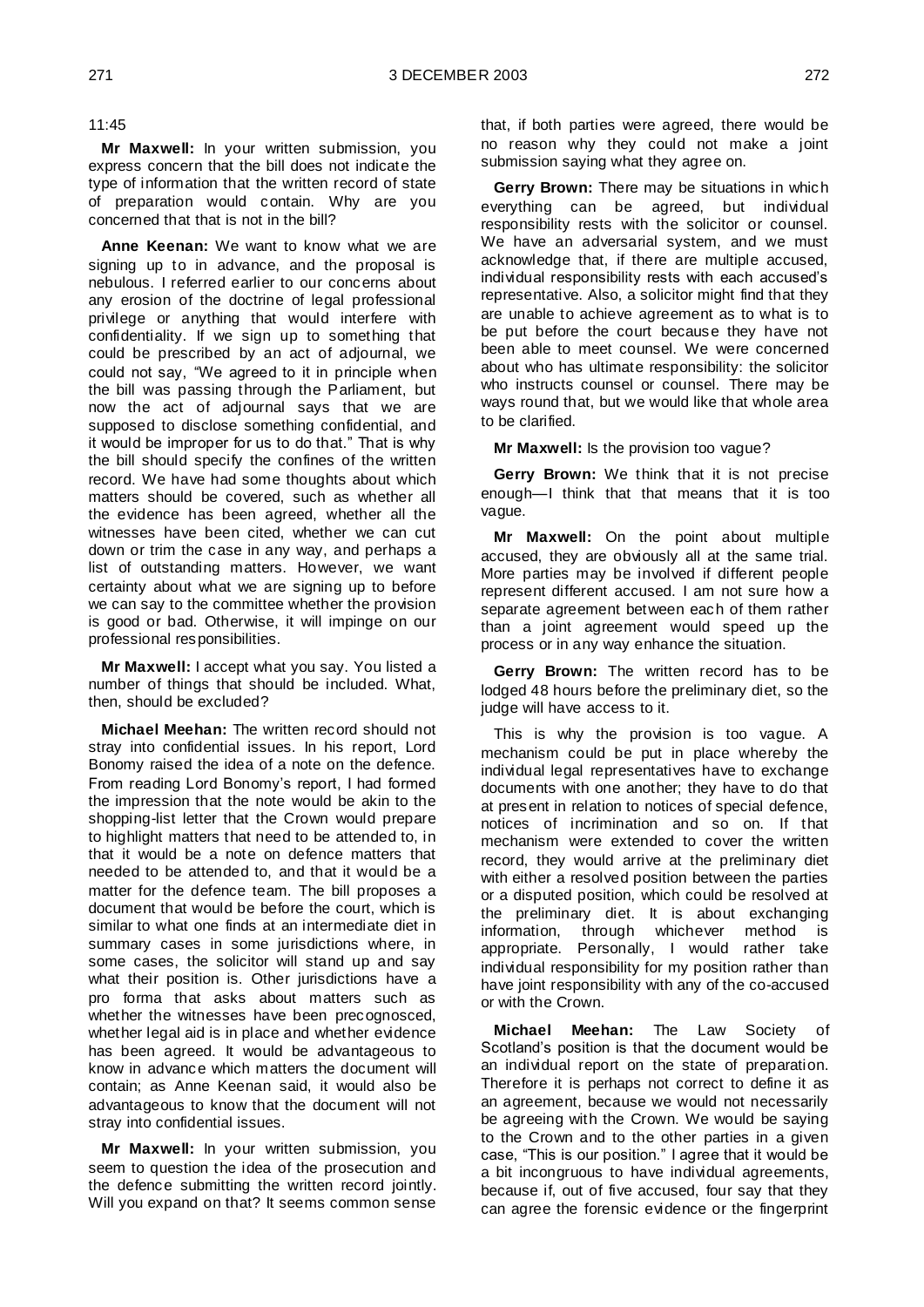evidence but the fifth does not, the Crown would need to lead evidence on that point. I accept that, if there is to be an agreement, it would make sense for that to be an agreement between all the parties involved.

Our position is that we would look at each party's position and intimate those to the other parties, so that prior to the preliminary hearing not only would each party have intimated their position to the Crown, but they would also know the respective positions of the various parties before the case called in court.

**Margaret Mitchell:** Your submission indicates that you do not believe that it is necessary to extend the 110-day rule in all cases. You have suggested an alternative for cases in which that extra time would be required. Will you outline your alternative?

**Michael Meehan:** Our proposed alternative—it is a loose proposal—is for a hearing within, for example, seven days of the indictment being served. Therefore, seven days after the 80 days have expired, there would be a hearing at which the parties would appear in court. They could use that hearing to say that the case was straightforward, that the information about charges, witnesses and productions on the indictment was as they expected and that they would be ready to proceed in 110 days.

As we indicated, more complicated cases would have been identified at a far earlier stage and a timetable would be disclosed for them. We would still anticipate there being a preliminary hearing for the 110-day cases but, with the advantage of early disclosure at a very early stage, the defence would be in a position to confirm that their state of preparation was advanced.

**Margaret Mitchell:** So you could ask for a realistic extension, knowing the stage that you were at.

**Gerry Brown:** I go back to a point that was contained in the review of the Crown Office. If an experienced prosecutor can say at an early stage, "This is a 110-day case, but there is no way that we will be prepared in 110 days," they could bring that to the attention of the accused's legal representative. As Michael Meehan properly says, many cases can be dealt with inside 110 days; they would be dealt with inside that time scale if there was early disclosure. It is a canard to suggest that adjournments are always brought about by a defence motion for adjournment. The committee may have heard evidence about that, but in our experience adjournments happen because certain preparations still have to be conducted.

**Margaret Mitchell:** If I have read your submission properly, it suggests that when

forensic evidence is required, it is necessary to tease out whether the delay arises because extra time is required due to the complexity of the<br>forensic evidence or because insufficient forensic evidence or resources are in place.

**Michael Meehan:** A recently reported case— HMA v Hannigan—was thrown out because of delay. The High Court judge took the view that the case was very straightforward, and although it involved only 11 witnesses, it had taken two years from the date of arrest for the case to come to court, which he said was too long.

In some cases, only analysis of drugs requires to be done. Our position is that if it takes 10 months for the analysis to come back because of a backlog of work, that is completely different from a situation involving a process such as the amplification of DNA, which takes months. There is a distinction to be drawn. The Bonomy review and the Crown Office review acknowledged that there are demands on the resources of the forensic science services. The issue comes down to cost. If the money were forwarded to the labs, would they be able to clear the backlog of cases so that drugs could be analysed more quickly and not have to wait in a queue for months?

**Margaret Mitchell:** It might be worth while for the committee to investigate that area to find out what the reason for the delay is.

**Michael Meehan:** Indeed.

**Margaret Mitchell:** Does the extension to the 110-day rule, where extra time is needed, work informally in the High Court?

**Michael Meehan:** Even in a sheriff court case in which someone has been remanded for 110 days, an extension must be dealt with by a High Court judge. In other words, a request for an extension has to come formally in front of the judge. In the same way that a High Court judge could refuse a motion to adjourn, they could say that they were not prepared to grant an extension beyond the 110-day period. Judges often rely on what the parties tell them. If the defence says that it needs more time because, following late receipt of a fingerprint report, it has an essential inquiry to make, a judge would usually—although not in every case—back that request and grant the adjournment, if the Crown was in agreement. It is always for the judge to decide whether to grant an extension.

**Margaret Mitchell:** If there is sufficient reason, it is not uncommon for the judge to grant such an extension.

**Michael Meehan:** That is right.

**Michael Matheson:** In the evidence that we took from the bill team last week, one of the main arguments for the need to extend the 110-day rule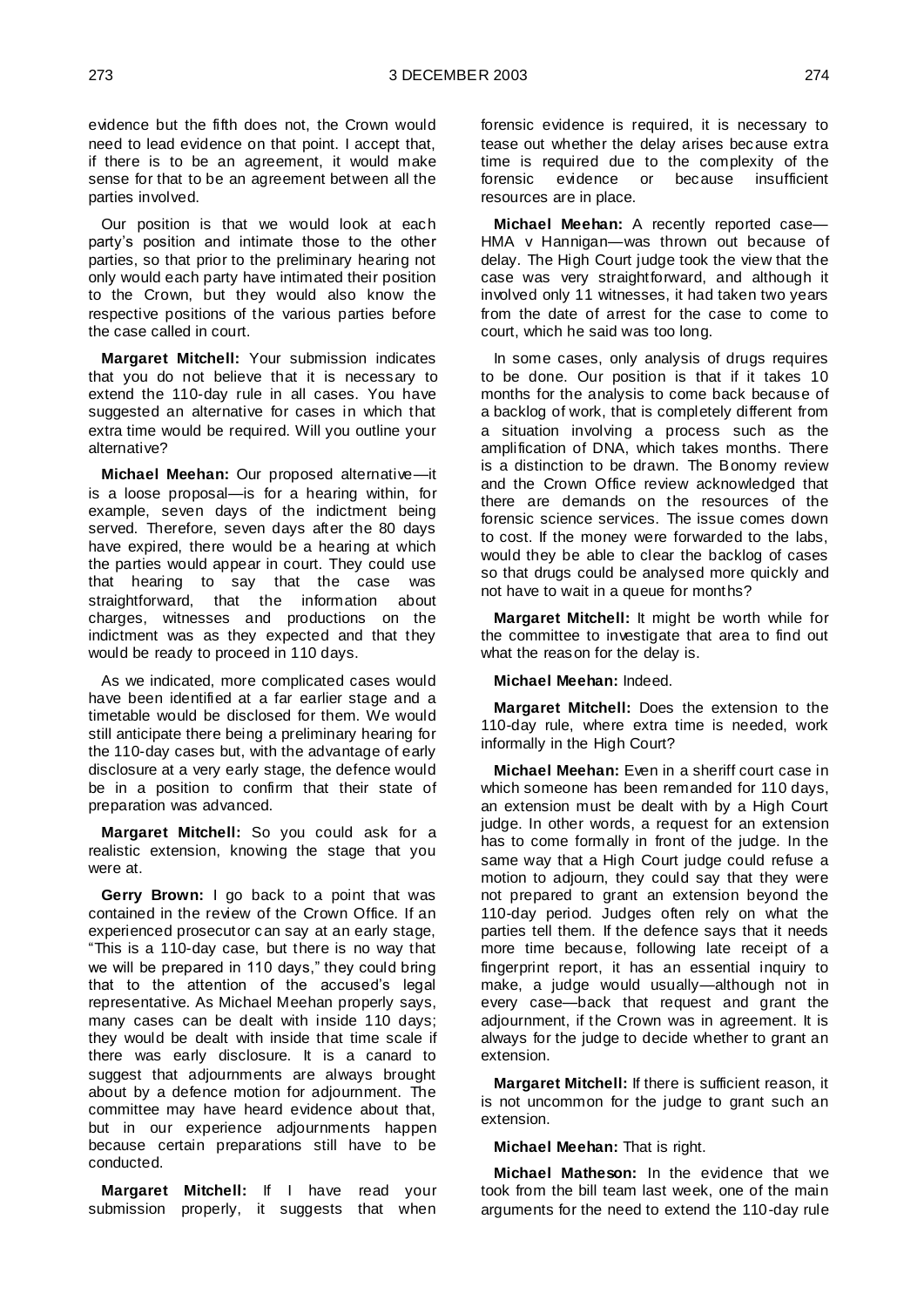concerned the complexity of the cases that go before the High Court and the fact that they are becoming much more sophisticated, because of scientific advances. I will ask you a question that I asked members of the bill team. At some point in future, will we have to revisit the time frame that we are changing, in order to extend it even further because of advancements in the technology that the police use and in scientific evidence? Although those factors might speed up the process, they could also make it much more complex. Are we in danger of going down a slippery slope by extending the time scale?

**Gerry Brown:** I am not sure which analogy to respond to. If we had to revisit the issue, our position would be different. It has taken us a long time to come to the view that the 110-day rule should not be preserved. As Michael Meehan said, we have put forward our position.

The issue is fundamentally predicated on the implementation of the Crown Office review that I have referred to. If that is effective and progress is made once that work starts—perhaps it has already started, but that might be a secret—as Michael Meehan said earlier, it should be possible to have early identification of what are often fairly simple High Court cases, such as an assault and robbery in a shop with a weapon. Such a case may involve just three eye witnesses and seven police officers. Many cases are not complex or difficult, while some are very complex and difficult, and I suggest that the majority would not be as difficult if there were early identification.

**The Convener:** Will you clarify which Crown Office review you are referring to?

**Gerry Brown:** I am sorry. I can give you a copy of it—it is called, "Review of Crown Office and Procurator Fiscal Service Systems for Processing, Preparation and Prosecution of High Court Cases", which was published by the quality and practice review unit in 2002.

**The Convener:** Thanks. That is helpful.

**Bill Butler:** Your written submission states that you do not agree with the proposal to extend the circumstances in which a trial may be conducted in the absence of the accused. Is the nonappearance of the accused a significant problem in High Court trials?

**Gerry Brown:** No, it is not a significant problem. I am surprised by how many people turn up at High Court trials. Most of your witnesses will probably confirm that that is the case.

#### 12:00

**Bill Butler:** So the problem is not significant.

**Gerry Brown:** No. Sorry—maybe I should have said yes.

**Bill Butler:** That would have been handier. Is it possible for an accused to have a fair trial if he or she is not present? The answer does not have to be yes or no.

**Gerry Brown:** My view, which I think is the view of our committee, is that it would not be possible to have a fair trial.

**Bill Butler:** Is that true in all circumstances? If the accused does not turn up for the trial, do they not in effect waive their right under article 6 of the European convention on human rights?

**Michael Meehan:** Each system is considered on its own merits when it comes to the ECHR—for example, the English system is more statement based. In Scotland, there could be a trial in which, after all the evidence has been led and the advocate depute has presented his speech to the jury, the accused thinks, "I am going down." In that circumstance, no further evidence is to be led, so it is difficult to identify what prejudice there would be to an accused not being present to hear his solicitor advocate or counsel address the jury.

However, the Scottish system relies predominantly on witnesses giving evidence in the box. Legal representatives often consult the accused in the morning, at lunchtime or in the afternoon if something unanticipated arises in the evidence. Even when the Crown examination-inchief is concluded, the defence can ask for a brief adjournment to take instructions in relation to a witness's evidence. The Scottish experience is that it is more difficult to predict what witnesses will say because we do not rely on statements. As a consequence, representatives need to take instructions as cases progress. If the accused is not present, that cannot happen.

**Anne Keenan:** Our submission refers to the English case of R v Jones. During a speech in that case, Lord Rodger of Earlsferry pointed out the differences between Scottish and English procedures. He said that the difficulty with examining the trial-in-absence procedures in different jurisdictions throughout Europe is that each country has its own system. We cannot look at case law in one country and say that because the trial-in-absence procedures there are okay, they must be okay in another country. We must look at the procedural rules that surround the law. Lord Rodger quoted the fact that, in the Scots system, trial in the presence of the accused goes back as far as Baron Hume.

I am happy to send the committee further information on that case, because I cannot remember it fully, but towards the end, a checklist was produced of points on which the court should be satisfied before it starts a trial-in-absence procedure. For example, it was stated that the court must decide whether there has been due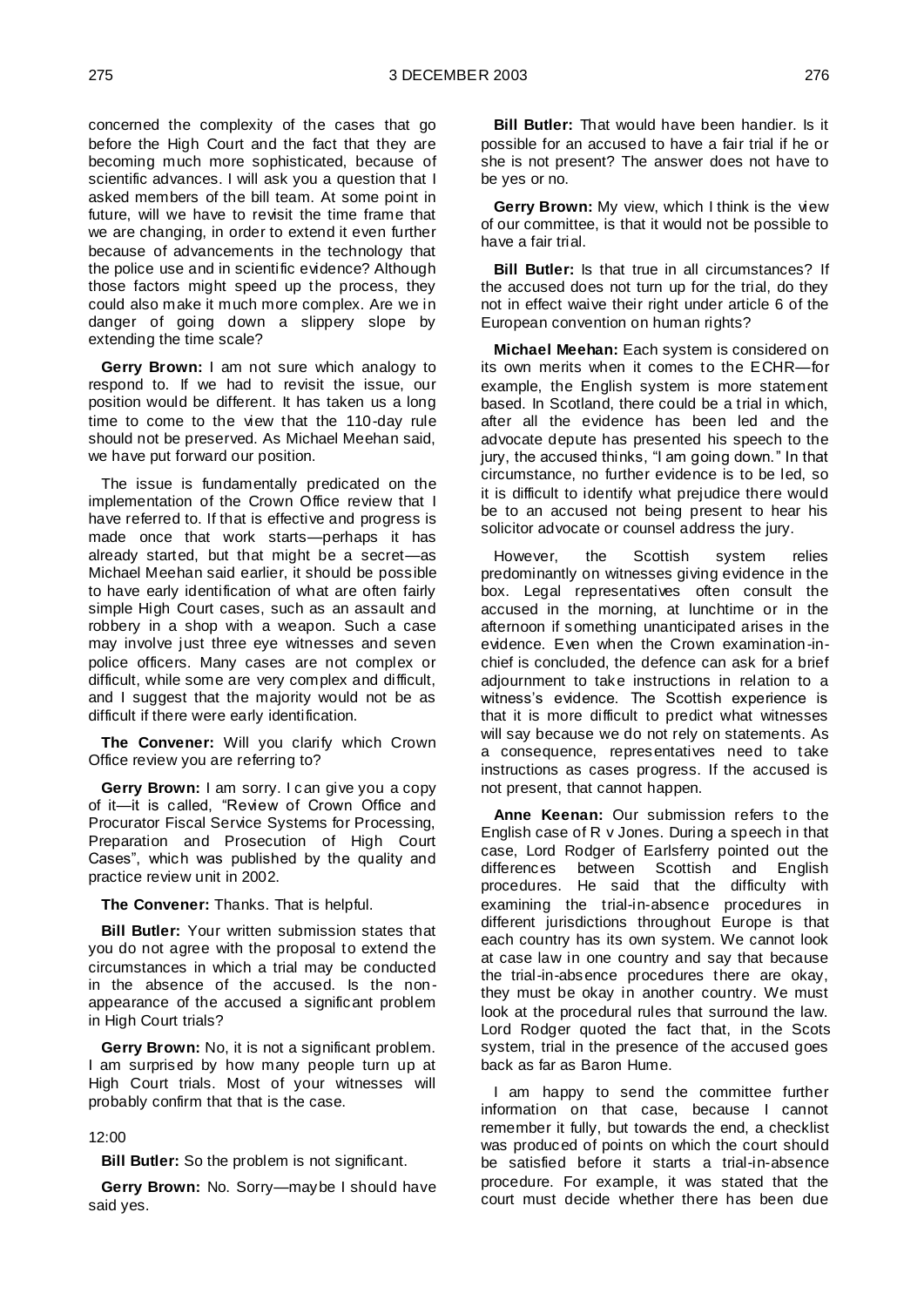citation and whether the Crown has made all due inquiries to ensure that the accused knew that they were to be present at a particular time and place. It was also stated that the court must consider the impact on the witnesses of going ahead with the trial and whether a retrial is likely. The last thing one would want would be to go ahead with a sensitive case and find that an issue arises that has not been taken into account, which would mean that the witnesses would have to go through the procedure again. From memory, about nine or 10 prerequisites were produced for starting a trial in the absence of the accused. I am happy to write to the committee and outline the points in Lord Rodger's speech.

Before we give a yes-or-no answer, we must see how procedure in Scots law turns out when the bill is implemented and decide whether all the checks and balances are in place to ensure that article 6 of the ECHR is complied with.

**Bill Butler:** That is a helpful and detailed answer on what is obviously a complex issue. Does the Law Society's position reflect article 14(3)(d) of the International Covenant on Civil and Political Rights, which provides that everyone who is charged with a criminal offence has the right

"To be tried in his presence"?

**Anne Keenan:** We will have to write to you about that after looking up the terms of the article.

**Gerry Brown:** This is the first time that I have heard of that.

**Bill Butler:** There is a first time for everything.

**The Convener:** Perhaps we can teach the Law Society something.

**Margaret Mitchell:** I want to move on to the subject of the court appointing solicitors in the absence of the accused. As I understand it, at present there is a contract between the client and the solicitor who is instructed to act. Is there a conflict between that relationship and the obligations and responsibilities that the bill would impose on court-appointed solicitors?

**Gerry Brown:** Anne Keenan will respond to that. Obviously, there are professional implications for individual solicitors who are appointed.

**Anne Keenan:** As some members will know, the original proposal for a court-appointed solicitor came up in the bill that was enacted as the Sexual Offences (Procedure and Evidence) (Scotland) Act 2003. We had concerns about court-appointed solicitors at that stage because such appointments would interfere with the traditional solicitor-client relationship. We have expressed those concerns again on the Vulnerable Witnesses (Scotland) Bill, in which the provision has been extended, although it is discretionary. We have the same

concerns about the Criminal Procedure (Amendment) (Scotland) Bill.

The basis of a solicitor-client relationship is the law of contract. The solicitor takes instructions from the client. The Criminal Procedure (Amendment) (Scotland) Bill would impose an artificial relationship. In many ways, the bill goes one step further than the 2003 act, because the client would not even be present in the court. Therefore, there would be no possibility of being able to take instructions from the client, which is at least possible in the other legislation to which I have referred.

Our difficulty with the Criminal Procedure (Amendment) (Scotland) Bill as drafted is that we understand that it would impose that artificial relationship while continuing to demand of the solicitor the same duties towards the client as he or she would have had if he or she had been instructed by the client.

We have codes of conduct that govern the conduct of solicitors. One of the codes states:

"Solicitors must alw ays act in the best interests of their clients".

It goes on to state:

"Solicitors must provide adequate professional services."

The code then explains:

"An adequate professional service requires the legal know ledge, skill, thoroughness and preparation necessary to the matter in hand."

Thoroughness and preparation are indicative of the fact that the solicitor has instructions and knows what the defence will be.

The second element of our concern is over lack of information. I appreciate that the bill distinguishes between two situations in which the accused is absent. In one situation, the solicitor has already been instructed and may or may not have instructions as to what to do in the client's absence but he or she will presumably have some knowledge of the defence.

However, the situation is exacerbated in the case of a court-appointed solicitor who, by definition, will not know what the defence is. The solicitor could perhaps be provided with information about the Crown's case so that, in some way, he or she could test it. However, the court-appointed solicitor will not know, for example, whether the defence would have been one of alibi, incrimination or self-defence. Therefore, without having any information to take the matter further, the solicitor could only expose potential weaknesses in the Crown's evidence.

Our concern is that the solicitor would be left almost in a vacuum, in which he or she had to try to operate without instructions while nevertheless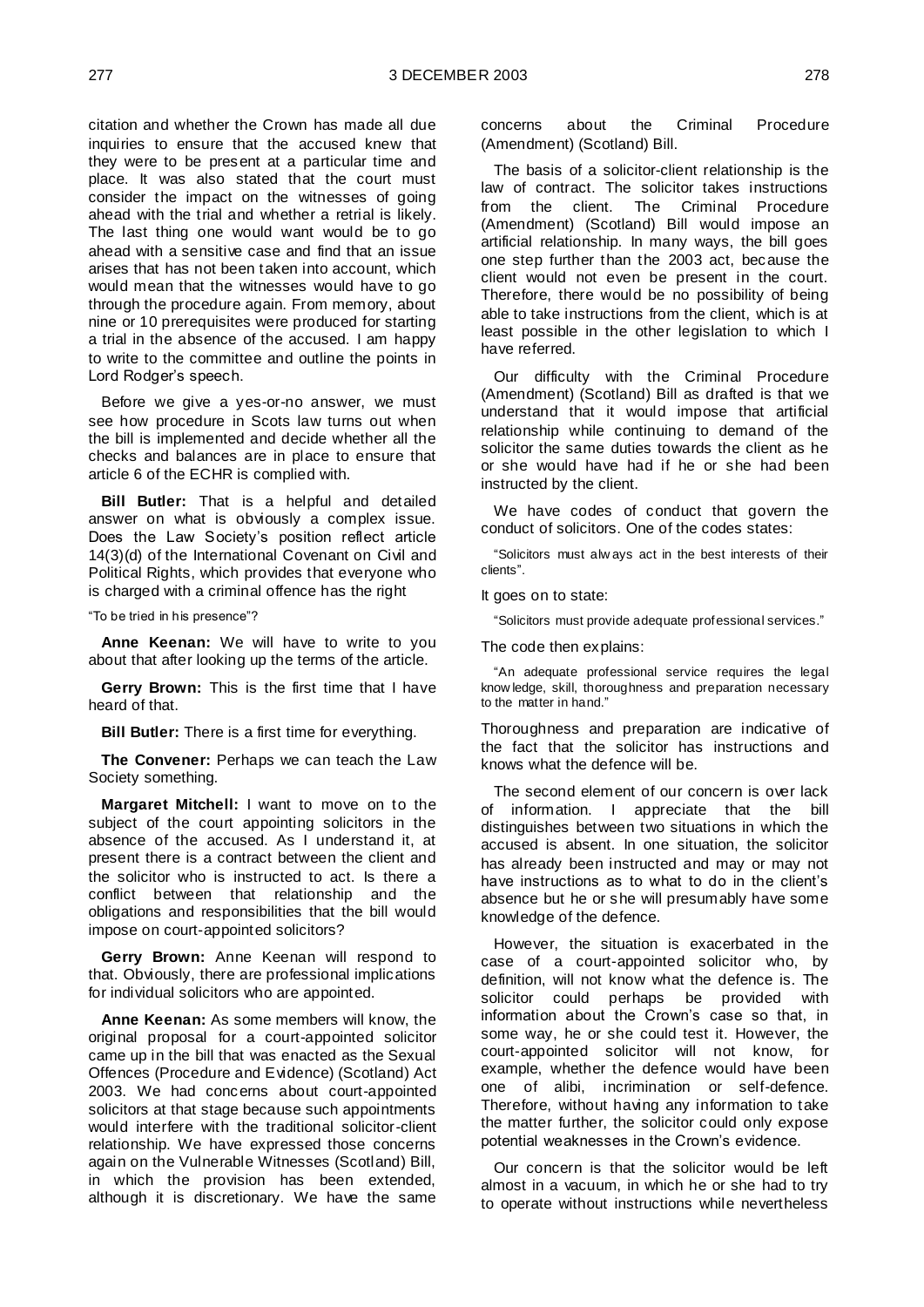being professionally responsible, with duties to the client whom he or she has never met. The solicitor could actually find themselves being sued by the client under the civil law for defective representation or the subject of a complaint to the society.

Our other concern is that there could then be what has become known as an Anderson appeal—a subsequent appeal on the ground of defective representation—which might undermine the conviction.

Those are our concerns about the provisions. If there was no provision on the statute book that regulated the relationship between the solicitor and the client, we would still have concerns about telling our members to proceed on a basis whereby they could not take instructions.

In its submission, the criminal law committee of the Law Society of Scotland referred to the fact that section 38 of the Youth Justice and Criminal Evidence Act 1999, which is in force in England and Wales, introduced similar provisions for courtappointed solicitors. The provisions in the 1999 act do not, however, apply to trials in absence but envisage a situation in which someone who has been accused of a sexual offence is present in court and the court appoints a solicitor whose sole purpose is to cross-examine the witness. The legislation specifically provides that the solicitor is not responsible to the client, making it clear that there is an altered relationship between the parties and that the solicitor's duty is to the court. The solicitor therefore does not have to carry the full range of professional obligations to the accused.

**Margaret Mitchell:** That is helpful. The implications of the court-appointed solicitor's potential liability under the bill as drafted are extremely worrying. You highlighted the fact that a court-appointed solicitor could be made responsible to the court. Is that the sole way of avoiding those potential pitfalls?

**Anne Keenan:** It would be one way of reconciling the professional duties of the solicitor, but I am still at a loss as to how the solicitor could adequately put forward a defence if they had no information about the potential case for the defence.

**The Convener:** While you were speaking about defective representation in relation to the Anderson case, it occurred to me that if someone was being tried in absentia because they had run off, it would be interesting to see how they might come back to sue the solicitor.

**Anne Keenan:** You are right; the case might not go far. However, an action could still be raised and that would create professional difficulties for the solicitor, as solicitors have to pay for professional indemnity insurance. Although the solicitor might

ultimately be successful in defending the action, the people in the claims department might put a loading on their premium while the action was outstanding. As I understand insurance rules, such a loading on the premium would be nonrecoverable.

**The Convener:** If an accused who had not made themselves available for trial then sought to sue a solicitor on the ground of defective representation, surely the solicitor would have a good defence. The court would ask, "Why here and now?"

**Anne Keenan:** That is right, but there would still be an issue about the period during which the action was outstanding, before the court threw it out. I believe that it can be some time before actions are dealt with—perhaps that is a matter for a civil law review.

**Gerry Brown:** Solicitors are under an obligation every year when they apply for their practice certificate to fill out a professional indemnity application form. They must notify the insurers of any circumstances that are likely to go to court, such as the situation that the convener described. The insurers might then put a loading on the policy premium.

**The Convener:** Section 12, which is about reluctant witnesses, provides a new power to grant a warrant for the apprehension of a witness when it is known that the witness is unlikely to turn up at court. Do you have concerns about that provision?

**Gerry Brown:** Yes. One of our concerns is about the new section 90A(2)(a), which provides that a warrant can be granted if

"the w itness, having been duly cited to any diet in the proceedings, fails to appear at the diet".

We would like a requirement for personal citations to be included in the bill. Indeed, it would not be appropriate to carry out the process unless there had been a clear personal citation.

**The Convener:** As opposed to a postal citation.

**Gerry Brown:** Yes. After all, the implications from the use of the power include the subsequent detention of the witness.

#### 12:15

**Margaret Mitchell:** Given all the potential problems that you have highlighted with regard to court-appointed solicitors, are you saying that very few people will volunteer to take up those posts?

**Gerry Brown:** At the risk of avoiding your question, I want to go back a stage and query whether there is a problem in this respect. I do not know what the statistics are for the number of cases in which witnesses or accused do not turn up; however, in a straw poll that we took among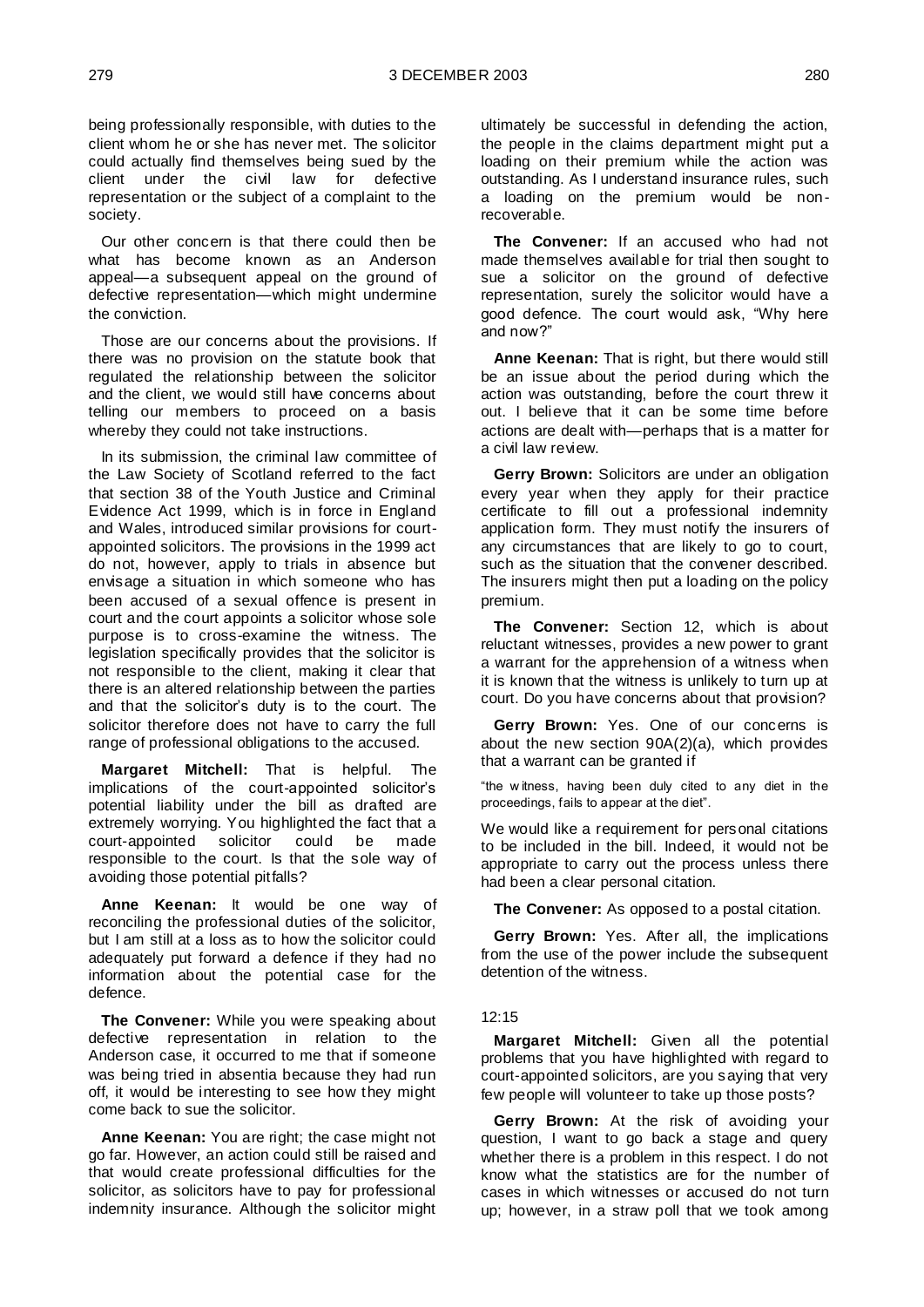members of the Law Society's criminal law committee—who come from across Scotland they did not envisage that there will be a huge problem.

That said, although we have not canvassed the matter, I think that there will be a problem with finding people to volunteer for these posts. Provision might be made through some other forum. I do not know.

**Anne Keenan:** To assist with the Sexual Evidence (Procedure and Evidence) (Scotland) Act 2002, we provided the Scottish Executive with a list of solicitors who were willing to take referral. As I have indicated, the bill goes beyond that. The solicitors in that list might be in a position to take instructions; however, that would not be the case under the bill's provisions and I cannot definitely say whether the solicitors on the list would be willing to go ahead.

The Convener: What is your view on discount sentencing for early pleas? Under the bill, sheriffs must stipulate the element of the sentence that relates to an early guilty plea. Should we move towards having a level of detail in sentencing that has not really existed before?

**Gerry Brown:** Michael Meehan might also want to respond to that question. The case of Du Plooy, which is described in the October edition of the Scottish criminal case report, gives clear guidance on discounting sentences for guilty pleas. The option is a very welcome addition to our process and I think that it is being implemented regularly.

Disclosure will encourage early guilty pleas. After all, no agent worth his salt will discuss such pleas unless it is clear from proper investigation and analysis of the evidence that he can properly advise an individual to tender a guilty plea. That is the foundation of the matter. I welcome the proposal to amend the use of the word "may" in the section in question to "shall". That said, I think that the Du Plooy case assists matters to a large extent.

**Michael Meehan:** That is right. The Du Plooy ruling has overtaken the point that the bill seeks to address. When a High Court judge passes sentence, they should take into account the fact that an individual might have co-operated with the police at the time and perhaps sentence them to six years instead of seven. An accused person and those in the court will know that that is the discount. Therefore, I think that the development is helpful and might well have more of an influence than passing matters to the sheriff court.

The difference between the sheriff court and the High Court is that it is far more likely that a person will receive a significant period of imprisonment if found guilty in a High Court case. The significant factor in convincing someone to tender a guilty

plea is the expectation that doing so will be taken into account and will mean a substantial discount in their sentence. If a person who faces a sevenyear sentence knows that they will receive seven years no matter whether the case goes to trial, they will probably decide to go to trial. However, the Du Plooy case has firmly indicated that tendering a guilty plea will be taken into account and judges are already following that guidance.

**The Convener:** Does the measure widen the scope for appeals against sentence? For example, given that the judge is using his or her own discretion, could someone appeal against that element of the sentence? Will it be open to challenge?

**Gerry Brown:** Do you mean appeal against sentence by the accused or by the Crown?

**The Convener:** I suppose that I mean both. If the provision becomes law, will there be scope for people to appeal on different grounds because, for example, a sheriff applied a discount of six months instead of 18 months? Should any discount be entirely at the sheriff's discretion?

**Gerry Brown:** The Sentencing Commission will consider all those issues. However, the scope for appeals should be reduced if during the sentencing process a judge advises the accused in open court about the sentence as it would have been, the sentence as it now stands and the reasons for imposing the sentence. I am optimistic that that informed decision might lessen the prospect of appeals against sentence. After all, a judge or sheriff might simply give a six-month discount and the accused might wonder why. Now we will know why.

**The Convener:** That is very helpful.

Gerry Brown: I am surprised by that, convener. [*Laughter.*]

**The Convener:** Do you want to continue? We would like to, but we cannot. I thank the witnesses for their time. Their evidence has been valuable to the committee.

Do members want a two-minute comfort break?

**Members** *indicated agreement*.

**The Convener:** I will see you back here at 12:25.

 $12.21$ 

*Meeting suspended.*

12:30

*On resuming—*

**The Convener:** I welcome Patrick Fordyce, who is the president of the Scottish Law Agents Society. Good afternoon.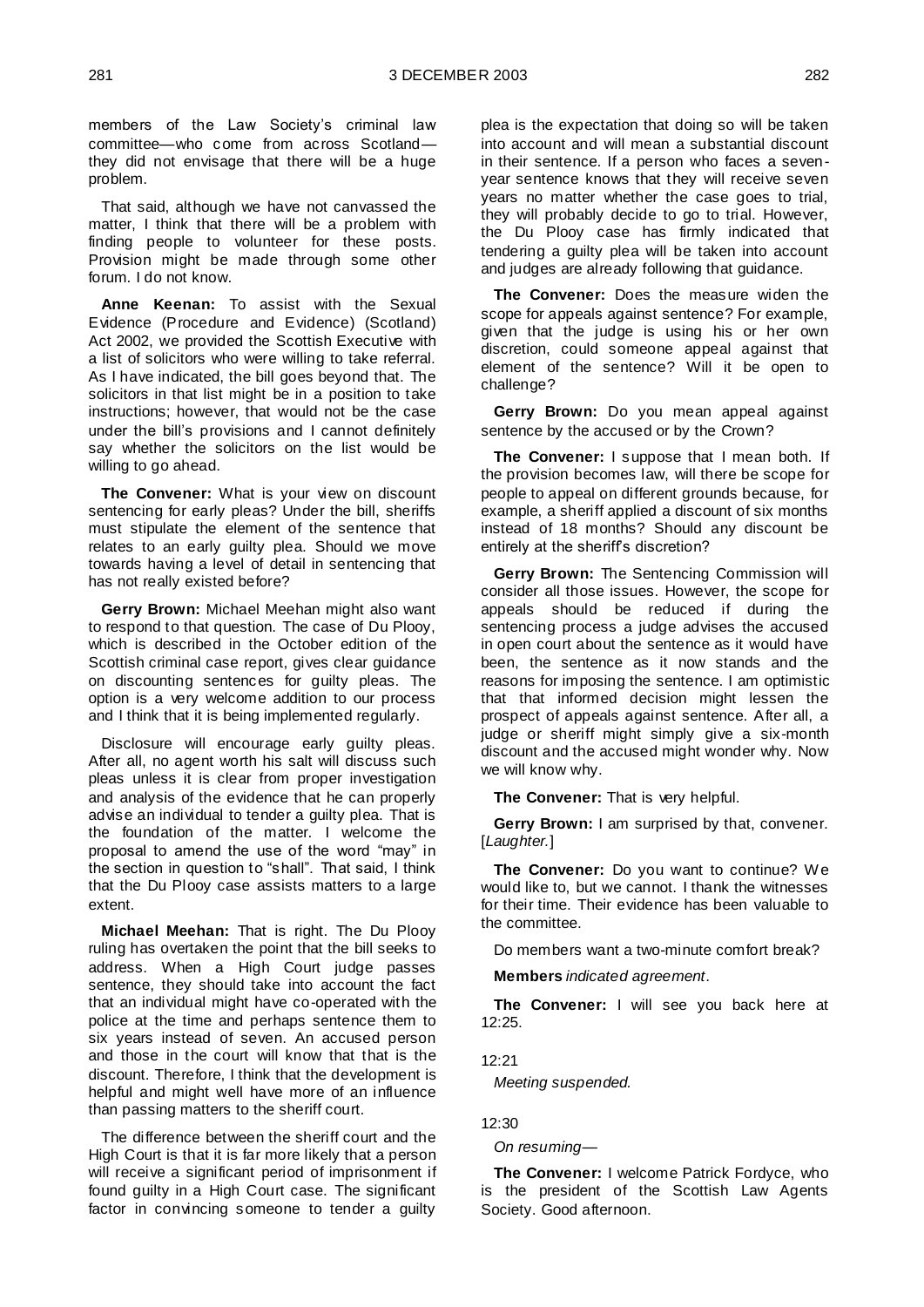**Patrick Fordyce (Scottish Law Agents Society):** Good afternoon.

**The Convener:** Our first question is from Margaret Smith.

**Patrick Fordyce:** Before the committee begins its questions, would you mind if Janice Webster, who is our society's secretary, took a seat next to me?

**The Convener:** Not at all. Please join us, Janice.

**Margaret Smith:** The bill makes provision to extend established time limits, including the 110 day rule. The view has been expressed that that is not necessary in all cases and that the system has enough flexibility. Is such a departure from existing procedures justified?

**Patrick Fordyce:** I have mixed views about that. The provision is a little premature. Perhaps we should think about more ways of accelerating the existing process. In some ways, all that the bill will do is add 30 days to the 110-day rule. Gerry Brown and the other Law Society witnesses made the valid point several times that the earlier full disclosure is made in such a process, the quicker both sides will be ready. That is my main position.

In practical terms, most experienced fiscals who receive a set of papers for a serious case on the first day when the accused appears from custody can say almost immediately, before the case goes anywhere near a trial, that preliminary consideration of a case shows potential problems with the 110-day rule. If such cases can be identified and dealt with appropriately earlier, the necessity for extending the periods of time in the proposed way will be less.

**Margaret Smith:** You said that you agreed with the Law Society's point that early disclosure would go a long way towards remedying the problem. Do you agree with the society that a disclosure timetable is required? What are your general views on the issue?

**Patrick Fordyce:** That suggestion is good. I do not doubt that Gerry Brown's comments have been recorded, so perhaps we can replay them to save me from saying the same things.

**The Convener:** He would love that.

**Margaret Smith:** We could hear the remarks in stereo.

**Patrick Fordyce:** Under the present procedure, not even the supply of a provisional list of witnesses is guaranteed. If a case that may be destined for the High Court starts on petition in the sheriff court, a lawyer will first write to ask the procurator fiscal for a provisional list of the witnesses whom the Crown will call eventually. Such lists are not always provided. The Crown

might have reasonable grounds for saying that providing such a list is inappropriate, but it does not tell us them—we either receive the list or we do not receive it. Sometimes under the present system, the first time that we know which witnesses the Crown intends to call is when we receive the indictment, which happens a short time before the trial diet. We could guarantee full disclosure and I cannot imagine that there are many cases where the Crown is not in a position to issue a provisional list of witnesses within 14 days of the first appearance on petition. That might be a fairly tight time limit, and I am not putting it forward as a specific suggestion, but it would be useful if there were a rule that a list of witnesses should be provided within a relatively short time scale.

**Margaret Smith:** Should provisions on disclosure be in the bill, or would it be enough for them to come later?

**Patrick Fordyce:** The bill presents a great opportunity to address major failings in High Court procedures. Many of the problems with not being ready for trial—which has most concerned the committee today—could largely be addressed by full disclosure, or by more detailed disclosure than we have at present. If we are contemplating making significant changes with the bill, disclosure should be included.

**Marlyn Glen:** The bill also makes provision for the detention of a witness who has failed to appear following citation. In your experience, is there a significant problem with witnesses failing to attend court when they have been cited to attend?

**Patrick Fordyce:** There is a moderately significant problem. There are all sorts of reasons why witnesses do not want to turn up and give evidence. Perhaps their hands are not entirely clean in relation to the incident in question. It could be that a member of a family is being required to give evidence against another member of the family. There are all sorts of reasons why witnesses may be reluctant. I stress what Gerry Brown stressed, which is that if there is the possibility of a warrant being granted for the arrest of a witness who does not turn up, it is important that the court must be satisfied that that witness has been personally cited and knows that they must be there. Subject to that, there requires to be a mechanism to get witnesses to court.

Clear mechanisms must be in place to ensure that witnesses who are arrested on a warrant and who are appearing before a court have access to legal advice. That is not usually a great problem in the sheriff court, because there is a legal aid duty scheme in the sheriff court, and a legal aid duty agent will always be available. I am not too familiar with what happens in such situations in the High Court, but if witnesses are increasingly going to be arrested, they need advice as to their legal rights.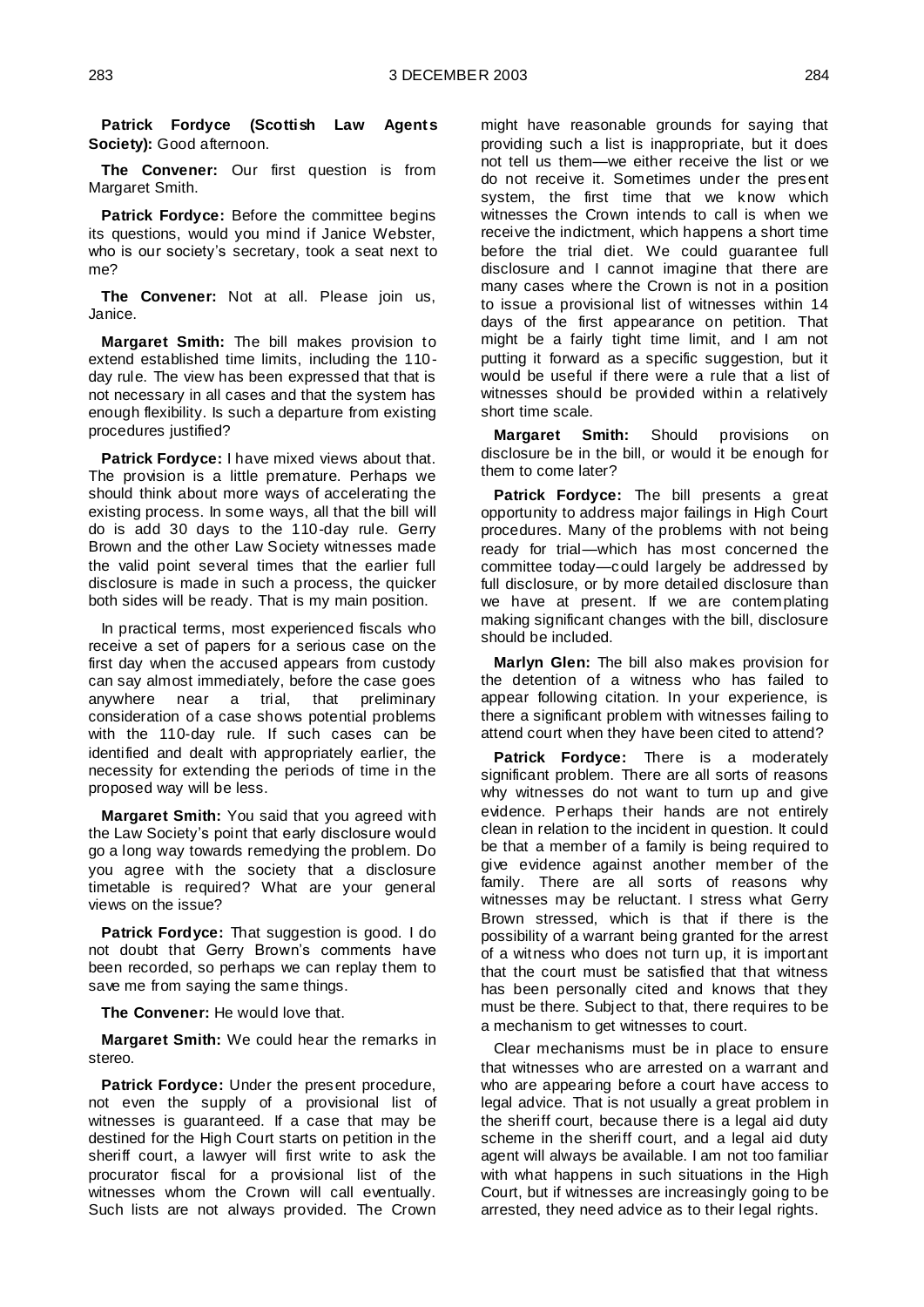**Marlyn Glen:** I think that you have answered my next question, about the concern that has been expressed that that might be seen as coercion of a witness, by saying that you want the witness to have legal representation.

#### **Patrick Fordyce:** Yes.

**Bill Butler:** You will know that the Executive has stated that it intends to implement section 13(1) of the Crime and Punishment (Scotland) Act 1997, so that the sentencing powers of sheriffs in solemn procedure are enhanced. Is it possible to estimate the impact that that will have on the work load of the sheriff court?

**Patrick Fordyce:** That is difficult to estimate. Other witnesses, such as Mr Ewing, gave the committee statistics on that. He would be a better guide than I could be on such matters.

**Bill Butler:** Is it your impression that it will at least marginally improve the system?

Patrick Fordyce: Inevitably, it must. If a certain number of cases go to the sheriff court that previously would have gone to the High Court, almost inevitably that will have a beneficial effect on the High Court. What impact it will have on the sheriff court is another matter. There will be a domino effect, with cases falling out of the High Court and into the sheriff court. There will also be an impact on summary procedure. I am not sure where Sheriff Principal McInnes has got to with his review, but there will be an impact on sheriffs' time, as sheriffs will have to deal with both increased solemn business—they will now do some work that was traditionally High Court work—and their load of summary work. That is bound to have some impact. I find it difficult to assess the extent of that impact, but it is a matter for concern that requires a bit of thought.

**Bill Butler:** Do you have a view on the increase in sentencing power to a maximum of five years' imprisonment? Is that appropriate?

**Patrick Fordyce:** I was just looking back at the response that the Scottish Law Agents Society gave to Lord Bonomy's paper—it was mostly my work, so I have to take the blame—and I see that we agreed with that increase. Having listened to Gerry Brown, I am almost persuaded that that was a bad idea, for the reasons that he has given.

**Bill Butler:** You say that you are almost persuaded. Why do you maintain your view?

**Patrick Fordyce:** There is a superficial attraction in the idea that the transfer of a certain amount of High Court business to the sheriff court, which is going to be beneficial to the High Court, will require an increase in sentencing power to deal with those cases. I also said in my response that, if there were to be such an increase, the Executive might do well to consider whether it would be reasonable to retain the power of remit. On the basis of all that I have heard t oday about the type of cases that are liable to go from the High Court to the sheriff court, I would have thought that five years would be a more than ample sentencing power—if that is what the ultimate result is. Ultimately, there is an issue of decision in the first instance as to what is suitable for the High Court and what is suitable for the sheriff court.

**Bill Butler:** In your view, what types of cases would go to the sheriff court?

**Patrick Fordyce:** Probably the borderline cases, although even now there are some very strange decisions and we see serious cases appearing at sheriff and jury level. We also see cases that seem, on the face of it, not particularly complex or serious going to the High Court. That is down to human decisions about the seriousness of cases.

**Bill Butler:** But the general type?

**Patrick Fordyce:** We will probably see a lot more drug-related cases and assault and robbery cases in the sheriff court, which already takes quite a lot of such cases at the lower end of the scale. Those are the sort of cases that will, for the most part, graduate down to the sheriff court.

**The Convener:** Much of this morning's discussion has centred round Glasgow and Edinburgh as the High Court base. I wondered whether you might comment on the High Court in circuit. Are there any issues relating to the circuit of which the committee should be aware?

**Patrick Fordyce:** I would hate to correct the convener, but although I have heard about 500 references to Glasgow, I do not remember any references to Edinburgh. Nevertheless, I acknowledge the point that you are making. Those are the big boys in the High Court circuit.

I do not have any specific comments to make other than to say that cases should be tried as near as possible to their origins—subject to some considerations when a case has particular notoriety and there might be benefit in taking it to a court some distance away because of the public knowledge about it. My main concern would be the convenience for the witnesses and the accused not to mention myself—in not having to travel excessively far. However, perhaps that was not the question that you were asking, convener.

**The Convener:** I want to be sure that we have covered everything in relation to the High Court in circuit. We have concentrated on Glasgow and Edinburgh but, if you have nothing to add, that is fine.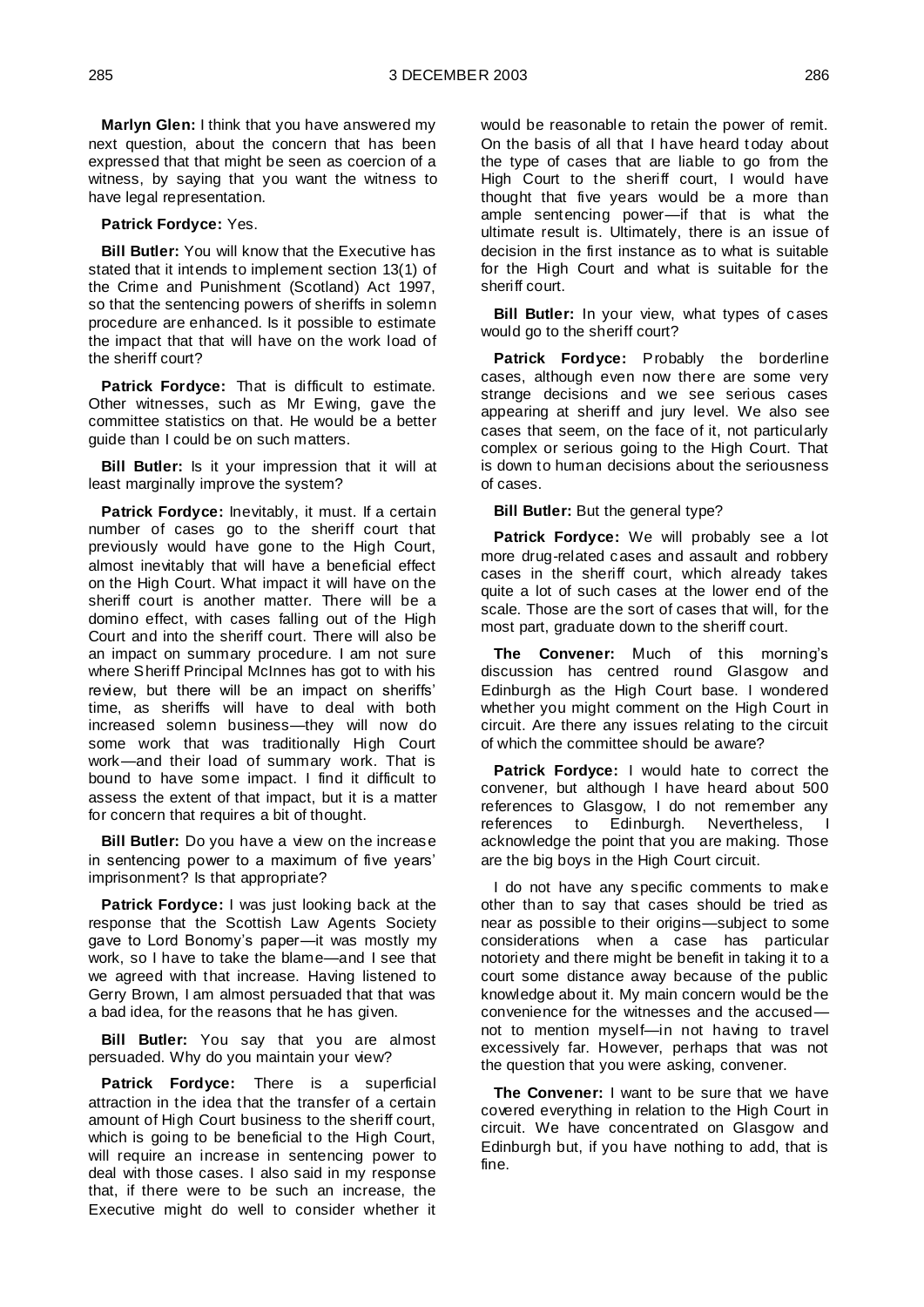12:45

**Patrick Fordyce:** I do not have much to add. I agree that Dundee badly needs a High Court facility and that Aberdeen needs an upgraded facility. I do not think that there is much likelihood of the High Court coming to my home patch of Dumbarton in the foreseeable future—we have not even got a decent sheriff court. I do not know whether anybody listening has any influence that they might bring to bear.

**The Convener:** I am sure that there will be a letter in the post—that has been my experience.

I think that we have covered the main issues. In answer to a question on reluctant witnesses, you said that they should have access to legal aid. The Scottish Legal Aid Board has made that point, too. I do not suppose that all that many cases would involve reluctant witnesses, or do you think that they would?

**Patrick Fordyce:** I am not aware of any statistics on that, but it is common in jury cases for there to be reluctant witnesses—that happens pretty frequently. Whether a warrant for their arrest should be issued, so that they are brought to court under duress, is another matter. Such matters are sometimes resolved in a more administrative fashion, with a large policeman going to remind them of their duty to come to court.

**The Convener:** If you are right about the frequency, there would be an additional cost to the Scottish Legal Aid Board if it were to provide representation for those witnesses.

**Patrick Fordyce:** Yes, but I do not think that the cost would be significant. People simply need access to a solicitor—who is totally independent of the process and who has nothing to do with the case—who can spend five or 10 minutes telling them about their legal obligations and answering any questions that they may have.

**Margaret Smith:** Convener, will we ask about trial in absentia? The Law Society of Scotland was obviously concerned about that.

**Patrick Fordyce:** I wonder whether I might ask the society's secretary, Janice Webster, to comment on trial in absentia. She has been much involved in European issues and the committee may be interested to hear what she has to say.

**Janice Webster (Scottish Law Agents**  Society): If I may, I will introduce myself, convener. For some years, I was the director general of the Council of the Bars and Law Societies of the European Union and covered some countries that are not members of the European Union. That gave me an opportunity to see how other judicial systems worked, which was very interesting. I also worked quite closely with the Council of Europe, the European Court of

Justice and the European Court of Human Rights. We had a standing committee in relation to all those organisations. When I came home to Scotland, I maintained my interest in international affairs and was used by the Council of Europe to go to some eastern European countries to try to bring their legislation up to the levels in the rest of Europe. I have had good opportunities to observe issues of the type that members are raising.

I sit as a chairman of medical appeal tribunals. Very often, appellants choose not to turn up. That puts us at a severe disadvantage. Anybody in a judicial position bends over backwards to be fair to somebody who may not have knowledge of the system. There is no substitute for seeing the person—seeing the whites of their eyes, if you like—for testing credibility. However, it is possible to decide things on paper and we frequently do.

That is a civil issue, but if we now consider a criminal issue—where somebody's liberty or reputation may be at stake—I find it impossible to envisage being able to do justice if the person is not there to raise questions. On the other hand, we have the decision of the court in Strasbourg that if someone does not attend when they have been given the opportunity and all the papers have been sent out properly and all the rest of it, they are deemed to have waived their right to attend. That is the bottom line.

Part of me feels that we should take a robust view and say, "Look, if these people can't be bothered to come, why on earth should we waste public funds on them?" However, the legal side of me says, "Hang on. Sometimes these people are not in a position to be aware of what is best for them." It is like the concept of informed consent in relation to conflict of interest; it could not work in Scotland, because the man in the street who does not have the benefit of a legal training does not always know what is best for him.

As was said in the evidence from the Law Society of Scotland, questions can arise during a trial and, if the person is not there, it is difficult to deal with them. That was perhaps not a terribly helpful answer, but it is not an easy one to give. The balance of my feeling is that trial in absence will never work properly and will always be open to challenge. What Lord Rodger said was helpful and should be pursued.

**Margaret Smith:** I wanted to ensure that we had it on the record that you concur with the view that the Law Society of Scotland witnesses expressed this morning that someone could not necessarily get a fair trial if they were not present to give instructions and deal with anything that came up in the trial.

**Patrick Fordyce:** That is broadly my view. To take a pragmatic view, if I was the solicitor whose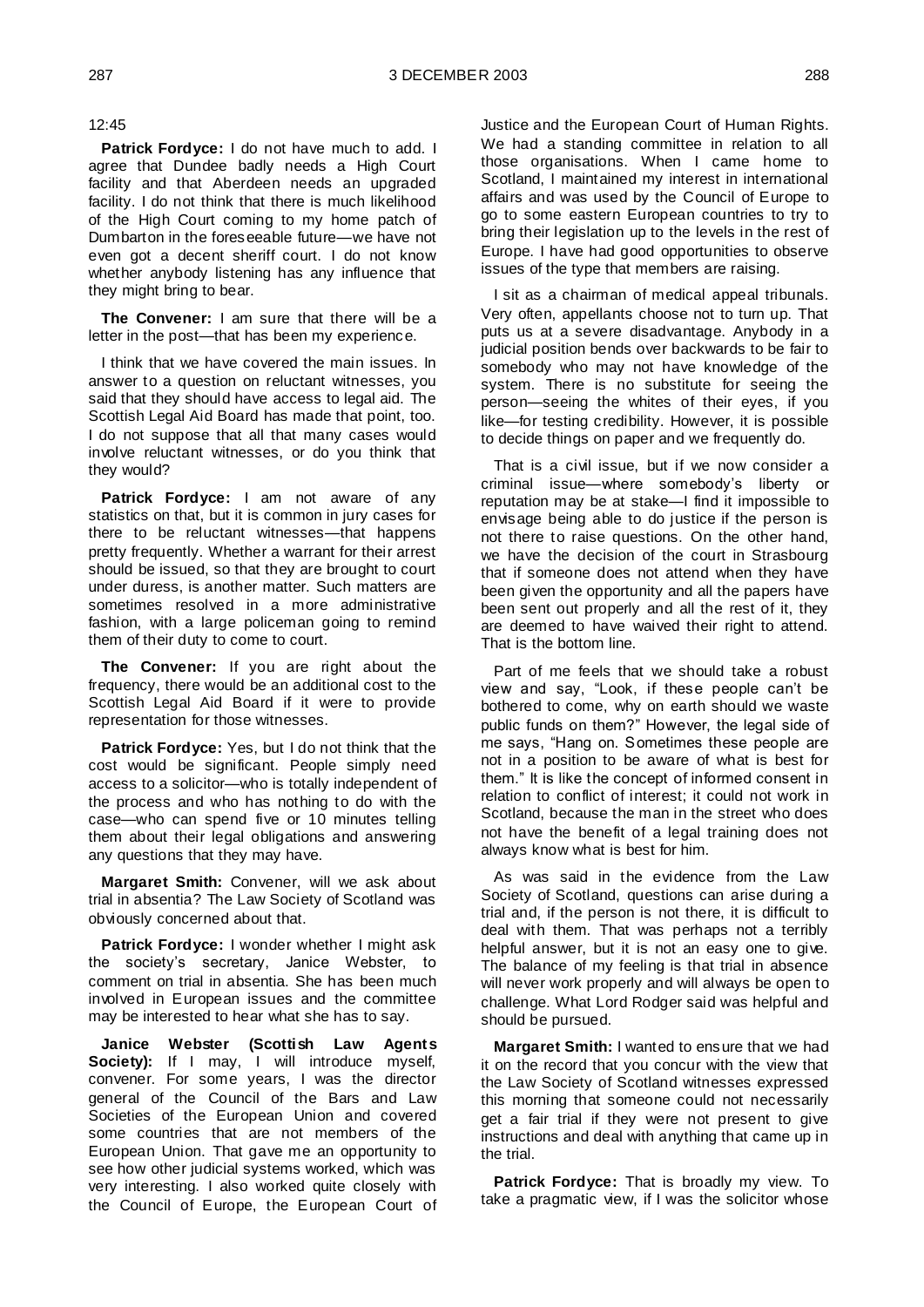client had disappeared and the question arose whether I could continue to represent him and he could have a fair trail in his absence, the first issue to consider would be whether he had run away because he thought his lawyer was rubbish. That would be a concern and I might consider whether I should continue to represent him. It is totally impractical to hold a trial in absence, because, as often happens, a witness may say something completely different from what we expect them to say and we cannot ask our client what they have to say about that.

In the situation where the court appoints a solicitor, there are all sorts of difficulties with the contract between lawyer and client—for example, how can we have a contract with someone whom we have not met and how can we apply the solicitors' code of conduct on how best to represent our client? If I took instructions on the phone from a client whom I had not met about something as simple as a debt matter, I would be liable to get a severe slap from the Law Society. The idea that I could conduct the defence of a High Court trial on behalf of a person who was not there and whom I had not met is too bizarre to contemplate.

**Margaret Smith:** If, for the sake of argument, the Executive went ahead with the provision, would you agree that a minimum position might be that the contract would have to be between the lawyer and the court, to safeguard the lawyer?

**Patrick Fordyce:** If we were to go down that road, we would be inventing an entirely different animal. Lawyers have all sorts of duties—they have duties to their client, to the court and to the public interest—and meeting all those obligations is a constant balancing act. However, we have an important duty to represent our client to the best of our ability. If there is a shift whereby the court and the public interest are represented rather than the client, that would be an entirely different approach. I do not know how one would begin to put in place the rules and guidelines that would be necessary for that shift.

**Janice Webster:** I support what has been said. I have in interest in ethics and have written a book called "Professional Ethics and Practice for Scottish Solicitors". I feel strongly about the matter. Trust is the essence of the relationship. We have heard that the relationship is based on contract, but its essence is trust, independence and integrity. The lawyer is the minder of justice as well as an adviser, representative and negotiator. If we were to throw out the baby with the bath water, that would be sad. The independent approach is the right approach. As Patrick Fordyce said, the lawyer must balance various interests, including a duty to the court and a duty to the client. That takes us into the realm of not misrepresenting facts, which is vital.

Another issue that was raised earlier was double booking, which is a problem. A case involving counsel in a double-booking situation that might interest the committee was reported in a recent issue of the *Scots Law Times*—I do not know whether the committee has had access to that issue. The case concerned contempt of court and a robust view was taken of the matter. The problem was that an element of misleading the court was involved. A nice statement was made, reminding solicitors and advocates of their duties and suggesting that the professional bodies and the Scottish Legal Aid Board might like to consider the consequences of double booking. One hopes that the problem will be eliminated if the changes go ahead.

**The Convener:** Is it fair to say that the judge took a firm hand with the advocate in that case because the advocate had misled the court about his availability and had not simply double booked?

**Janice Webster:** Yes, but if one properly manages one's affairs, that should not happen. Whether the electronic system will improve matters remains to be seen, but we hope that it will.

**The Convener:** I would like to return to the issue of trying a person in their absence. I take on board all the points that you have made and what you have said about the ethics of the matter. The Law Society of Scotland made the same points about the practical difficulties involved in not having instructions from a client. However, there is also an ethical question that relates to the public interest. An accused person might have dodged their trial and flown the country—notable criminals have done so—and a person who has had crimes committed against them might not have access to justice. Do you accept that the provision intends to deal with such situations? There are practical difficulties, but it is a fair consideration that those who have absconded from justice should not be able to—

**Janice Webster:** Absolutely. Each case must be considered on its own merits. There is always a question of balance when we get into the realm of human rights. There are rights on one side and duties on the other side; the public interest is, of course, a heavy weight in the balance. It would not be a good idea to be totally prescriptive—there must be a degree of discretion. I can envisage situations in which a person would perhaps not deserve to appear.

**The Convener:** You mention the contractual relationship between solicitors and their clients, but there is a slight difference in the relationship between clients and advocates. Does that make any difference? I understand the principle of presenting a good case, but there is a slight difference in the relationships.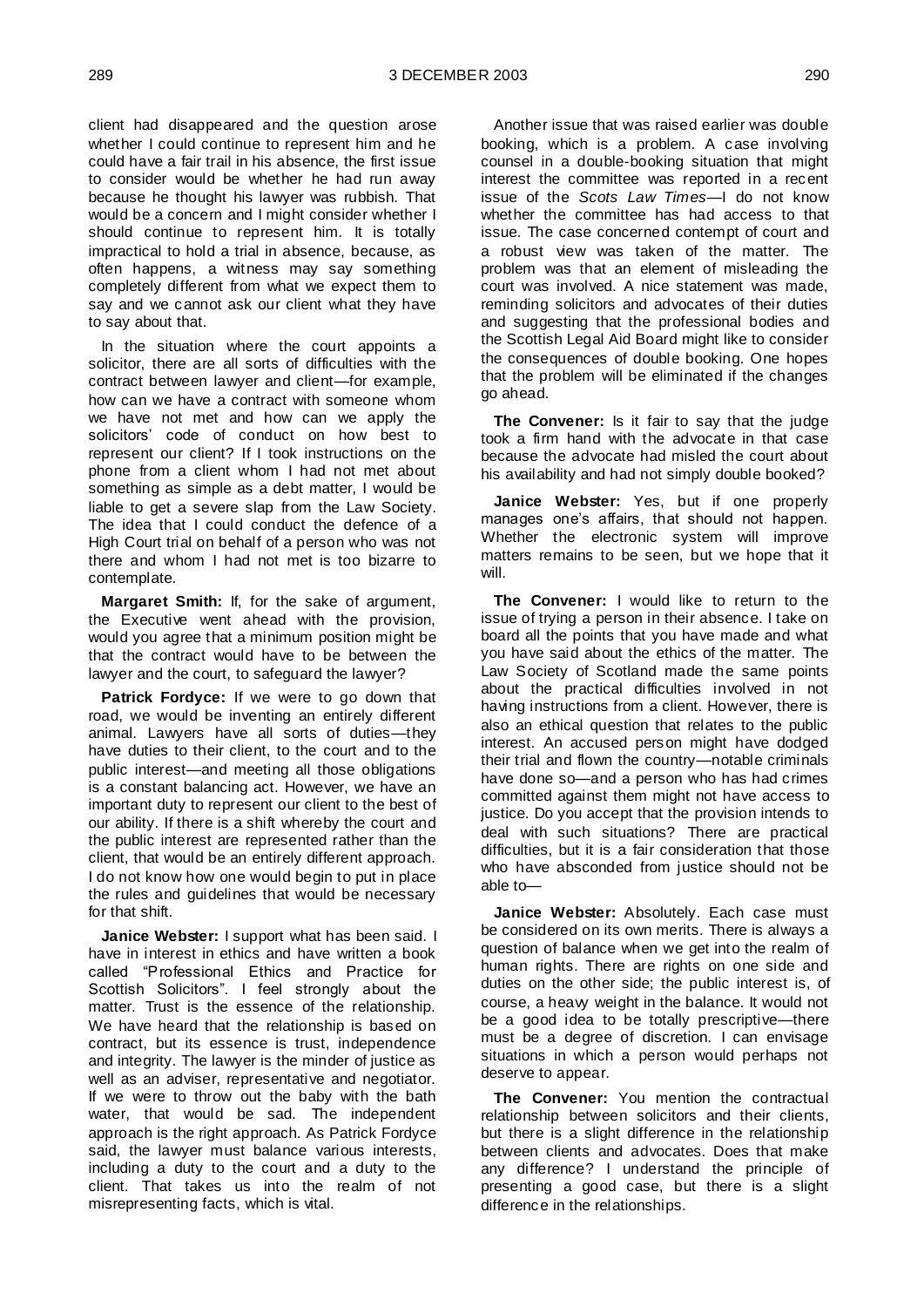**Janice Webster:** The origins of that go back to the old days, when the main division was between advocates and law agents, as is reflected in the name of our society. The agents do what the name suggests—we step into the shoes of the person so that we can do everything that the person would have been able to do. The advocate who assists, or stands beside, the person—I think "ad sistere" is the derivation—speaks for or represents the person. Even the origins of the names and titles says something about our duties.

The advocate is also one place removed from the public. The solicitor-client relationship is a close one, whereas the advocate often deals with the solicitor and does not see the client in the same way. The relationship is, therefore, somewhat different. Moreover, the solicitor branch of the profession is highly regulated nowadays and there are many preliminary matters that must be dealt with before a solicitor can do any work. They have to establish identity, to ensure—

#### 13:00

**The Convener:** May I just stop you there? My question related to the role of advocates. In a murder case that goes to the High Court, if there is no accused for the solicitor to take instructions from, would not an advocate represent the case? Would all the practical difficulties that you have described to the committee also apply to the relationship between the absent accused and an advocate?

**Janice Webster:** Obviously, the advocate cannot take instructions if there is nobody there to pass them on. What people see in court is only the tip of the iceberg; all the preparatory work is very important. The solicitor is involved in all that and the advocate then presents the case, so the advocate would have his hands tied behind his back as well.

**The Convener:** But there is no contractual relationship like the one between the accused and the solicitor.

#### **Patrick Fordyce:** No.

**The Convener:** Therefore, you cannot simply translate the practical difficulties that you have described in relation to your own profession and say that those practical difficulties would exist for the Faculty of Advocates.

**Patrick Fordyce:** The solicitor would have to be involved. The solicitor instructs the advocate and the accused instructs the solicitor—it is a two-way process. The solicitor is the person in the middle, without whom the system would not work.

**Janice Webster:** There are all sorts of ramifications now, with the Proceeds of Crime Act 2002, money laundering and so on. You have

probably read Dame Elizabeth Butler-Sloss's decision of just the other week. A barrister and a solicitor were involved in a matrimonial dispute and it became clear that some of the husband's assets might have been ill-gotten gains. The lawyers had a duty, under the Proceeds of Crime Act 2002, to report that. That opened up the whole question of confidentiality that you were talking about earlier. All sorts of new developments are taking place in the law, which have an effect on the relationships of solicitors and advocates. This is quite a difficult time.

**The Convener:** You referred earlier to your experience in the pan-European bar. Given your background, do you know of any jurisdictions that are operating such a provision of trial in absence of the accused?

**Janice Webster:** Only some of the eastern European countries, which were told pretty quickly that they ought to improve.

I listened to what the Law Society of Scotland had to say. The use of pleadings in writing, in a lot of the continental countries, is useful because a lot of initial points can be covered and the areas of agreement can be identified at an early date. If we had a system that borrowed a little from the continental systems, while maintaining the best elements of our system, we might arrive at a good solution. An awful lot more could be agreed in advance in this country. Such a system works well in the European Court of Justice and in some domestic courts. Joint minutes and more use of areas of agreement would be ideal. I acknowledge the problems of confidentiality, but the issue is one of balance and judgment—it is not beyond people's ability to work something out.

Employment tribunals and hearings on directions—which are like preliminary hearings are effective in identifying the issues that a case will involve and in clearing away some problems that might have taken days of evidence. We have an example of that already and the new proposals would work quite well.

**Michael Matheson:** I would like to clarify whether other countries in Europe allow for trials in absence. Is it the case that no other member state in the European Union allows for that?

**Janice Webster:** I could not say that offhand. I dare say that there may be some, but I would be misleading you if I were to give you an answer today, although I could research the matter. The Council of the Bars and Law Societies of the European Union, for which I worked, has a website and information service. Perhaps the answer could be pursued in that way.

**Michael Matheson:** I asked the question to ascertain whether there were implications for the execution of European arrest warrants between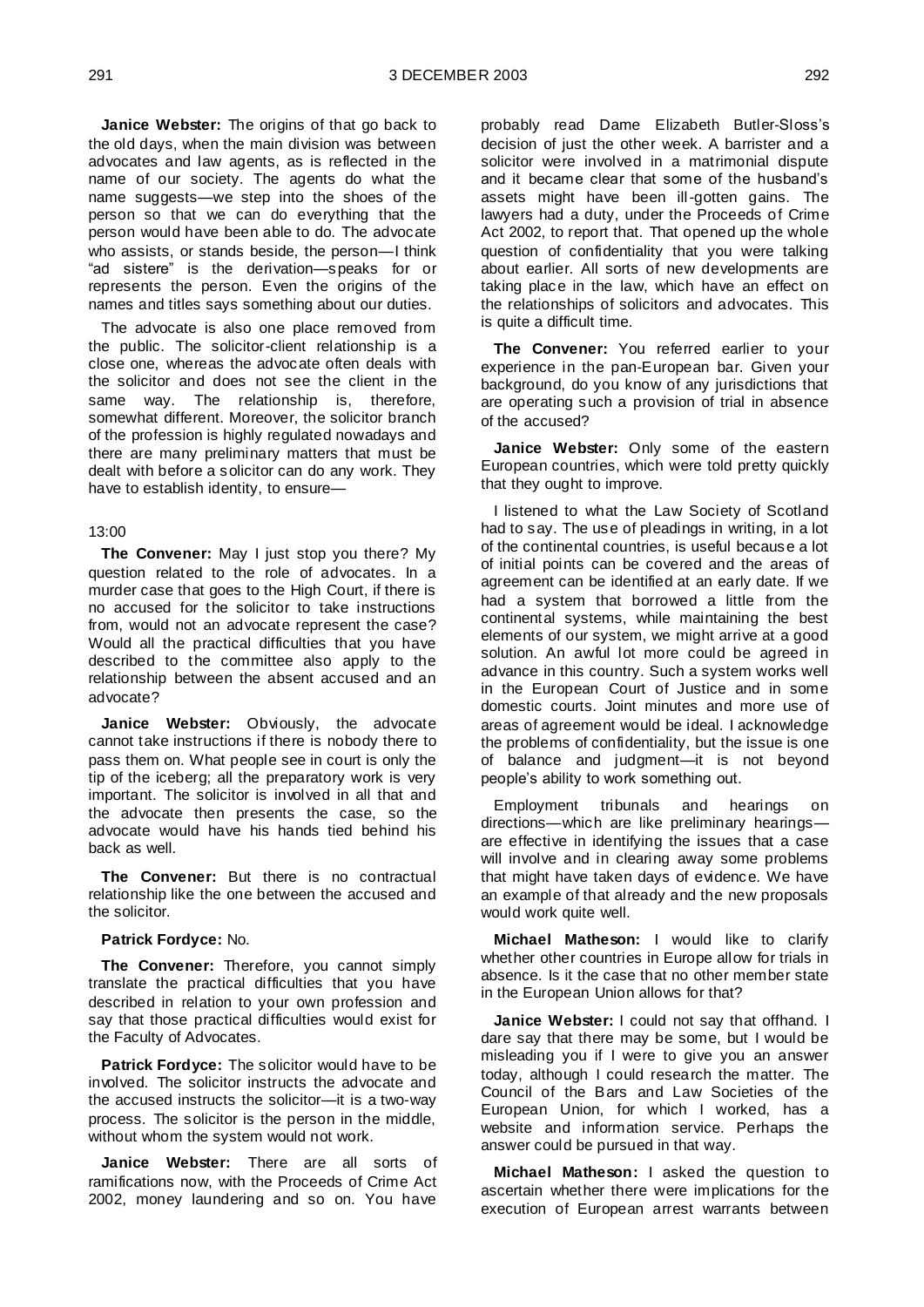member states. For example, a member state could say that it was not prepared to execute the warrant on the basis that the person could be tried in their absence.

**Janice Webster:** There are all sorts of international and Council of Europe conventions about which people forget or do now know. The United Kingdom is a signatory to a number of those conventions, which means that it has to bear in mind certain obligations. That aspect also needs to be looked at.

**The Convener:** That is the end of our questions. I thank both our witnesses for their evidence, which has been very valuable.

**Patrick Fordyce:** I would like to mention one more point, if I may, convener. I have been at the meeting for most of the morning and I am not aware that the point has come up. I do not want to open up a debate on it; I simply want to mention it.

One of the primary purposes of the bill was to do away with certain sittings in the High Court, which have not been working well for some time. If I understand proposed new section 83A to the 1995 act correctly, it seems that we will be left with a sort of curious hybrid that does not include a fixed date for trial. Paragraph 160 of the explanatory notes to the bill states:

"In future, how ever, trials in the High Court w ill not be assigned to sittings but w ill be a mixture of dates fixed for calling of the diet or as the first day of a period (to be fixed by Act of Adjournal) in w hich the diet must call."

Frankly, I do not understand what that means or what, in practice, will happen. Perhaps somebody else knows the answer. If so, perhaps they could let us know.

**The Convener:** Well, I do not think that we can help you there. You have drawn to our attention a crucial part of the bill in relation to how the new system will work. This morning, we talked about the need for a fixed date. We have been pressing for information about how the date is to be arrived at. You have drawn our attention to a point that needs to be clarified. We are grateful to you for that. Again, I thank both of you for your evidence.

**Patrick Fordyce:** We thank the committee for its hospitality.

### **Freedom of Information (Scotland) Act 2002**

#### 13:07

**The Convener:** We will move quickly on to item 2. Members have a copy of a draft paper that was prepared by the clerk in the name of committee reporter Michael Matheson. I thank the clerks and Michael Matheson for putting together the paper for the committee—I am conscious of the short time scale in which they had to prepare it. Do you want to speak to the paper, Michael?

**Michael Matheson:** I am conscious of the time. Members will have had an opportunity to read our recommendations on what we should pursue with the Executive.

**The Convener:** The key elements include alternative formats and elements of the charging regime, such as the cost limit. The paper also makes the important point that the committee needs to have early sight of the fees regulations that are to be laid before the Parliament. The regulations are crucial to the operation of the act. We also need an explanation of why no response has been made to the original recommendation about Scottish Administration policy formulation. There is also a recommendation about firming up some stuff on training and education. Does any member dissent from anything in the paper?

**Margaret Mitchell:** In my experience, a number of things come under the public interest heading and are not disclosed because the public interest test is subjective in nature. I think that we should look at that. Do your recommendations cover that point, Michael?

**Michael Matheson:** The 2002 act is drafted in such a way that it contains lots of opt-out clauses. We are not in a position to address the issue, as it does not relate to the regulations but is already enshrined in the act. The matter was raised when the bill was being considered, but it would be difficult for us to do anything about it in our consideration of the regulations.

**Margaret Mitchell:** Right. So if we feel that the public interest test is being abused, there is no way of pinning down the issue to see how the provisions are being implemented.

**Michael Matheson:** That would come under the review of the implementation of the act and of the regulations when they have been put in place. That will be done at a later stage.

**Margaret Mitchell:** Thank you.

**The Convener:** That is correct. When enough time has passed, a future committee might review the operation of the legislation—as we have done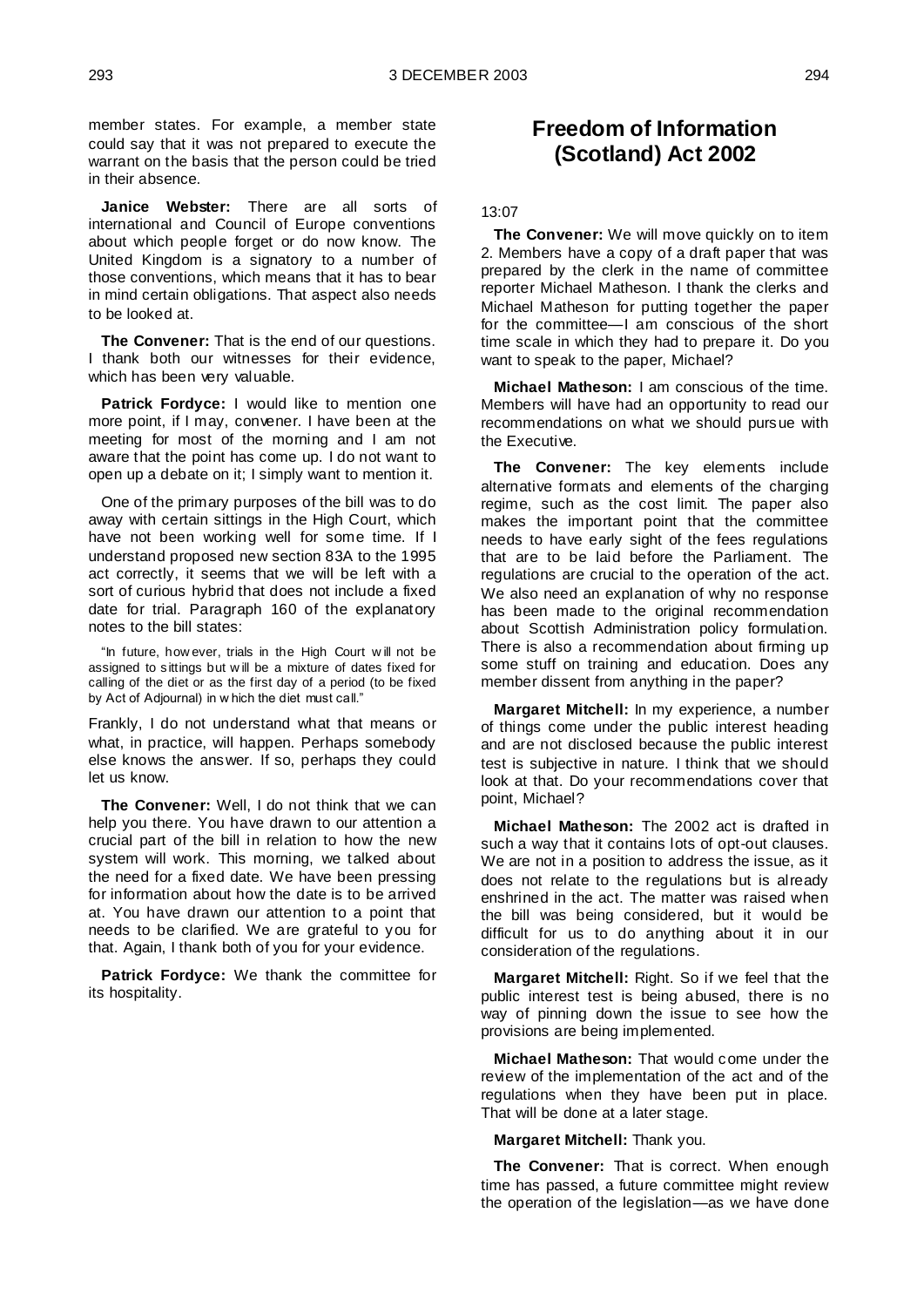in the past in relation to other legislation especially with regard to the public interest. We have been asked to look at the code that accompanies the act. If there is no dissent from the paper, I suggest that we adopt the recommendations. We can return to issues such as fees when they become apparent. Are we agreed?

#### **Members** *indicated agreement*.

**The Convener:** Thank you. I remind members that we are to make a joint visit with the Justice 2 Committee to Her Majesty's Prison Kilmarnock on Monday 8 December. I also remind members that our next meeting will be held on Wednesday 10 December. Unfortunately, the meeting will be in the Hub—we have to take our turn at that. We will hear further evidence on the Criminal Procedure (Amendment) (Scotland) Bill, with witnesses from the Procurators Fiscal Society and police organisations. Do members agree that we should meet at 9.30 am again in order to review the evidence in the *Official Report*? I hope that members will have time to get their heads around what we have heard so far so that we can put some of the evidence to our new witnesses.

**Bill Butler:** I think that that would be reasonable, convener.

**The Convener:** Members know that we were trying to arrange an informal meeting with Lord Bonomy, the author of "Improving Practice: the 2002 Review of the Practices and Procedure of the High Court of Justiciary". The meeting has now been arranged for Monday 15 December at 4 pm. As members know, we thought it important to take evidence from Lord Bonomy, but it was not considered appropriate for that to be done on the record. We will draw up a report of the meeting, which can be used to inform our stage 1 report. I thank members for their attendance.

*Meeting closed at 13:12.*